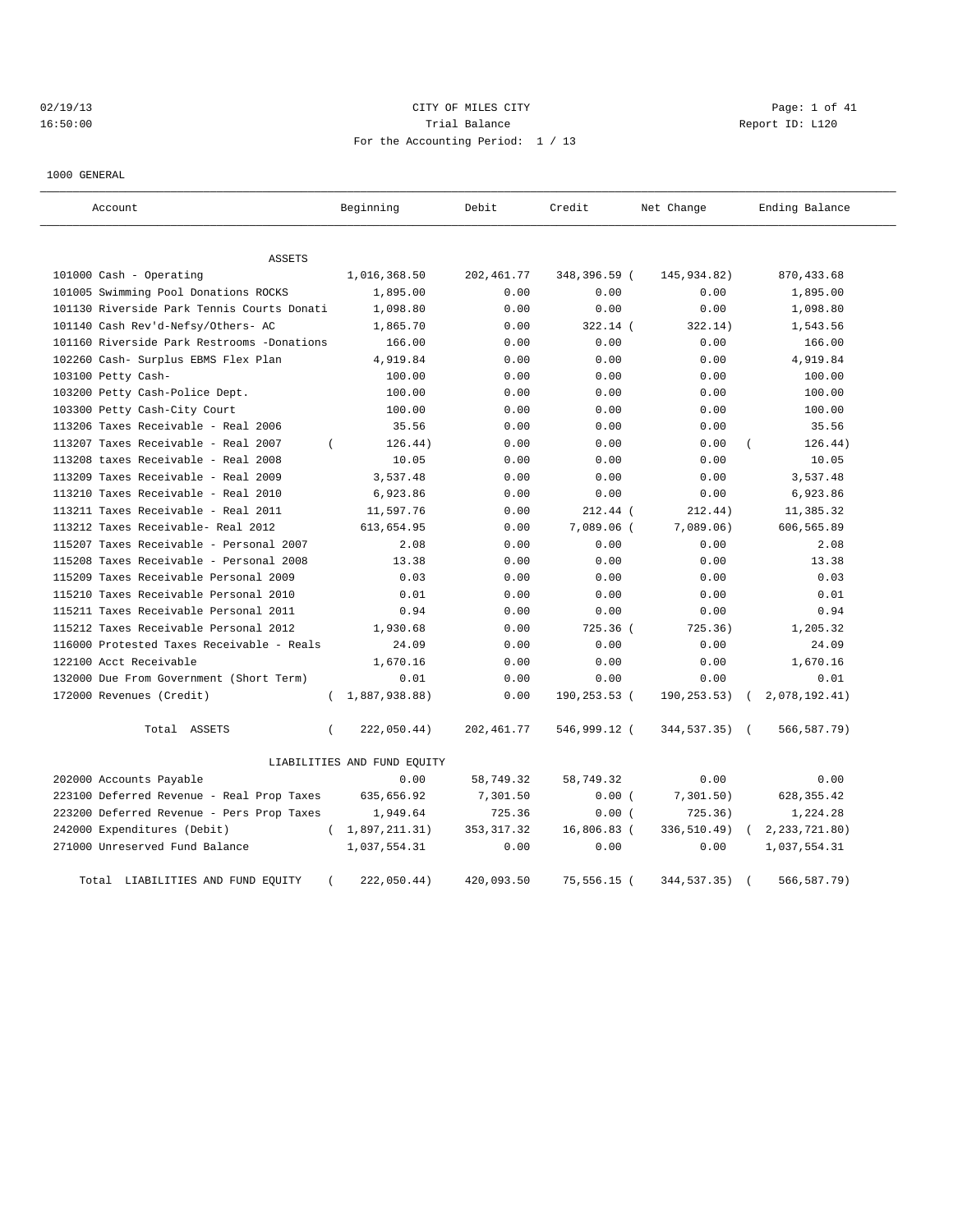#### 02/19/13 Page: 2 of 41 16:50:00 Trial Balance Report ID: L120 For the Accounting Period: 1 / 13

#### 2220 LIBRARY

| Account                              |          | Beginning                   | Debit     | Credit      | Net Change   | Ending Balance |
|--------------------------------------|----------|-----------------------------|-----------|-------------|--------------|----------------|
|                                      |          |                             |           |             |              |                |
|                                      | ASSETS   |                             |           |             |              |                |
| 101000 Cash - Operating              |          | 9,222.97)                   | 48,513.04 | 24,972.55   | 23,540.49    | 14, 317.52     |
| 103000 Petty Cash                    |          | 75.00                       | 0.00      | 0.00        | 0.00         | 75.00          |
| 172000 Revenues (Credit)             | $\left($ | 160, 534.43)                | 0.00      | 47,991.31 ( | 47,991.31) ( | 208,525.74)    |
| Total ASSETS                         |          | 169,682.40)                 | 48,513.04 | 72,963.86 ( | 24,450.82) ( | 194, 133. 22)  |
|                                      |          | LIABILITIES AND FUND EQUITY |           |             |              |                |
| 202000 Accounts Payable              |          | 0.00                        | 1,989.97  | 1,989.97    | 0.00         | 0.00           |
| 242000 Expenditures (Debit)          |          | 218, 225.82)                | 24,972.55 | 521.73 (    | 24,450.82)   | 242,676.64)    |
| 271000 Unreserved Fund Balance       |          | 48,543.42                   | 0.00      | 0.00        | 0.00         | 48,543.42      |
| LIABILITIES AND FUND EQUITY<br>Total |          | 169,682.40)                 | 26,962.52 | 2,511.70 (  | 24,450.82)   | 194, 133, 22)  |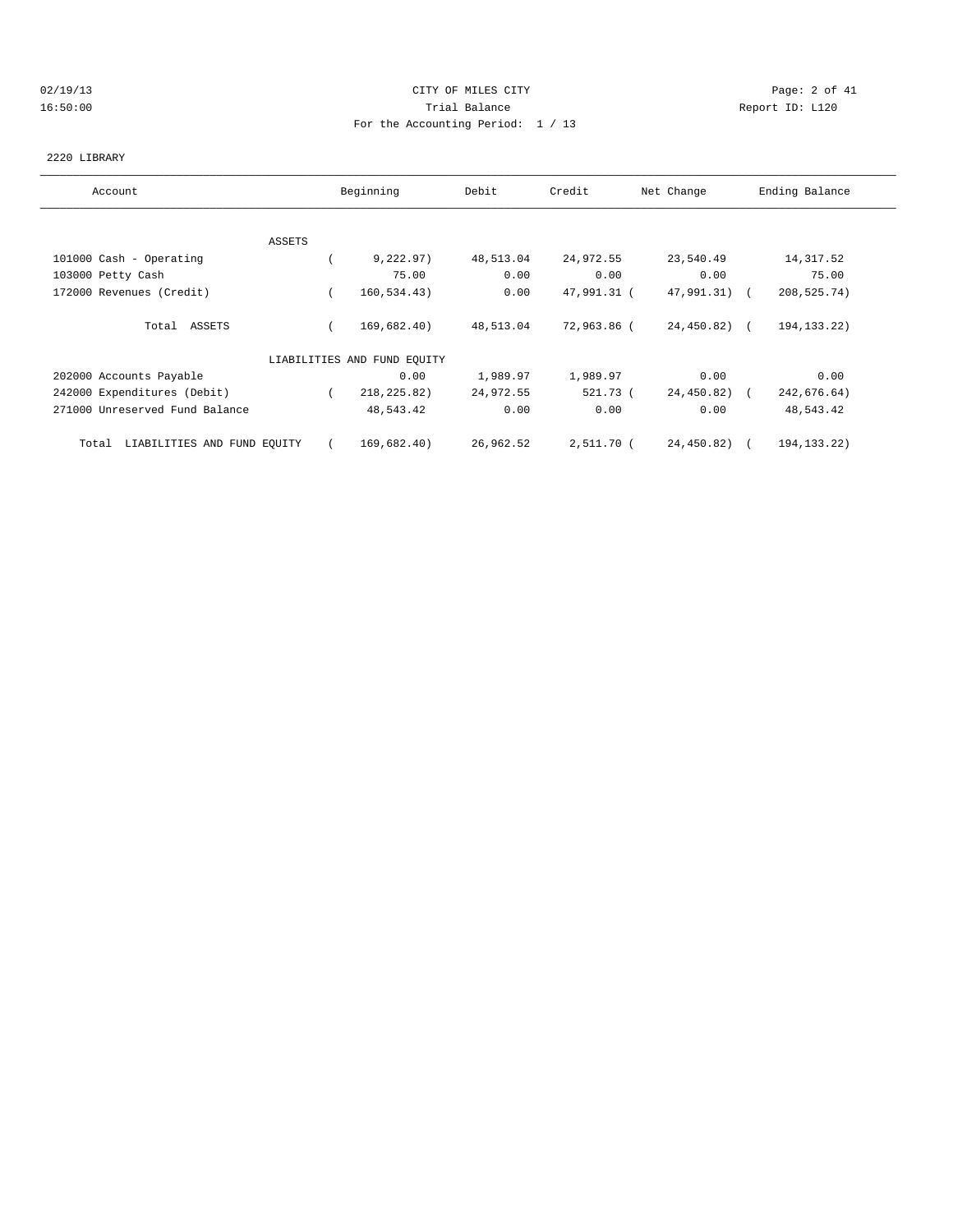# 02/19/13 CITY OF MILES CITY Page: 3 of 41 16:50:00 Trial Balance Report ID: L120 For the Accounting Period: 1 / 13

2250 Planning & Community Serv

| Account                              | Beginning                   | Debit  | Credit | Net Change | Ending Balance |
|--------------------------------------|-----------------------------|--------|--------|------------|----------------|
| ASSETS                               |                             |        |        |            |                |
| 101000 Cash - Operating              | 0.00                        | 150.00 | 150.00 | 0.00       | 0.00           |
| Total ASSETS                         | 0.00                        | 150.00 | 150.00 | 0.00       | 0.00           |
|                                      | LIABILITIES AND FUND EQUITY |        |        |            |                |
| 202000 Accounts Payable              | 0.00                        | 150.00 | 150.00 | 0.00       | 0.00           |
| 242000 Expenditures (Debit)          | 0.00                        | 150.00 | 150.00 | 0.00       | 0.00           |
| LIABILITIES AND FUND EQUITY<br>Total | 0.00                        | 300.00 | 300.00 | 0.00       | 0.00           |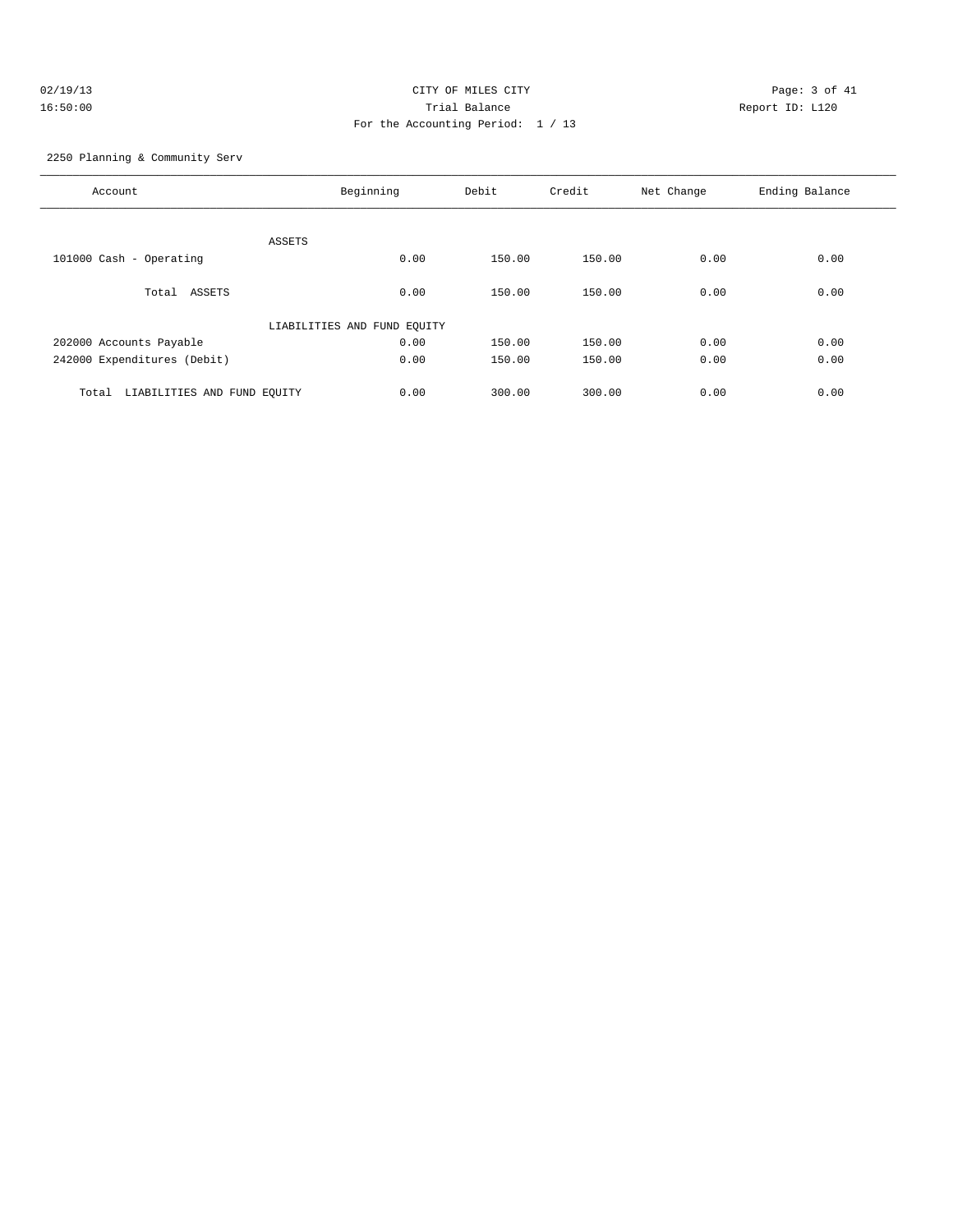#### 02/19/13 CITY OF MILES CITY Page: 4 of 41 16:50:00 Trial Balance Report ID: L120 For the Accounting Period: 1 / 13

2260 EMERGENCY DISASTER

| Account                                   | Beginning                   | Debit | Credit    | Net Change   |               | Ending Balance |
|-------------------------------------------|-----------------------------|-------|-----------|--------------|---------------|----------------|
|                                           |                             |       |           |              |               |                |
| <b>ASSETS</b>                             |                             |       |           |              |               |                |
| 101000 Cash - Operating                   | 83,596.09)                  | 10.55 | 0.00      | 10.55        | $\sim$ $\sim$ | 83,585.54)     |
| 113211 Taxes Receivable - Real 2011       | 110.53                      | 0.00  | $2.02$ (  | 2.02)        |               | 108.51         |
| 115212 Taxes Receivable Personal 2012     | 18.37                       | 0.00  | 6.92(     | 6.92)        |               | 11.45          |
| 132000 Due From Government (Short Term)   | 71,634.00                   | 0.00  | 0.00      | 0.00         |               | 71,634.00      |
| 172000 Revenues (Credit)                  | 211.52)                     | 0.00  | $10.55$ ( | $10.55)$ (   |               | 222.07)        |
| Total ASSETS                              | 12,044.71)                  | 10.55 | 19.49(    | $8.94$ ) $($ |               | 12,053.65)     |
|                                           | LIABILITIES AND FUND EQUITY |       |           |              |               |                |
| 202000 Accounts Payable                   | 11,250.00                   | 0.00  | 0.00      | 0.00         |               | 11,250.00      |
| 223100 Deferred Revenue - Real Prop Taxes | 110.53                      | 2.02  | 0.00(     | 2.02)        |               | 108.51         |
| 223200 Deferred Revenue - Pers Prop Taxes | 18.37                       | 6.92  | 0.00(     | 6.92)        |               | 11.45          |
| 223800 Deferred Revenue-Other             | 49, 272. 25                 | 0.00  | 0.00      | 0.00         |               | 49, 272. 25    |
| 242000 Expenditures (Debit)               | 69, 145.48)                 | 0.00  | 0.00      | 0.00         |               | 69, 145. 48)   |
| 271000 Unreserved Fund Balance            | 3,550,38                    | 0.00  | 0.00      | 0.00         |               | 3,550.38)      |
| Total LIABILITIES AND FUND EQUITY         | 12,044.71)                  | 8.94  | 0.00(     | $8.94$ ) (   |               | 12,053.65)     |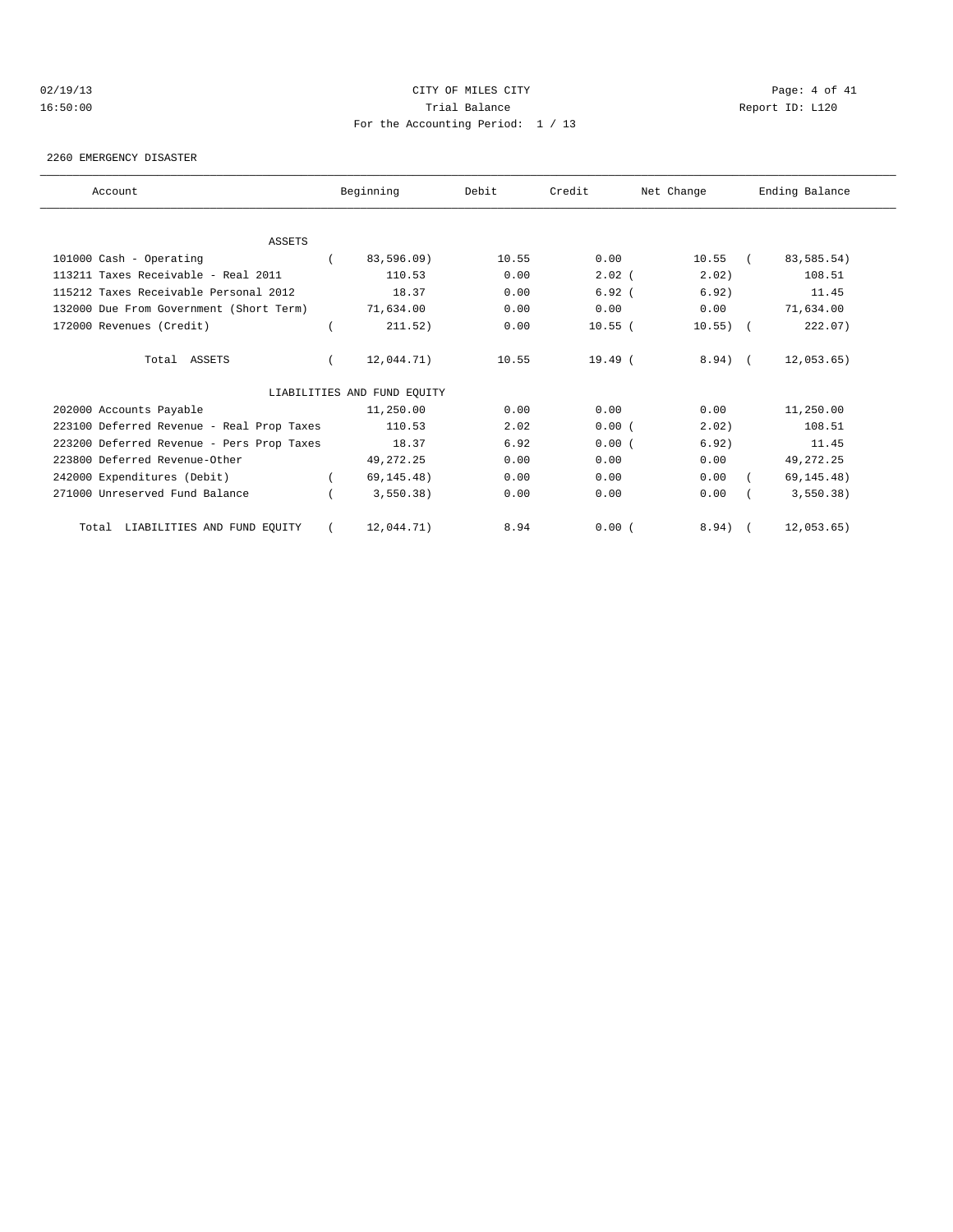# 02/19/13 Page: 5 of 41 16:50:00 Trial Balance Report ID: L120 For the Accounting Period: 1 / 13

#### 2270 Health

| Account                              |               | Beginning                   | Debit     | Credit        | Net Change     | Ending Balance |
|--------------------------------------|---------------|-----------------------------|-----------|---------------|----------------|----------------|
|                                      |               |                             |           |               |                |                |
|                                      | <b>ASSETS</b> |                             |           |               |                |                |
| 101000 Cash - Operating              |               | 7,475.71)                   | 30,000.00 | 2,770.30      | 27, 229.70     | 19,753.99      |
| 172000 Revenues (Credit)             |               | 4,715.55)                   | 0.00      | $30,000.00$ ( | $30,000.00)$ ( | 34,715.55)     |
| Total ASSETS                         |               | 12, 191, 26)                | 30,000.00 | 32,770.30 (   | $2,770.30$ (   | 14,961.56)     |
|                                      |               | LIABILITIES AND FUND EQUITY |           |               |                |                |
| 202000 Accounts Payable              |               | 0.00                        | 2,750.00  | 2,750.00      | 0.00           | 0.00           |
| 242000 Expenditures (Debit)          |               | 16,051.31)                  | 2,770.30  | 0.00(         | 2,770.30)      | 18,821.61)     |
| 271000 Unreserved Fund Balance       |               | 3,860.05                    | 0.00      | 0.00          | 0.00           | 3,860.05       |
| LIABILITIES AND FUND EQUITY<br>Total |               | 12,191.26)                  | 5,520.30  | $2,750.00$ (  | 2,770.30)      | 14,961.56)     |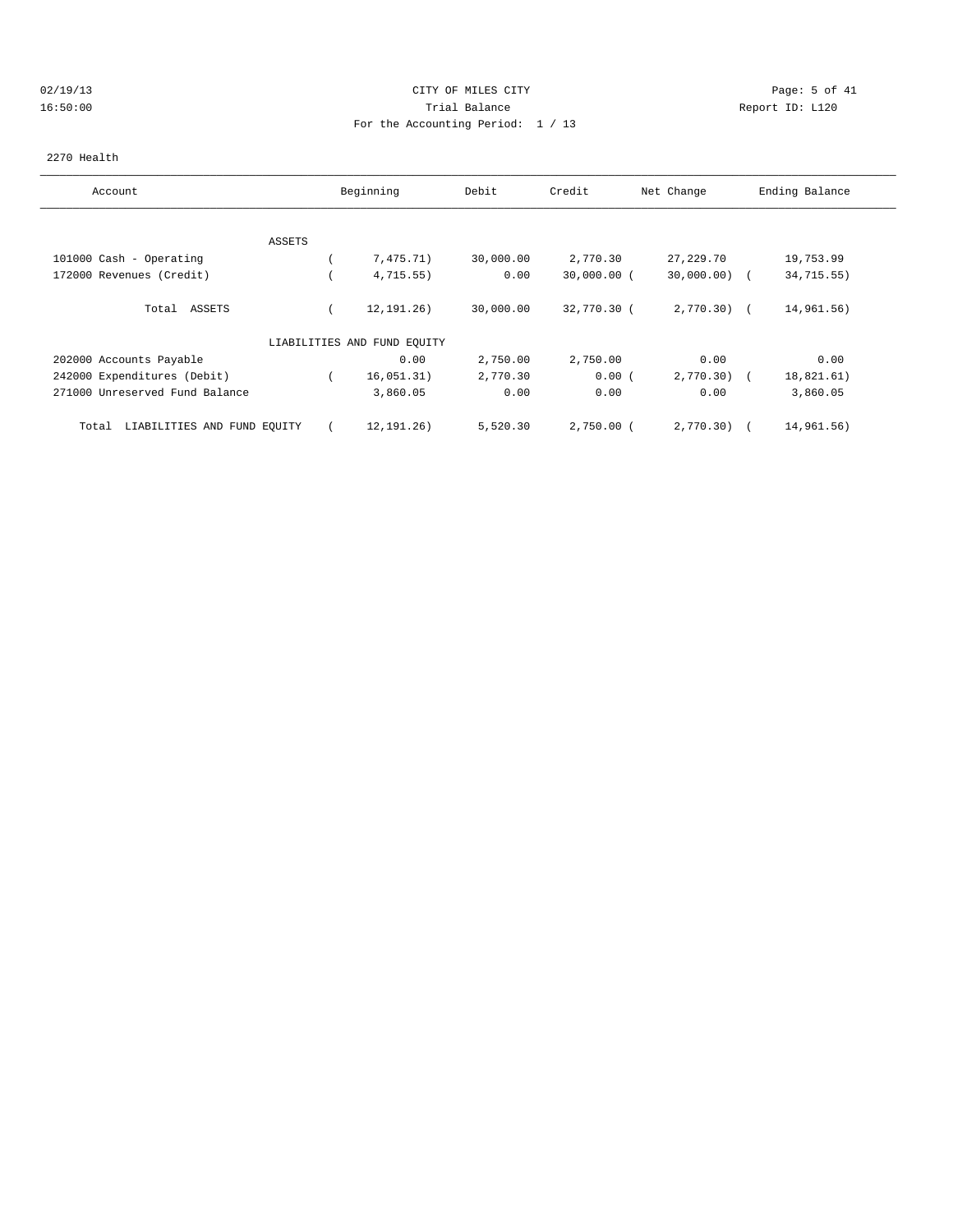#### 02/19/13 Page: 6 of 41 16:50:00 Trial Balance Report ID: L120 For the Accounting Period: 1 / 13

2372 Permissive Medical Levy

| Account                                   | Beginning                   | Debit     | Credit      | Net Change   | Ending Balance |  |
|-------------------------------------------|-----------------------------|-----------|-------------|--------------|----------------|--|
|                                           |                             |           |             |              |                |  |
| ASSETS                                    |                             |           |             |              |                |  |
| 101000 Cash - Operating                   | 74,906.70                   | 742.12    | 70,734.00 ( | 69,991.88)   | 4,914.82       |  |
| 113209 Taxes Receivable - Real 2009       | 129.67                      | 0.00      | 0.00        | 0.00         | 129.67         |  |
| 113210 Taxes Receivable - Real 2010       | 170.47                      | 0.00      | 0.00        | 0.00         | 170.47         |  |
| 113211 Taxes Receivable - Real 2011       | 386.82                      | 0.00      | $7.08$ (    | 7.08)        | 379.74         |  |
| 113212 Taxes Receivable- Real 2012        | 61,046.70                   | 0.00      | $705.22$ (  | 705.22       | 60,341.48      |  |
| 115211 Taxes Receivable Personal 2011     | 0.77                        | 0.00      | 0.00        | 0.00         | 0.77           |  |
| 115212 Taxes Receivable Personal 2012     | 64.40                       | 0.00      | $24.19$ (   | 24.19)       | 40.21          |  |
| 172000 Revenues (Credit)                  | 74,906.70)                  | 0.00      | 742.12 (    | $742.12)$ (  | 75,648.82)     |  |
| Total ASSETS                              | 61,797.29                   | 742.12    | 72,212.61 ( | 71,470.49) ( | 9,673.20       |  |
|                                           | LIABILITIES AND FUND EQUITY |           |             |              |                |  |
| 223100 Deferred Revenue - Real Prop Taxes | 61,733.63                   | 712.30    | 0.00(       | 712.30)      | 61,021.33      |  |
| 223200 Deferred Revenue - Pers Prop Taxes | 61.03                       | 24.19     | 0.00(       | 24.19)       | 36.84          |  |
| 242000 Expenditures (Debit)               | 0.00                        | 70.734.00 | 0.00(       | 70,734.00) ( | 70,734.00)     |  |
| 271000 Unreserved Fund Balance            | 2.63                        | 0.00      | 0.00        | 0.00         | 2.63           |  |
| Total LIABILITIES AND FUND EQUITY         | 61,797.29                   | 71,470.49 | 0.00(       | 71,470.49)   | 9,673.20)      |  |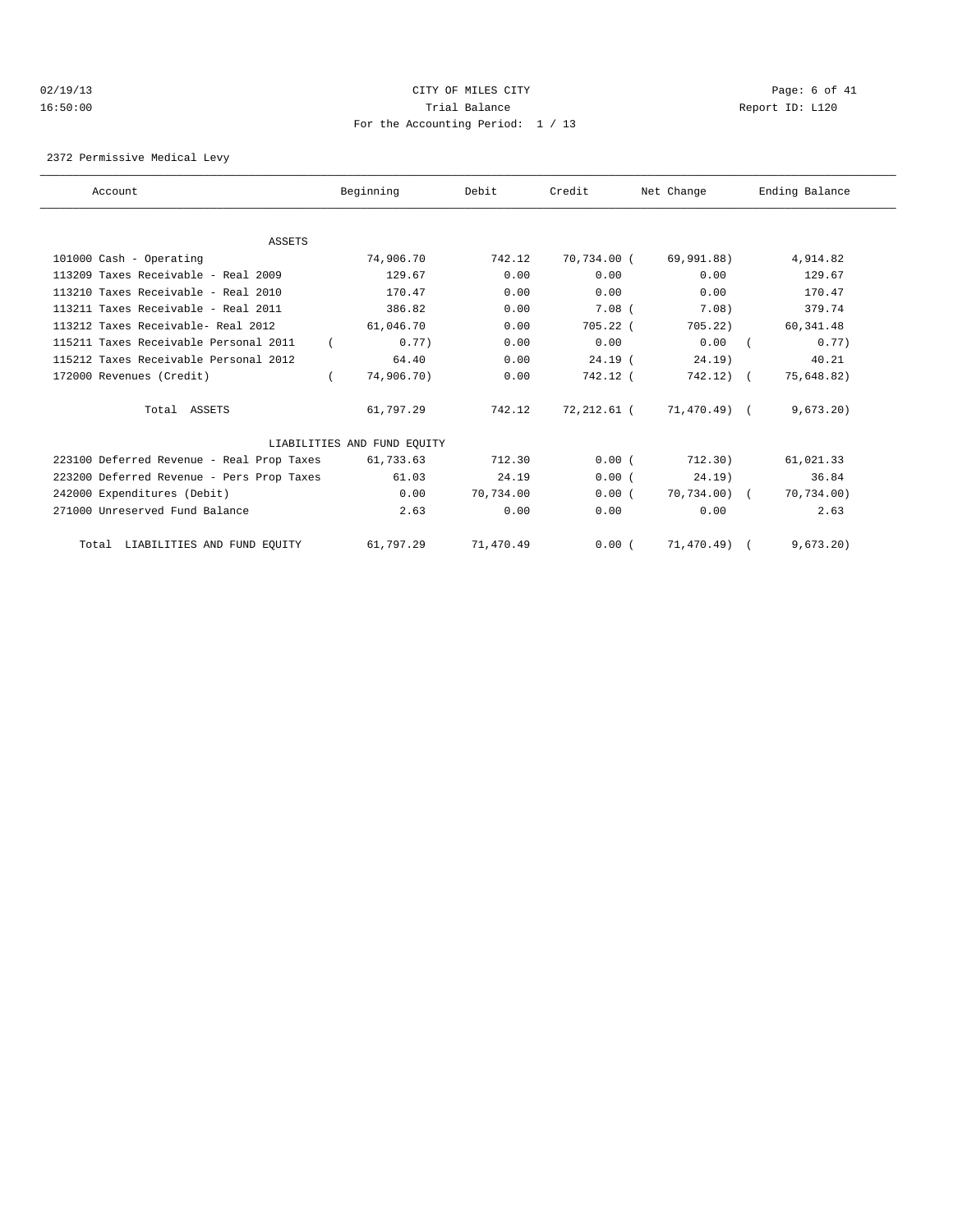# 02/19/13 Page: 7 of 41 16:50:00 Trial Balance Report ID: L120 For the Accounting Period: 1 / 13

#### 2394 BUILDING CODE ENFORCEMENT

| Account                              |        | Beginning                   | Debit    | Credit       | Net Change     | Ending Balance |
|--------------------------------------|--------|-----------------------------|----------|--------------|----------------|----------------|
|                                      |        |                             |          |              |                |                |
|                                      | ASSETS |                             |          |              |                |                |
| 101000 Cash - Operating              |        | 83,499.03                   | 6,112.10 | 3,805.66     | 2,306.44       | 85,805.47      |
| 172000 Revenues (Credit)             |        | 44,965.02)                  | 0.00     | $3,457.10$ ( | $3,457.10$ (   | 48, 422. 12)   |
| Total ASSETS                         |        | 38,534.01                   | 6,112.10 | 7,262.76 (   | 1,150.66)      | 37, 383.35     |
|                                      |        | LIABILITIES AND FUND EQUITY |          |              |                |                |
| 202000 Accounts Payable              |        | 0.00                        | 2,711.44 | 2,711.44     | 0.00           | 0.00           |
| 242000 Expenditures (Debit)          |        | 42, 403.67)                 | 3,805.66 | $2,655.00$ ( | $1,150.66$ ) ( | 43,554.33)     |
| 271000 Unreserved Fund Balance       |        | 80,937.68                   | 0.00     | 0.00         | 0.00           | 80,937.68      |
| LIABILITIES AND FUND EQUITY<br>Total |        | 38,534.01                   | 6,517.10 | $5,366.44$ ( | 1,150.66)      | 37, 383.35     |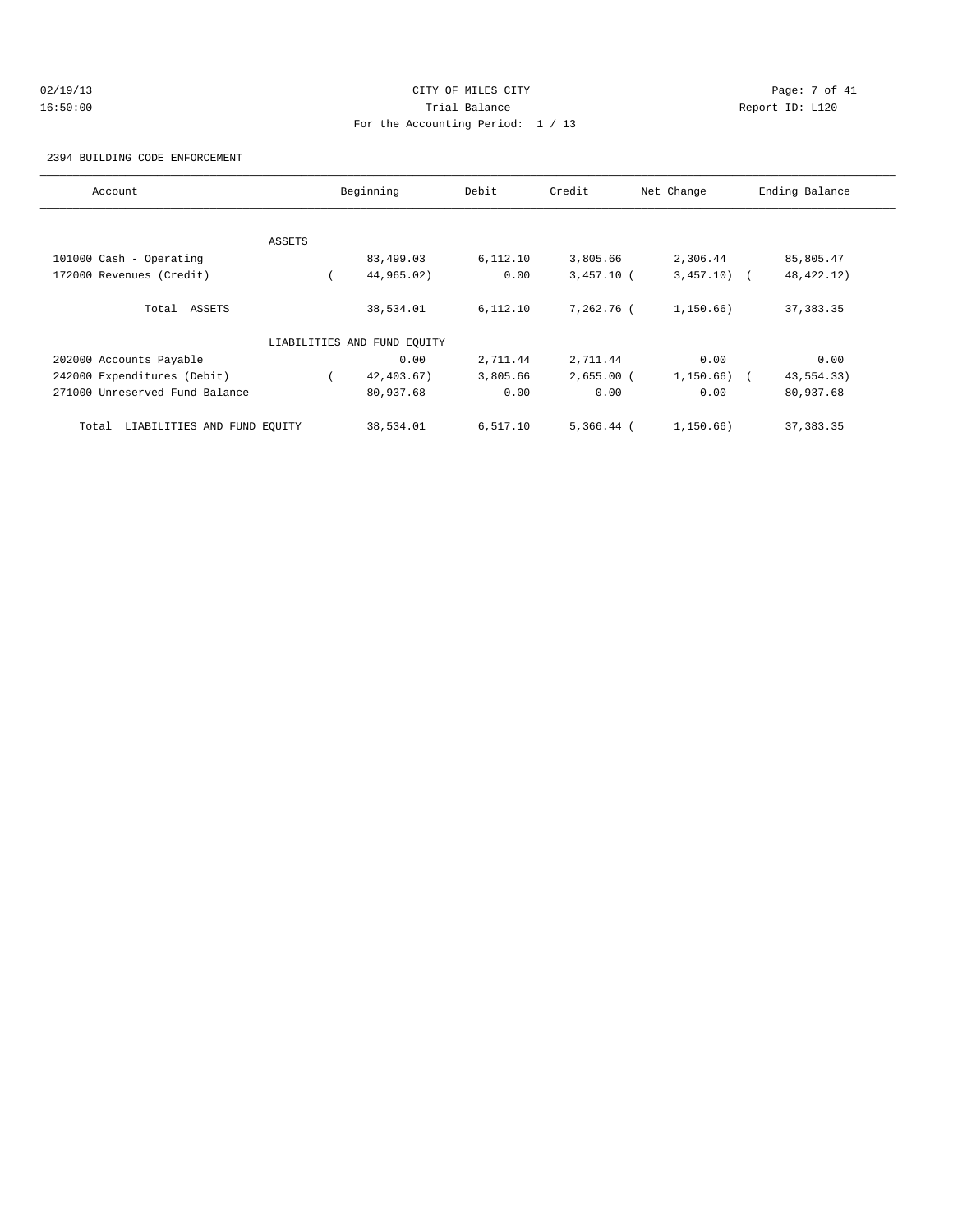#### 02/19/13 Page: 8 of 41 16:50:00 Trial Balance Report ID: L120 For the Accounting Period: 1 / 13

2400 LTG M D#165-(Gen City)

| Account                                    | Beginning                   | Debit     | Credit       | Net Change       | Ending Balance |  |
|--------------------------------------------|-----------------------------|-----------|--------------|------------------|----------------|--|
|                                            |                             |           |              |                  |                |  |
| <b>ASSETS</b>                              |                             |           |              |                  |                |  |
| 101000 Cash - Operating                    | 85,334.70                   | 2,408.64  | 27,259.01 (  | 24,850.37)       | 60,484.33      |  |
| 116000 Protested Taxes Receivable - Reals  | 121.36                      | 0.00      | 0.00         | 0.00             | 121.36         |  |
| 118080 Special Assessments Receivable 2008 | 45.01                       | 0.00      | 0.00         | 0.00             | 45.01          |  |
| 118090 Special Assessment Receivable 2009  | 552.36                      | 0.00      | 0.00         | 0.00             | 552.36         |  |
| 118100 Special Assessments Receivable 2010 | 1,257.19                    | 0.00      | 0.00         | 0.00             | 1,257.19       |  |
| 118110 Special Assessments Receivable 2011 | 2,694.30                    | 0.00      | 59.31(       | 59.31)           | 2,634.99       |  |
| 118120 Special Assessments Receivable 2012 | 74,354.49                   | 0.00      | $1,183.35$ ( | 1, 183.35)       | 73, 171. 14    |  |
| 172000 Revenues (Credit)                   | 104, 232.19)                | 0.00      | 1,278.21 (   | $1,278.21$ (     | 105, 510.40)   |  |
| Total ASSETS                               | 60,127.22                   | 2,408.64  | 29,779.88 (  | 27, 371, 24)     | 32,755.98      |  |
|                                            | LIABILITIES AND FUND EOUITY |           |              |                  |                |  |
| 202000 Accounts Payable                    | 0.00                        | 27,259.01 | 27,259.01    | 0.00             | 0.00           |  |
| 223000 Deferred Revenue/Uncollected Taxes  | 78,903.35                   | 1,242.66  | 0.00(        | 1,242.66)        | 77,660.69      |  |
| 242000 Expenditures (Debit)                | 69,281.31)                  | 27,259.01 | 1,130.43 (   | $26, 128.58$ ) ( | 95,409.89)     |  |
| 271000 Unreserved Fund Balance             | 50,505.18                   | 0.00      | 0.00         | 0.00             | 50,505.18      |  |
| Total LIABILITIES AND FUND EQUITY          | 60,127.22                   | 55,760.68 | 28,389.44 (  | 27, 371. 24)     | 32,755.98      |  |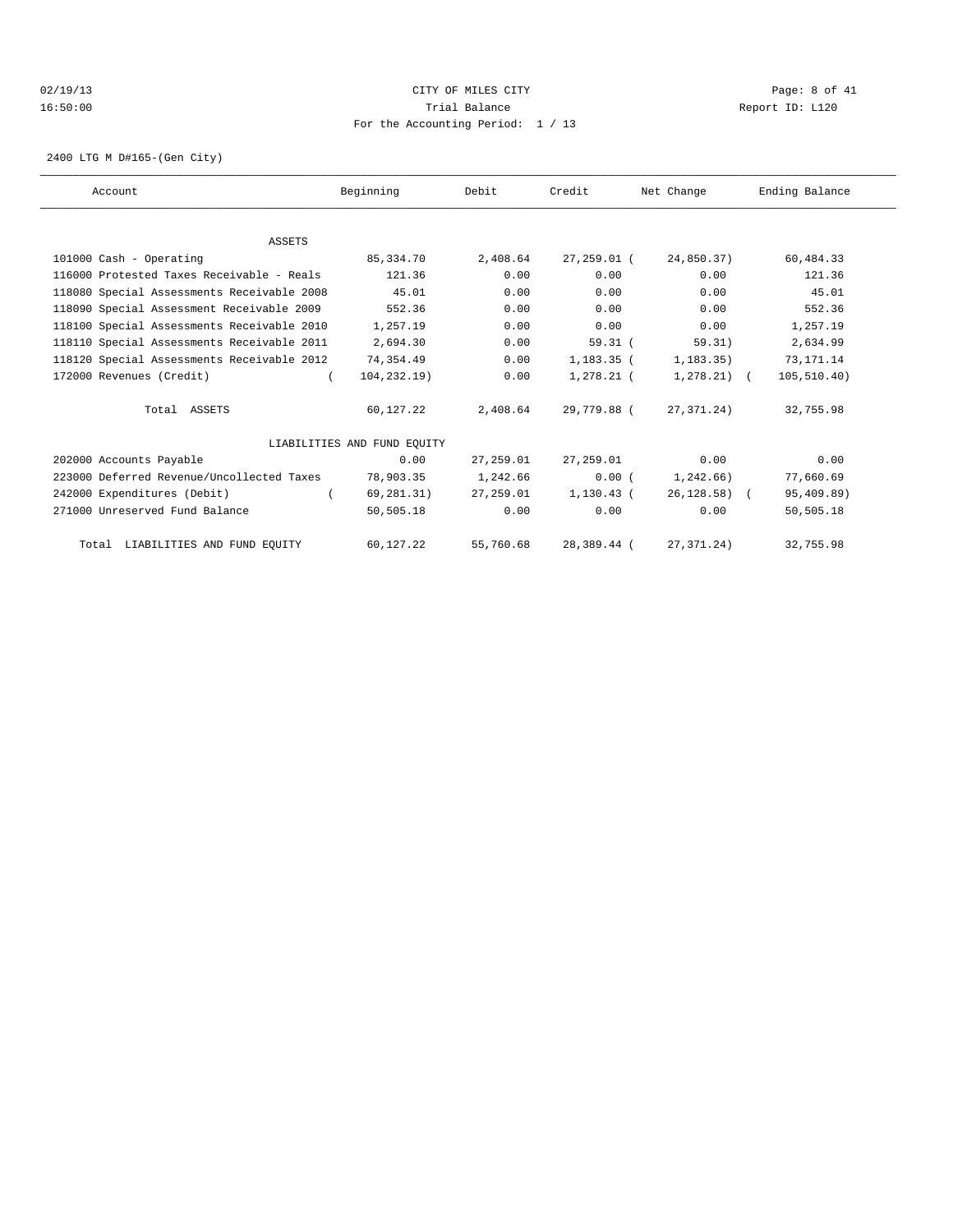# 02/19/13 Page: 9 of 41 16:50:00 Trial Balance Report ID: L120 For the Accounting Period: 1 / 13

2420 LTG M D#167-(MilesAddn Etc)

| Account                                    | Beginning                   | Debit    | Credit     | Net Change    | Ending Balance |
|--------------------------------------------|-----------------------------|----------|------------|---------------|----------------|
|                                            |                             |          |            |               |                |
| ASSETS                                     |                             |          |            |               |                |
| 101000 Cash - Operating                    | 15,345.84                   | 209.91   | 4,817.77 ( | 4,607.86)     | 10,737.98      |
| 118090 Special Assessment Receivable 2009  | 387.47                      | 0.00     | 0.00       | 0.00          | 387.47         |
| 118100 Special Assessments Receivable 2010 | 122.85                      | 0.00     | 0.00       | 0.00          | 122.85         |
| 118110 Special Assessments Receivable 2011 | 673.71                      | 0.00     | 0.00       | 0.00          | 673.71         |
| 118120 Special Assessments Receivable 2012 | 12,194.38                   | 0.00     | 204.70 (   | 204.70)       | 11,989.68      |
| 172000 Revenues (Credit)                   | 15,881.13)                  | 0.00     | $209.91$ ( | $209.91$ (    | 16,091.04)     |
| Total ASSETS                               | 12,843.12                   | 209.91   | 5,232.38 ( | 5,022.47)     | 7,820.65       |
|                                            | LIABILITIES AND FUND EQUITY |          |            |               |                |
| 202000 Accounts Payable                    | 0.00                        | 4,817.77 | 4,817.77   | 0.00          | 0.00           |
| 223000 Deferred Revenue/Uncollected Taxes  | 13,378.41                   | 204.70   | 0.00(      | 204.70)       | 13, 173. 71    |
| 242000 Expenditures (Debit)                | 12,897.03)                  | 4,817.77 | 0.00(      | $4,817.77)$ ( | 17,714.80)     |
| 271000 Unreserved Fund Balance             | 12,361.74                   | 0.00     | 0.00       | 0.00          | 12,361.74      |
| LIABILITIES AND FUND EQUITY<br>Total       | 12,843.12                   | 9,840.24 | 4,817.77 ( | 5.022.47)     | 7,820.65       |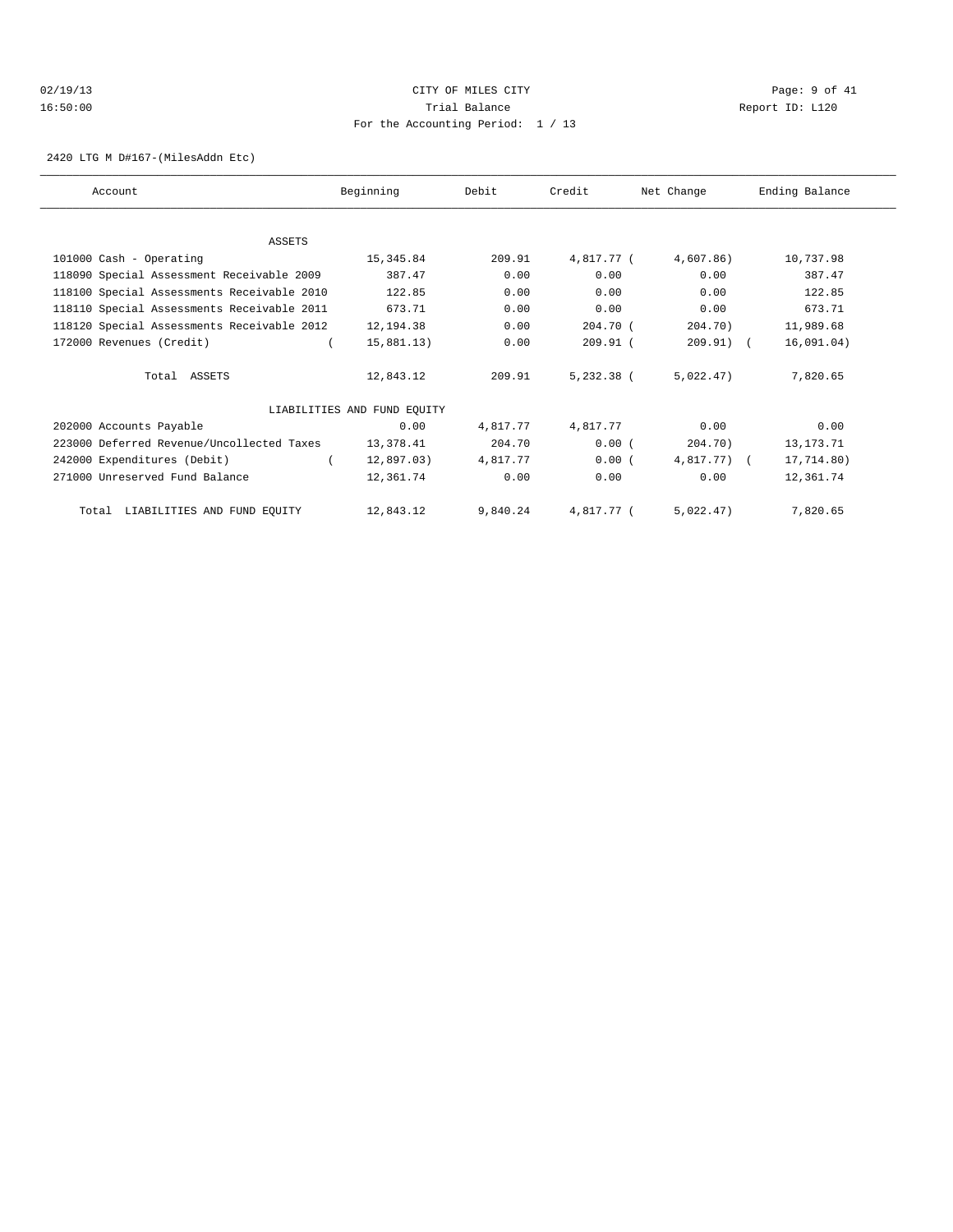# 02/19/13 Page: 10 of 41 16:50:00 Trial Balance Report ID: L120 For the Accounting Period: 1 / 13

2430 LTG M D#171-(Balsam Est)

| Account                                    | Beginning                   | Debit  | Credit     | Net Change | Ending Balance |
|--------------------------------------------|-----------------------------|--------|------------|------------|----------------|
|                                            |                             |        |            |            |                |
| ASSETS                                     |                             |        |            |            |                |
| 101000 Cash - Operating                    | 1,516.55                    | 0.18   | 365.76 (   | 365.58)    | 1,150.97       |
| 118120 Special Assessments Receivable 2012 | 1,135.24                    | 0.00   | 0.00       | 0.00       | 1,135.24       |
| 172000 Revenues (Credit)                   | 1,417.12)                   | 0.00   | $0.18$ (   | $0.18)$ (  | 1,417.30)      |
| Total ASSETS                               | 1,234.67                    | 0.18   | $365.94$ ( | 365.76)    | 868.91         |
|                                            | LIABILITIES AND FUND EQUITY |        |            |            |                |
| 202000 Accounts Payable                    | 0.00                        | 365.76 | 365.76     | 0.00       | 0.00           |
| 223000 Deferred Revenue/Uncollected Taxes  | 1,135.24                    | 0.00   | 0.00       | 0.00       | 1,135.24       |
| 242000 Expenditures (Debit)                | 1,605.33)                   | 365.76 | 0.00(      | $365.76$ ( | 1,971.09)      |
| 271000 Unreserved Fund Balance             | 1,704.76                    | 0.00   | 0.00       | 0.00       | 1,704.76       |
| LIABILITIES AND FUND EQUITY<br>Total       | 1,234.67                    | 731.52 | 365.76 (   | 365.76)    | 868.91         |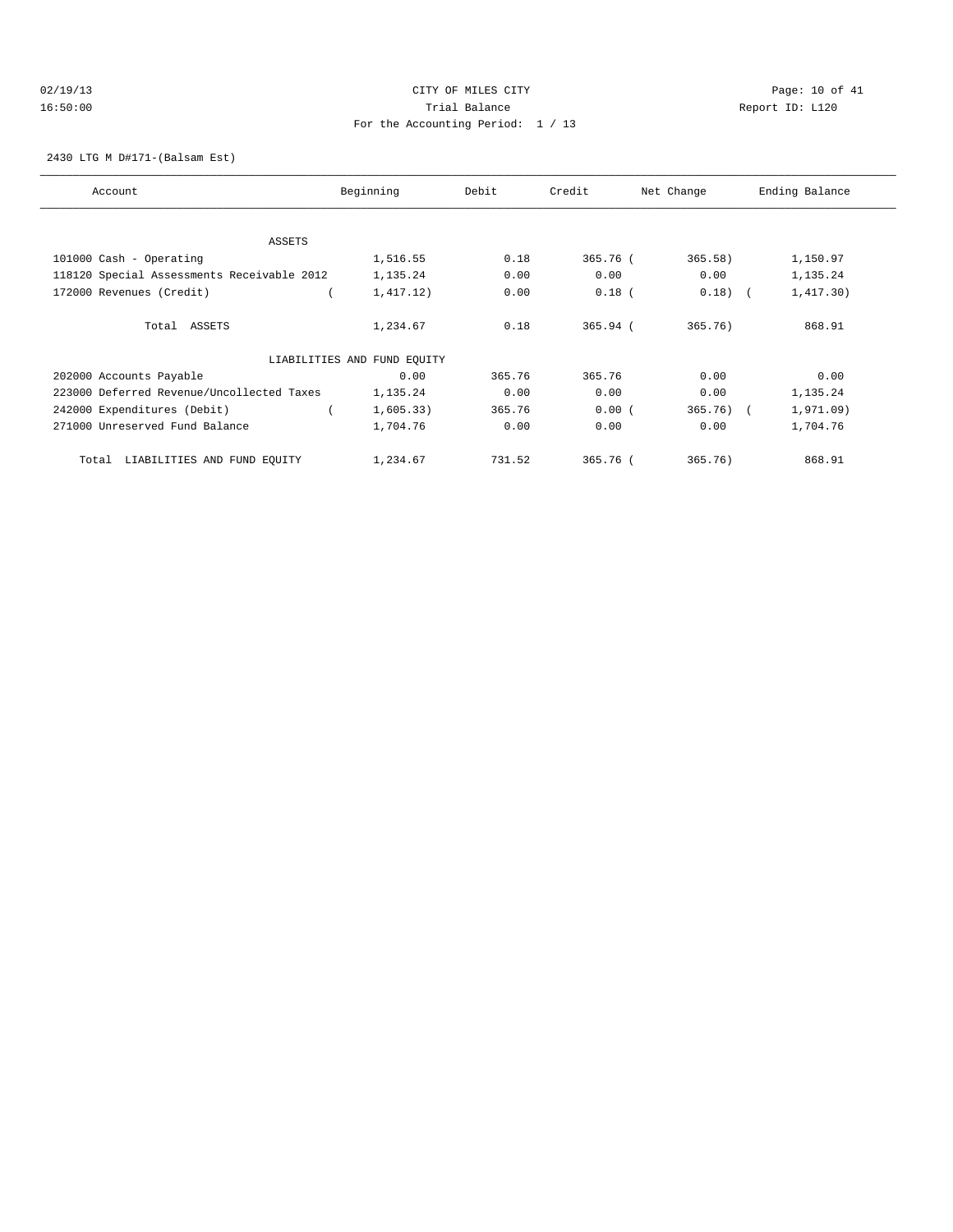#### $CITY$   $CITY$   $CITY$   $CITY$   $PAGE: 11$  of 41 16:50:00 Trial Balance Report ID: L120 For the Accounting Period: 1 / 13

2440 LTG M D#172-(Main Str)

| Account                                    | Beginning                   | Debit    | Credit       | Net Change   | Ending Balance |
|--------------------------------------------|-----------------------------|----------|--------------|--------------|----------------|
|                                            |                             |          |              |              |                |
| <b>ASSETS</b>                              |                             |          |              |              |                |
| 101000 Cash - Operating                    | 19,344.49                   | 47.93    | 2,314.03 (   | 2, 266.10)   | 17,078.39      |
| 118090 Special Assessment Receivable 2009  | 112.20                      | 0.00     | 0.00         | 0.00         | 112.20         |
| 118100 Special Assessments Receivable 2010 | 255.20                      | 0.00     | 0.00         | 0.00         | 255.20         |
| 118110 Special Assessments Receivable 2011 | 503.49                      | 0.00     | 0.00         | 0.00         | 503.49         |
| 118120 Special Assessments Receivable 2012 | 3,551.77                    | 0.00     | $44.93$ (    | 44.93)       | 3,506.84       |
| 172000 Revenues (Credit)                   | 5,727.56)                   | 0.00     | $47.93$ (    | $47.93$ ) (  | 5,775.49)      |
| Total ASSETS                               | 18,039.59                   | 47.93    | $2,406.89$ ( | 2,358.96)    | 15,680.63      |
|                                            | LIABILITIES AND FUND EQUITY |          |              |              |                |
| 202000 Accounts Payable                    | 0.00                        | 1,183.60 | 1,183.60     | 0.00         | 0.00           |
| 223000 Deferred Revenue/Uncollected Taxes  | 4,422.66                    | 44.93    | 0.00(        | 44.93)       | 4,377.73       |
| 242000 Expenditures (Debit)                | 6, 351.25)                  | 2,314.03 | 0.00(        | $2,314.03$ ( | 8,665.28)      |
| 271000 Unreserved Fund Balance             | 19,968.18                   | 0.00     | 0.00         | 0.00         | 19,968.18      |
| Total LIABILITIES AND FUND EQUITY          | 18,039.59                   | 3,542.56 | 1,183.60 (   | 2,358,96     | 15,680.63      |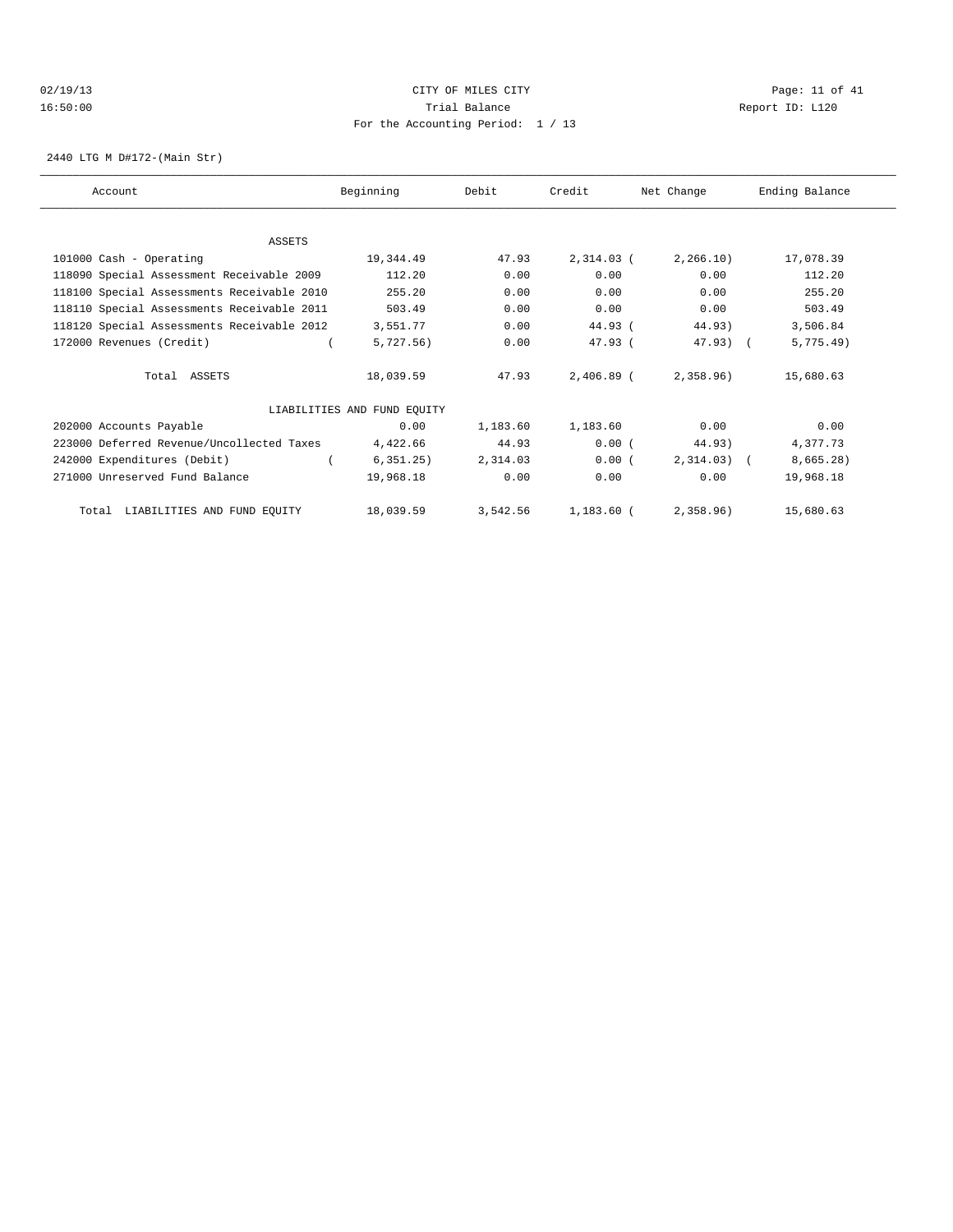# 02/19/13 Page: 12 of 41 16:50:00 Trial Balance Report ID: L120 For the Accounting Period: 1 / 13

2450 LTG M D#195-(SG-Trico)

| Account                                     | Beginning                   | Debit  | Credit     | Net Change | Ending Balance |
|---------------------------------------------|-----------------------------|--------|------------|------------|----------------|
| ASSETS                                      |                             |        |            |            |                |
| 101000 Cash - Operating                     | 2,197.05                    | 0.26   | 401.84 (   | 401.58)    | 1,795.47       |
| 118090 Special Assessment Receivable 2009 ( | 0.02)                       | 0.00   | 0.00       | 0.00       | 0.02)          |
| 118110 Special Assessments Receivable 2011  | 96.24                       | 0.00   | 0.00       | 0.00       | 96.24          |
| 118120 Special Assessments Receivable 2012  | 2,390.80                    | 0.00   | 0.00       | 0.00       | 2,390.80       |
| 172000 Revenues (Credit)                    | 2,385.99                    | 0.00   | $0.26$ (   | $0.26)$ (  | 2,386.25       |
| Total ASSETS                                | 2,298.08                    | 0.26   | $402.10$ ( | 401.84)    | 1,896.24       |
|                                             | LIABILITIES AND FUND EQUITY |        |            |            |                |
| 202000 Accounts Payable                     | 0.00                        | 401.84 | 401.84     | 0.00       | 0.00           |
| 223000 Deferred Revenue/Uncollected Taxes   | 2,487.02                    | 0.00   | 0.00       | 0.00       | 2,487.02       |
| 242000 Expenditures (Debit)                 | 3,411.04)                   | 401.84 | 0.00(      | 401.84) (  | 3,812.88)      |
| 271000 Unreserved Fund Balance              | 3,222.10                    | 0.00   | 0.00       | 0.00       | 3,222.10       |
| Total LIABILITIES AND FUND EQUITY           | 2,298.08                    | 803.68 | 401.84 (   | 401.84)    | 1,896.24       |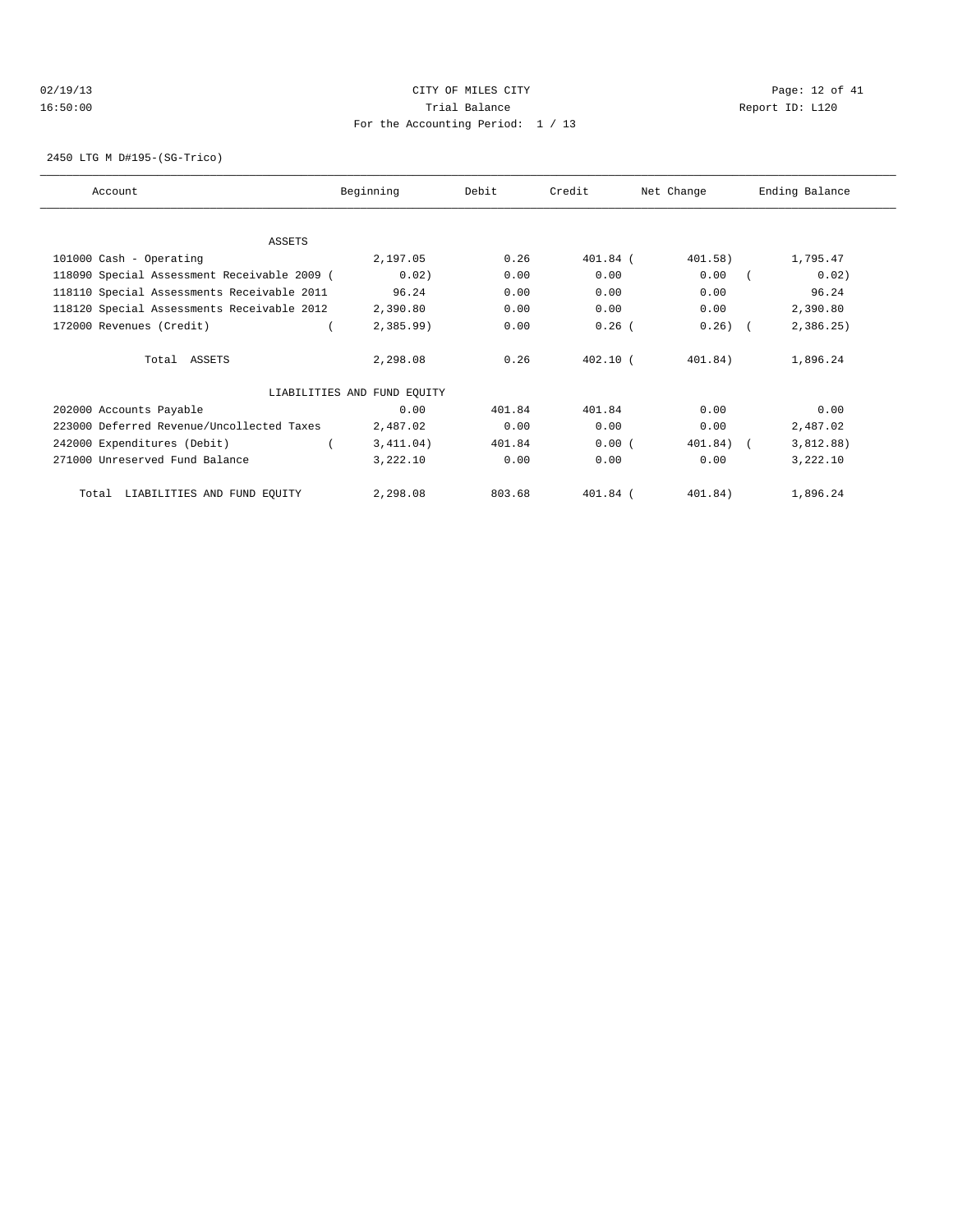# 02/19/13 Page: 13 of 41 16:50:00 Trial Balance Report ID: L120 For the Accounting Period: 1 / 13

2470 LTG M D#202-(SG-MDU&NV)

| Account                                    | Beginning                   | Debit    | Credit       | Net Change | Ending Balance |
|--------------------------------------------|-----------------------------|----------|--------------|------------|----------------|
|                                            |                             |          |              |            |                |
| <b>ASSETS</b>                              |                             |          |              |            |                |
| 101000 Cash - Operating                    | 3,729.52                    | 113.56   | 1,136.57 (   | 1,023.01)  | 2,706.51       |
| 118110 Special Assessments Receivable 2011 | 88.89                       | 0.00     | 0.00         | 0.00       | 88.89          |
| 118120 Special Assessments Receivable 2012 | 3,151.40                    | 0.00     | $111.27$ (   | 111.27)    | 3,040.13       |
| 172000 Revenues (Credit)                   | 4,638.57)                   | 0.00     | 113.56 (     | 113.56)    | 4,752.13)      |
| Total ASSETS                               | 2,331.24                    | 113.56   | $1,361.40$ ( | 1,247.84)  | 1,083.40       |
|                                            | LIABILITIES AND FUND EQUITY |          |              |            |                |
| 202000 Accounts Payable                    | 0.00                        | 1,136.57 | 1,136.57     | 0.00       | 0.00           |
| 223000 Deferred Revenue/Uncollected Taxes  | 3,240.29                    | 111.27   | 0.00(        | 111.27)    | 3,129.02       |
| 242000 Expenditures (Debit)                | 3,819.13)                   | 1,136.57 | 0.00(        | 1,136.57)  | 4,955.70)      |
| 271000 Unreserved Fund Balance             | 2,910.08                    | 0.00     | 0.00         | 0.00       | 2,910.08       |
| LIABILITIES AND FUND EQUITY<br>Total       | 2,331.24                    | 2,384.41 | 1,136.57 (   | 1,247.84)  | 1,083.40       |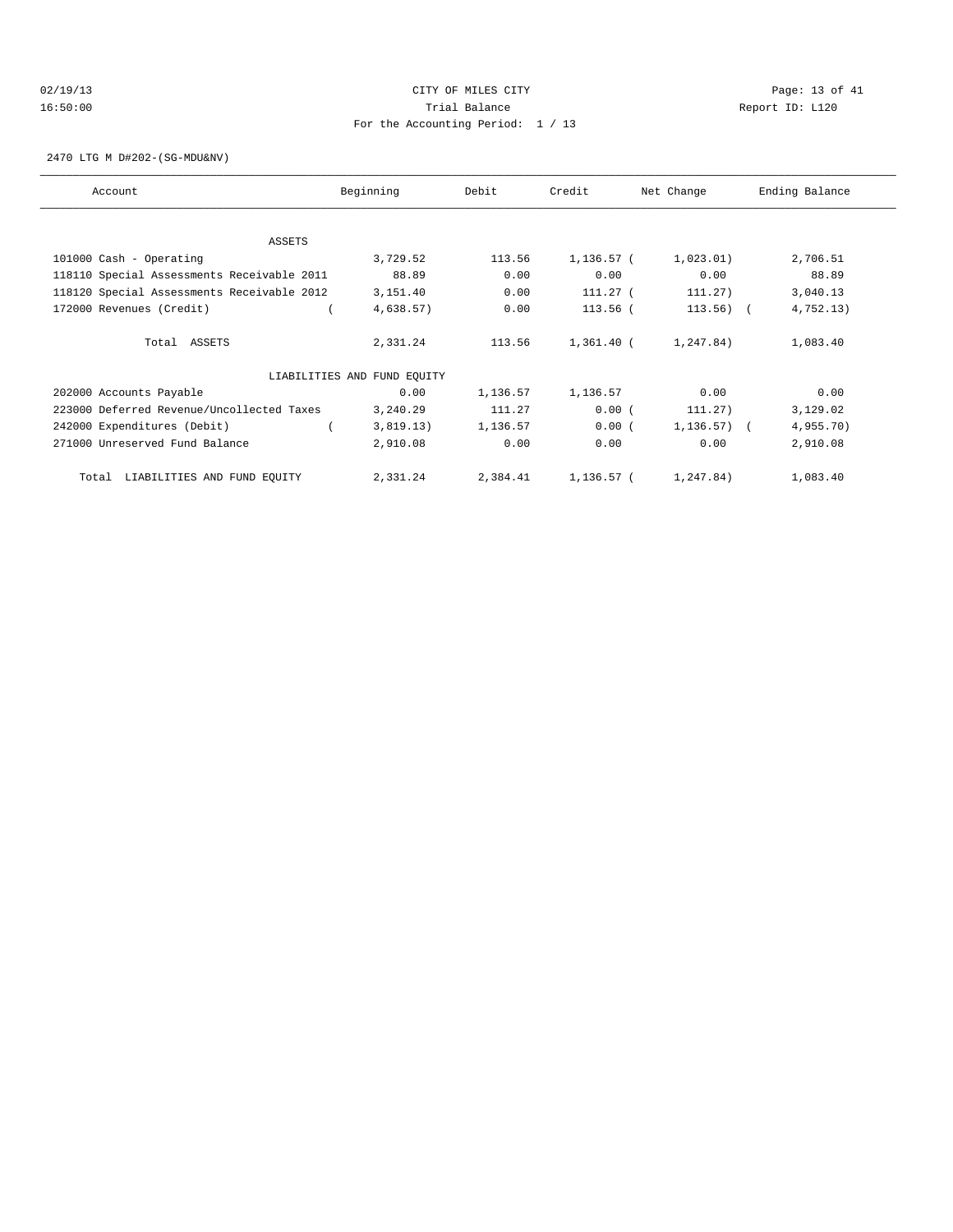# 02/19/13 Page: 14 of 41 16:50:00 Trial Balance Report ID: L120 For the Accounting Period: 1 / 13

#### 2480 LTG M M#173-(Milestown Estates)

| Account                                    | Beginning                   | Debit  | Credit<br>Net Change |             | Ending Balance |
|--------------------------------------------|-----------------------------|--------|----------------------|-------------|----------------|
|                                            |                             |        |                      |             |                |
| <b>ASSETS</b>                              |                             |        |                      |             |                |
| 101000 Cash - Operating                    | 1,155.76                    | 46.41  | 57.33(               | 10.92)      | 1,144.84       |
| 118120 Special Assessments Receivable 2012 | 402.89                      | 0.00   | 45.52(               | 45.52)      | 357.37         |
| 172000 Revenues (Credit)                   | 1,177.23)                   | 0.00   | $46.41$ (            | $46.41$ ) ( | 1, 223.64)     |
| Total ASSETS                               | 381.42                      | 46.41  | 149.26 (             | 102.85)     | 278.57         |
|                                            | LIABILITIES AND FUND EQUITY |        |                      |             |                |
| 202000 Accounts Payable                    | 0.00                        | 57.33  | 57.33                | 0.00        | 0.00           |
| 223000 Deferred Revenue/Uncollected Taxes  | 402.89                      | 45.52  | 0.00(                | 45.52)      | 357.37         |
| 242000 Expenditures (Debit)                | 591.05)                     | 57.33  | 0.00(                | $57.33)$ (  | 648.38)        |
| 271000 Unreserved Fund Balance             | 569.58                      | 0.00   | 0.00                 | 0.00        | 569.58         |
| LIABILITIES AND FUND EQUITY<br>Total       | 381.42                      | 160.18 | 57.33(               | 102.85)     | 278.57         |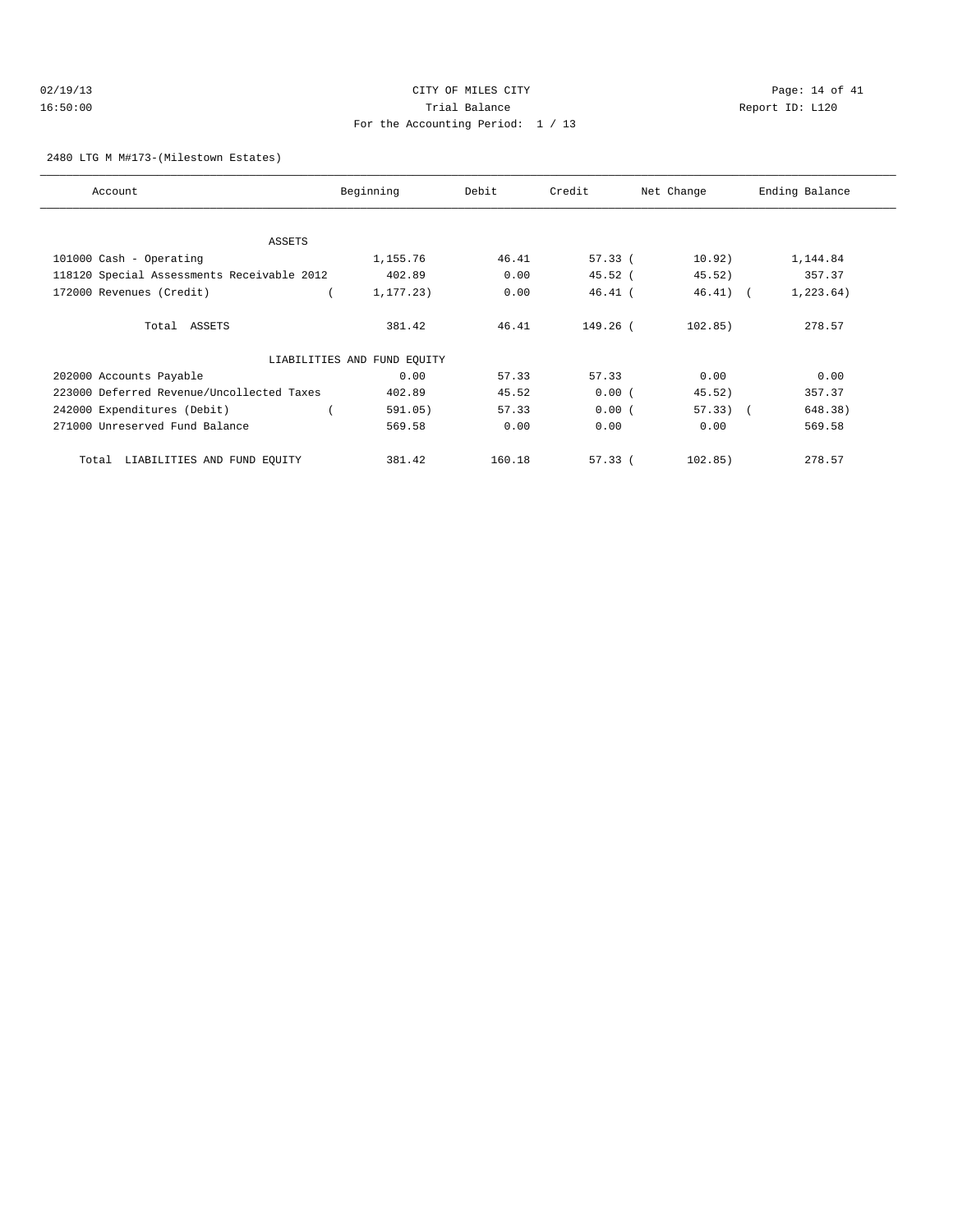#### 02/19/13 CITY OF MILES CITY Page: 15 of 41 16:50:00 Trial Balance Report ID: L120 For the Accounting Period: 1 / 13

2510 STR MAINT DIST #204

| Account                                    | Beginning                   | Debit     | Credit       | Net Change   | Ending Balance |
|--------------------------------------------|-----------------------------|-----------|--------------|--------------|----------------|
|                                            |                             |           |              |              |                |
| <b>ASSETS</b>                              |                             |           |              |              |                |
| 101000 Cash - Operating                    | 1,117,603.26                | 8,521.70  | 53,170.16 (  | 44,648,46)   | 1,072,954.80   |
| 118080 Special Assessments Receivable 2008 | 17.02                       | 0.00      | 0.00         | 0.00         | 17.02          |
| 118090 Special Assessment Receivable 2009  | 1,403.40                    | 0.00      | 0.00         | 0.00         | 1,403.40       |
| 118100 Special Assessments Receivable 2010 | 3,137.79                    | 0.00      | 0.00         | 0.00         | 3,137.79       |
| 118110 Special Assessments Receivable 2011 | 11,585.40                   | 0.00      | $102.80$ (   | 102.80)      | 11,482.60      |
| 118120 Special Assessments Receivable 2012 | 410,681.21                  | 0.00      | $6,894.84$ ( | 6,894.84)    | 403,786.37     |
| 172000 Revenues (Credit)                   | 557,170.08)                 | 0.00      | 7,252.90 (   | $7,252.90$ ( | 564, 422.98)   |
| Total ASSETS                               | 987,258.00                  | 8,521.70  | 67,420,70 (  | 58,899.00)   | 928, 359, 00   |
|                                            | LIABILITIES AND FUND EOUITY |           |              |              |                |
| 202000 Accounts Payable                    | 0.00                        | 11,552.23 | 11,552.23    | 0.00         | 0.00           |
| 223000 Deferred Revenue/Uncollected Taxes  | 426,824.83                  | 6,997.64  | 0.00(        | 6,997.64)    | 419,827.19     |
| 242000 Expenditures (Debit)                | 223,776.12)                 | 53,170.16 | 1,268.80 (   | 51,901,36) ( | 275, 677.48)   |
| 271000 Unreserved Fund Balance             | 784,209.29                  | 0.00      | 0.00         | 0.00         | 784,209.29     |
| Total LIABILITIES AND FUND EQUITY          | 987,258.00                  | 71,720.03 | 12,821.03 (  | 58,899.00)   | 928,359.00     |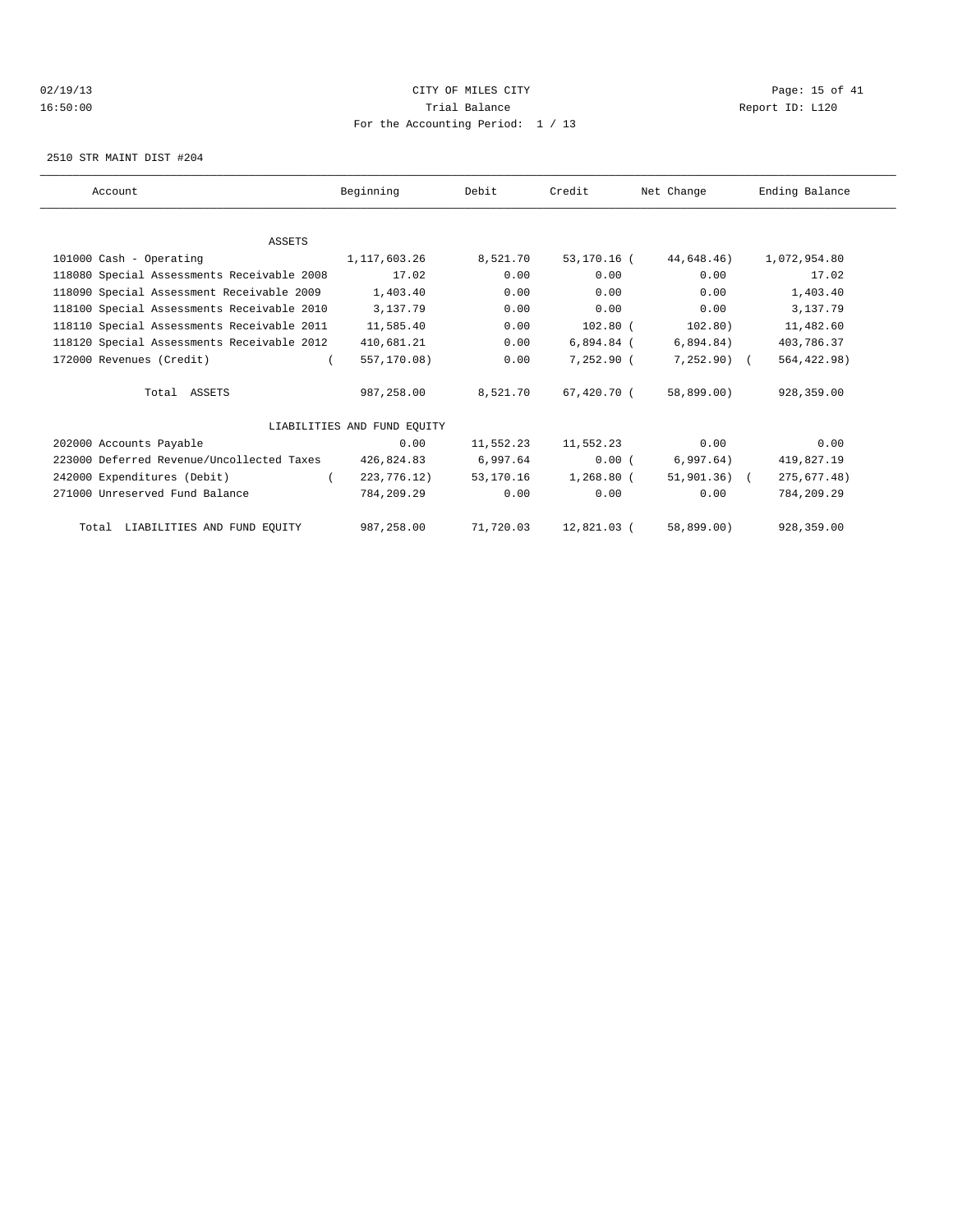#### $O(19/13$   $O(19/13)$   $O(10/13)$   $O(10/13)$   $O(10/13)$   $O(10/13)$   $O(10/13)$   $O(10/13)$   $O(10/13)$   $O(10/13)$ 16:50:00 Trial Balance Report ID: L120 For the Accounting Period: 1 / 13

2520 STR MAINT DIST #205

| Account                                    | Beginning                   | Debit     | Credit         | Net Change    | Ending Balance |
|--------------------------------------------|-----------------------------|-----------|----------------|---------------|----------------|
|                                            |                             |           |                |               |                |
| <b>ASSETS</b>                              |                             |           |                |               |                |
| 101000 Cash - Operating                    | 227,997.72                  | 1,256.09  | $20, 259.62$ ( | 19,003.53)    | 208,994.19     |
| 116000 Protested Taxes Receivable - Reals  | 287.84                      | 0.00      | 0.00           | 0.00          | 287.84         |
| 118080 Special Assessments Receivable 2008 | 151.97                      | 0.00      | 0.00           | 0.00          | 151.97         |
| 118090 Special Assessment Receivable 2009  | 685.34                      | 0.00      | 0.00           | 0.00          | 685.34         |
| 118100 Special Assessments Receivable 2010 | 1,649.16                    | 0.00      | 0.00           | 0.00          | 1,649.16       |
| 118110 Special Assessments Receivable 2011 | 5,189.92                    | 0.00      | $202.49$ (     | 202.49)       | 4,987.43       |
| 118120 Special Assessments Receivable 2012 | 137,878.73                  | 0.00      | 860.80 (       | 860.80)       | 137,017.93     |
| 172000 Revenues (Credit)                   | 186, 344.41)                | 0.00      | $1,124.09$ (   | $1,124.09$ (  | 187,468.50)    |
| Total ASSETS                               | 187,496.27                  | 1,256.09  | 22,447.00 (    | 21,190.91)    | 166,305.36     |
|                                            | LIABILITIES AND FUND EQUITY |           |                |               |                |
| 202000 Accounts Payable                    | 0.00                        | 2,718.57  | 2,718.57       | 0.00          | 0.00           |
| 223000 Deferred Revenue/Uncollected Taxes  | 145,555.12                  | 1,063.29  | 0.00(          | $1,063.29$ )  | 144,491.83     |
| 242000 Expenditures (Debit)                | 71.640.05)                  | 20,259.62 | 132.00 (       | $20,127.62$ ( | 91,767.67)     |
| 271000 Unreserved Fund Balance             | 113,581.20                  | 0.00      | 0.00           | 0.00          | 113,581.20     |
| Total LIABILITIES AND FUND EQUITY          | 187,496.27                  | 24,041.48 | 2,850.57 (     | 21, 190, 91)  | 166, 305, 36   |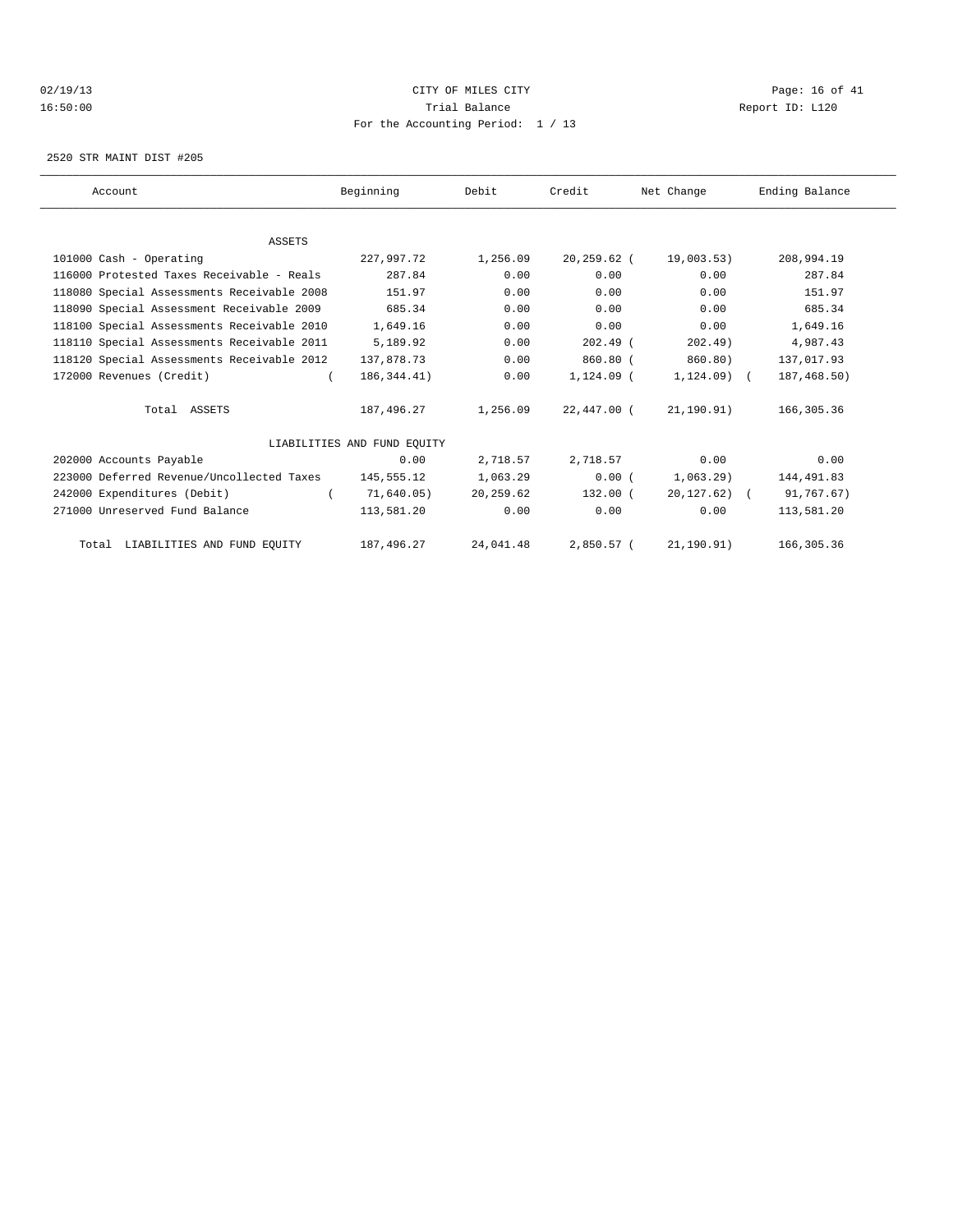| 02/19/13 | CITY OF MILES CITY                | Page: 17 of 41  |
|----------|-----------------------------------|-----------------|
| 16:50:00 | Trial Balance                     | Report ID: L120 |
|          | For the Accounting Period: 1 / 13 |                 |

2540 STR MAINT DIST#207-(MILESTOWN ESTATES)

| Account                                    | Beginning                   | Debit  | Credit     | Net Change   | Ending Balance |
|--------------------------------------------|-----------------------------|--------|------------|--------------|----------------|
|                                            |                             |        |            |              |                |
| ASSETS                                     |                             |        |            |              |                |
| $101000$ Cash - Operating                  | 3,262.56                    | 129.02 | $302.25$ ( | 173.23)      | 3,089.33       |
| 118120 Special Assessments Receivable 2012 | 1,120.02                    | 0.00   | $126.52$ ( | 126.52)      | 993.50         |
| 172000 Revenues (Credit)                   | 3,569.93)                   | 0.00   | $129.02$ ( | $129.02)$ (  | 3,698.95)      |
|                                            |                             |        |            |              |                |
| Total ASSETS                               | 812.65                      | 129.02 | 557.79 (   | 428.77)      | 383.88         |
|                                            | LIABILITIES AND FUND EQUITY |        |            |              |                |
| 223000 Deferred Revenue/Uncollected Taxes  | 1,120.02                    | 126.52 | 0.00(      | 126.52)      | 993.50         |
| 242000 Expenditures (Debit)                | 1,696.20)                   | 302.25 | 0.00(      | $302.25$ ) ( | 1,998.45)      |
| 271000 Unreserved Fund Balance             | 1,388.83                    | 0.00   | 0.00       | 0.00         | 1,388.83       |
| Total<br>LIABILITIES AND FUND EQUITY       | 812.65                      | 428.77 | 0.00(      | 428.77)      | 383.88         |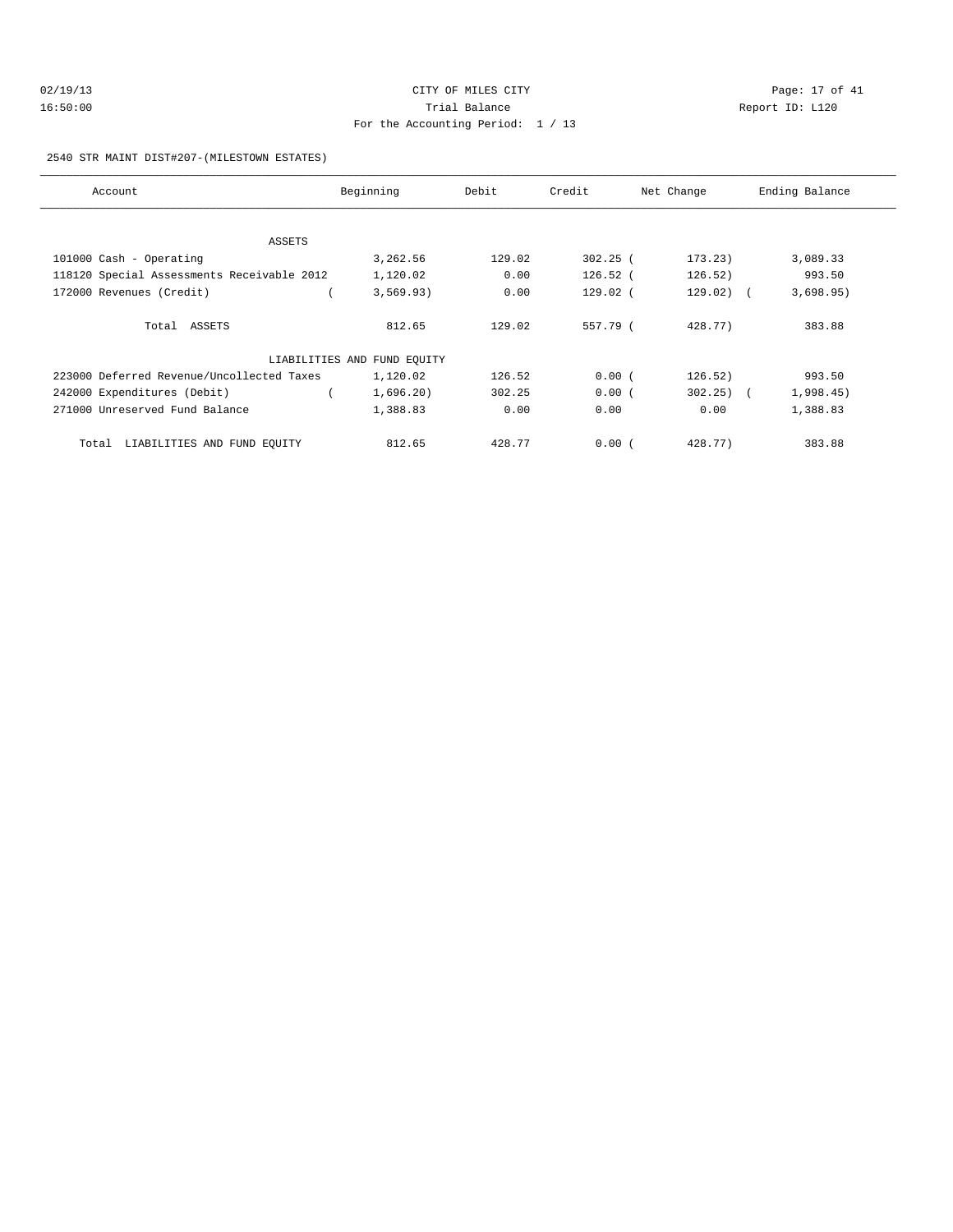| 02/19/13 |  |
|----------|--|
| 16:50:00 |  |

# CITY OF MILES CITY CONTROL CONTROL CONTROL CONTROL CONTROL PAGE: 18 of 41 16:50:00 Trial Balance Report ID: L120 For the Accounting Period: 1 / 13

#### 2701 Fire Grants

| Account                              | Beginning                   |              | Credit<br>Debit |      | Net Change | Ending Balance |  |
|--------------------------------------|-----------------------------|--------------|-----------------|------|------------|----------------|--|
|                                      |                             |              |                 |      |            |                |  |
|                                      | ASSETS                      |              |                 |      |            |                |  |
| 101000 Cash - Operating              |                             | 10,983.48    | 0.00            | 0.00 | 0.00       | 10,983.48      |  |
| Total ASSETS                         |                             | 10,983.48    | 0.00            | 0.00 | 0.00       | 10,983.48      |  |
|                                      | LIABILITIES AND FUND EQUITY |              |                 |      |            |                |  |
| 242000 Expenditures (Debit)          |                             | $2,345.59$ ) | 0.00            | 0.00 | 0.00       | $2,345.59$ )   |  |
| 271000 Unreserved Fund Balance       |                             | 13,329.07    | 0.00            | 0.00 | 0.00       | 13,329.07      |  |
| LIABILITIES AND FUND EQUITY<br>Total |                             | 10,983.48    | 0.00            | 0.00 | 0.00       | 10,983.48      |  |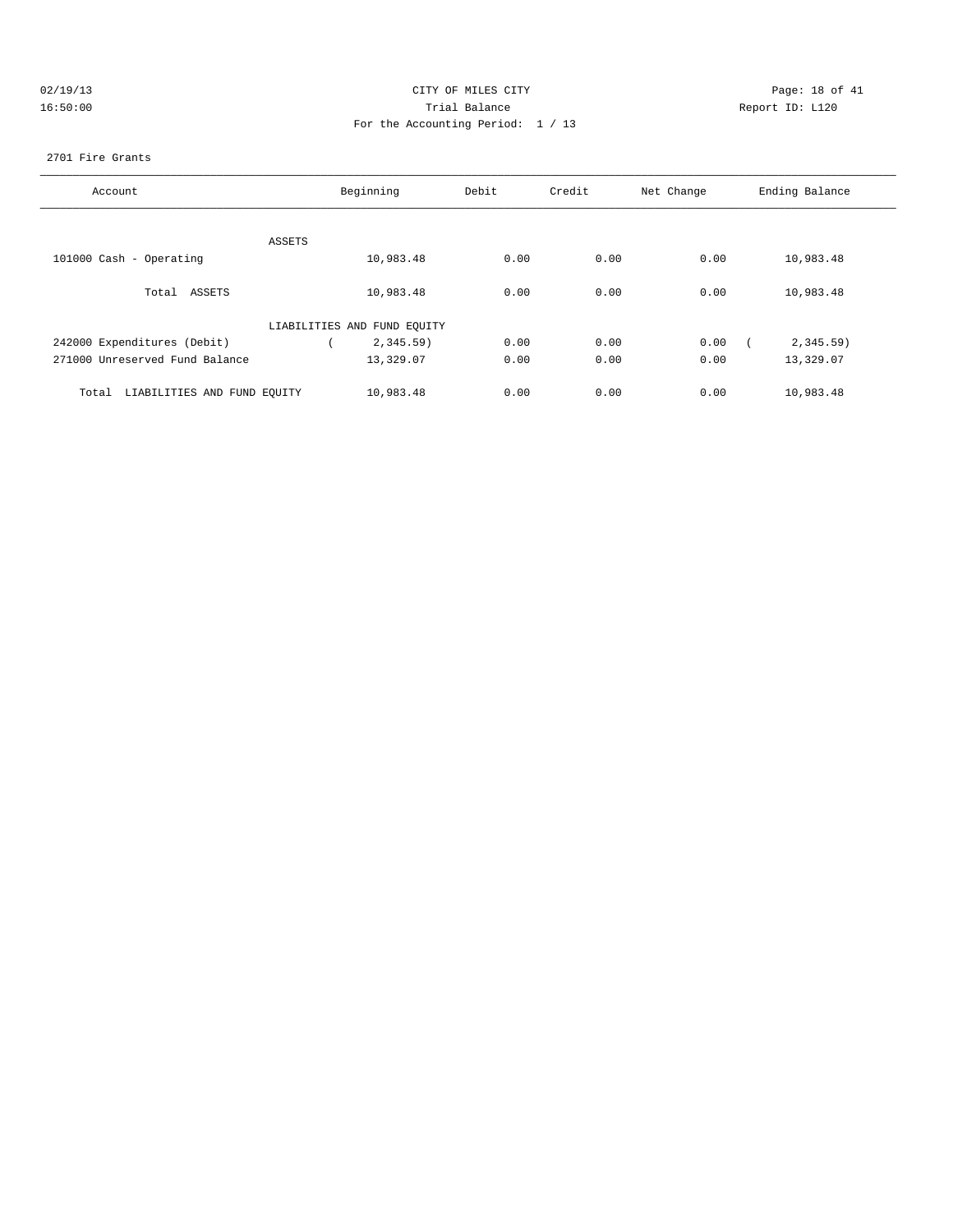# 02/19/13 Page: 19 of 41 16:50:00 Trial Balance Report ID: L120 For the Accounting Period: 1 / 13

#### 2820 GAS TAX

| Account                              | Beginning                   | Debit     | Credit      | Net Change       | Ending Balance |
|--------------------------------------|-----------------------------|-----------|-------------|------------------|----------------|
|                                      |                             |           |             |                  |                |
| ASSETS                               |                             |           |             |                  |                |
| 101000 Cash - Operating              | 87,800.23                   | 15,105.45 | 472.08      | 14,633.37        | 102,433.60     |
| 172000 Revenues (Credit)             | 90,632.71)                  | 0.00      | 15,105.45 ( | $15, 105, 45)$ ( | 105, 738.16)   |
| ASSETS<br>Total                      | 2,832.48)                   | 15,105.45 | 15,577.53 ( | $472.08$ (       | 3,304.56)      |
|                                      | LIABILITIES AND FUND EQUITY |           |             |                  |                |
| 242000 Expenditures (Debit)          | 2,832.48)                   | 472.08    | 0.00(       | $472.08$ (       | 3,304.56)      |
| LIABILITIES AND FUND EQUITY<br>Total | 2,832.48)                   | 472.08    | 0.00(       | 472.08)          | 3,304.56)      |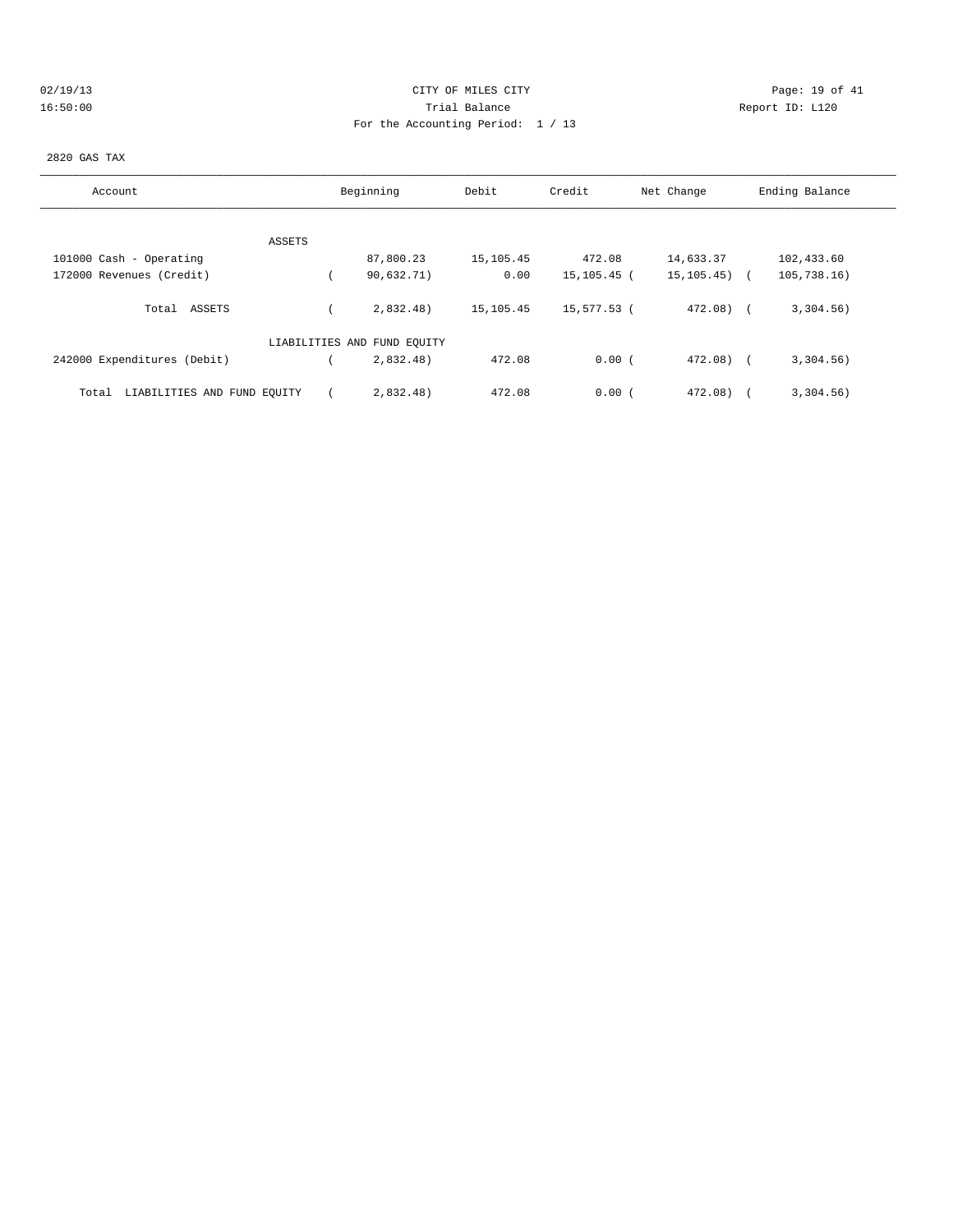# 02/19/13 Page: 20 of 41 16:50:00 Trial Balance Report ID: L120 For the Accounting Period: 1 / 13

#### 2850 911 EMERGENCY

| Account                              |        | Beginning                   | Debit     | Credit      | Net Change    | Ending Balance |
|--------------------------------------|--------|-----------------------------|-----------|-------------|---------------|----------------|
|                                      |        |                             |           |             |               |                |
|                                      | ASSETS |                             |           |             |               |                |
| 101000 Cash - Operating              |        | 61,340.38                   | 7.12      | 10,706.16 ( | 10,699.04)    | 50,641.34      |
| 172000 Revenues (Credit)             |        | 103, 175. 79)               | 0.00      | 7.12(       | $7.12)$ (     | 103,182.91)    |
| Total ASSETS                         |        | 41,835.41)                  | 7.12      | 10,713.28 ( | $10,706.16$ ( | 52, 541.57)    |
|                                      |        | LIABILITIES AND FUND EOUITY |           |             |               |                |
| 202000 Accounts Payable              |        | 0.00                        | 10,706.16 | 10,706.16   | 0.00          | 0.00           |
| 242000 Expenditures (Debit)          |        | 113,976.18)                 | 10,706.16 | 0.00(       | 10,706.16)    | 124,682.34)    |
| 271000 Unreserved Fund Balance       |        | 72,140.77                   | 0.00      | 0.00        | 0.00          | 72,140.77      |
| LIABILITIES AND FUND EQUITY<br>Total |        | 41,835.41)                  | 21,412.32 | 10,706.16 ( | 10,706.16)    | 52,541.57)     |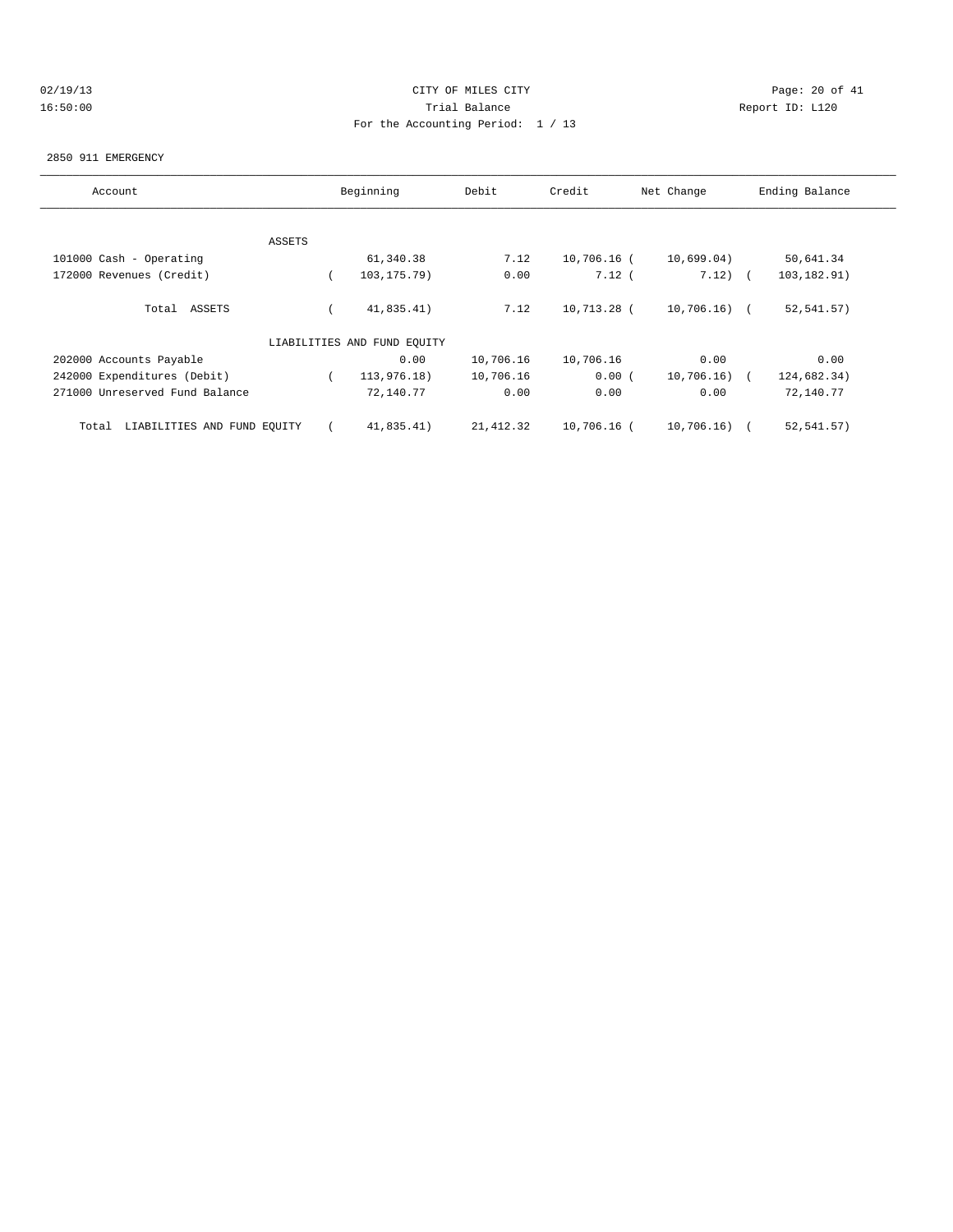#### 02/19/13 Page: 21 of 41 16:50:00 Trial Balance Report ID: L120 For the Accounting Period: 1 / 13

#### 2880 LIBRARY GRANTS

| Account                                | Beginning                   | Debit  | Credit     | Net Change  | Ending Balance |  |
|----------------------------------------|-----------------------------|--------|------------|-------------|----------------|--|
|                                        |                             |        |            |             |                |  |
| ASSETS                                 |                             |        |            |             |                |  |
| 101000 Cash - Operating                | 0.00                        | 0.00   | 198.00 (   | $198.00)$ ( | 198.00)        |  |
| 101003 Cash - per capita               | 1,402.71                    | 0.00   | 0.00       | 0.00        | 1,402.71       |  |
| $101020$ Cash - Op/ILL                 | 2,279.58                    | 0.00   | $166.00$ ( | 166.00)     | 2,113.58       |  |
| 101030 Cash - Sagebrush Fed/Base Grant | 4,829.80                    | 0.00   | 0.00       | 0.00        | 4,829.80       |  |
| 101033 Library - Humanities Grant      | 1,316.77                    | 0.00   | 0.00       | 0.00        | 1,316.77       |  |
| 172000 Revenues (Credit)               | 9,820.01)                   | 0.00   | 0.00       | 0.00        | 9,820.01)      |  |
| Total ASSETS                           | 8.85                        | 0.00   | $364.00$ ( | $364.00$ (  | 355.15)        |  |
|                                        | LIABILITIES AND FUND EQUITY |        |            |             |                |  |
| 202000 Accounts Payable                | 0.00                        | 364.00 | 364.00     | 0.00        | 0.00           |  |
| 242000 Expenditures (Debit)            | 3,674.51)                   | 364.00 | 0.00(      | 364.00)     | 4,038.51)      |  |
| 271000 Unreserved Fund Balance         | 3,683.36                    | 0.00   | 0.00       | 0.00        | 3,683.36       |  |
| LIABILITIES AND FUND EQUITY<br>Total   | 8.85                        | 728.00 | $364.00$ ( | 364.00)     | 355.15)        |  |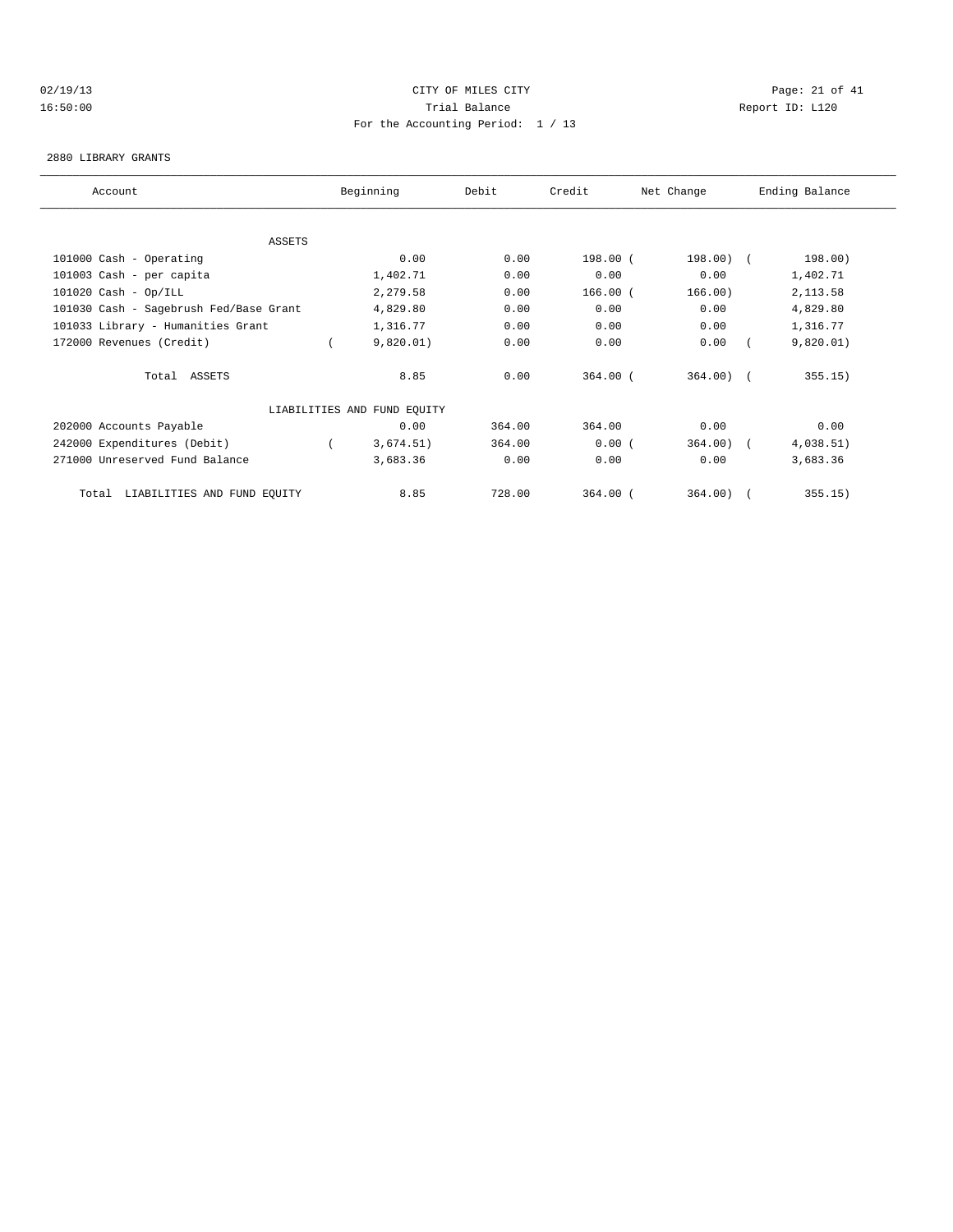| 02/19/13 |  |
|----------|--|
| 16:50:00 |  |

# CITY OF MILES CITY CONTROL CONTROL CONTROL CONTROL CONTROL PAGE: 22 of 41 16:50:00 Trial Balance Report ID: L120 For the Accounting Period: 1 / 13

2935 Historic Preservation

| Account                              | Beginning                   | Debit    | Credit       | Net Change    |            | Ending Balance |
|--------------------------------------|-----------------------------|----------|--------------|---------------|------------|----------------|
|                                      |                             |          |              |               |            |                |
| ASSETS                               |                             |          |              |               |            |                |
| 101000 Cash - Operating              | 850.29                      | 6,350.00 | 893.04       | 5,456.96      |            | 6,307.25       |
| 172000 Revenues (Credit)             | 2,499.71)                   | 0.00     | $6,000.00$ ( | $6,000.00)$ ( |            | 8,499.71)      |
| Total ASSETS                         | 1,649.42)                   | 6,350.00 | $6,893.04$ ( | $543.04)$ (   |            | 2, 192, 46)    |
|                                      | LIABILITIES AND FUND EQUITY |          |              |               |            |                |
| 242000 Expenditures (Debit)          | 5,142.98)                   | 893.04   | $350.00$ (   | 543.04)       | $\sqrt{2}$ | 5,686.02)      |
| 271000 Unreserved Fund Balance       | 3,493.56                    | 0.00     | 0.00         | 0.00          |            | 3,493.56       |
| LIABILITIES AND FUND EQUITY<br>Total | 1,649.42)                   | 893.04   | $350.00$ $($ | 543.04)       |            | 2, 192, 46)    |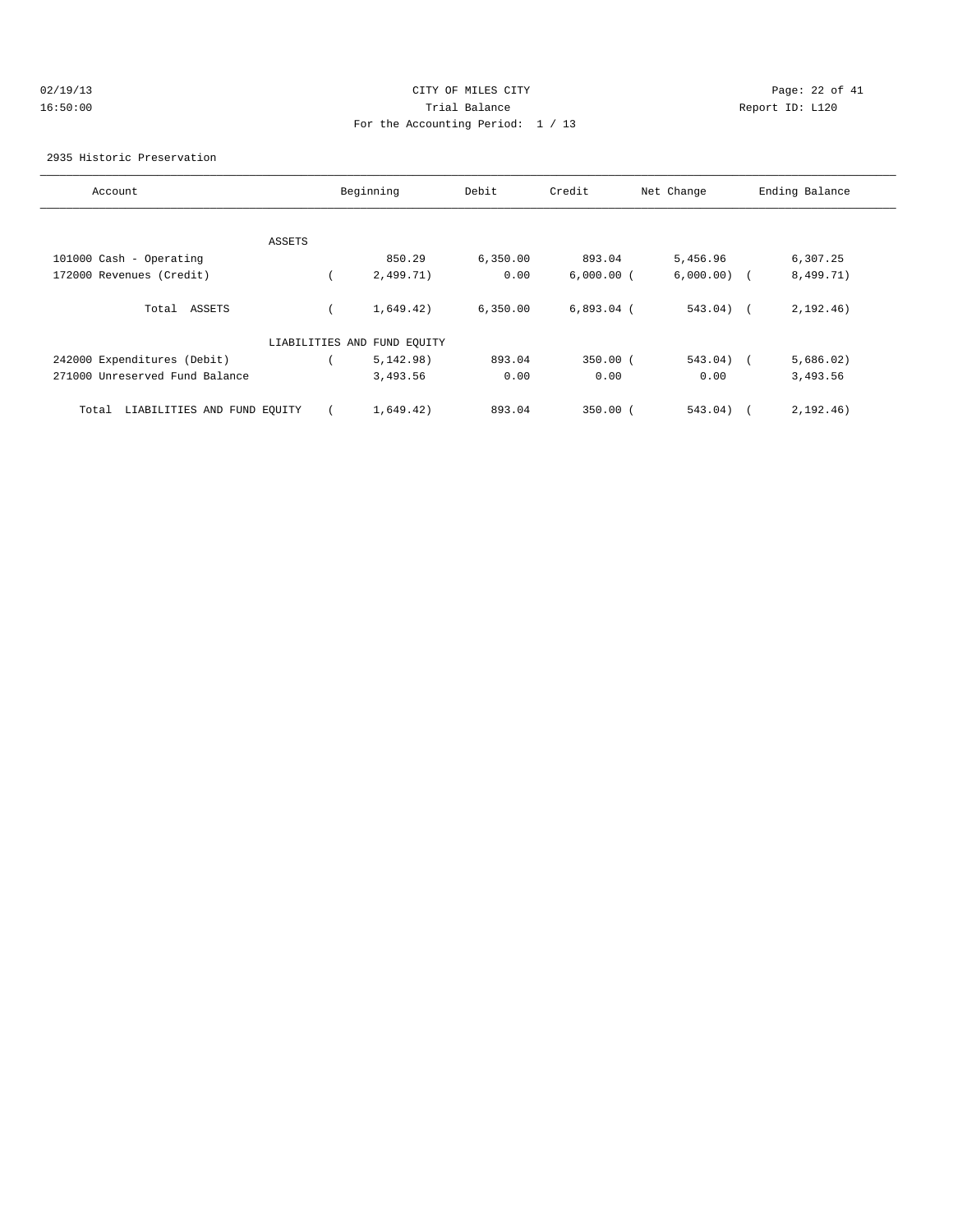| 02/19/13 |  |
|----------|--|
| 16:50:00 |  |

# CITY OF MILES CITY CONTROL CONTROL CONTROL CONTROL CONTROL PAGE: 23 of 41 16:50:00 Trial Balance Report ID: L120 For the Accounting Period: 1 / 13

#### 2985 RETIRED SENIOR VOLUNTEER PROG (RSVP)

| Account                                | Beginning                   | Debit    | Credit       | Net Change     | Ending Balance |
|----------------------------------------|-----------------------------|----------|--------------|----------------|----------------|
|                                        |                             |          |              |                |                |
| ASSETS                                 |                             |          |              |                |                |
| 101000 Cash - Operating                | 243.22                      | 3,446.35 | 4,511.85 (   | $1,065.50$ (   | 822.28)        |
| 101004 RSVP Non-Federal Cash Operating | 11,802.46                   | 841.00   | 225.01       | 615.99         | 12,418.45      |
| 103100 Petty Cash-                     | 200.00                      | 0.00     | 0.00         | 0.00           | 200.00         |
| 172000 Revenues (Credit)               | 38,990.67)                  | 0.00     | 4,287.35 (   | $4,287.35$ (   | 43, 278.02)    |
| Total ASSETS                           | 26,744.99)                  | 4,287.35 | $9,024.21$ ( | $4,736.86$ ) ( | 31,481.85)     |
|                                        | LIABILITIES AND FUND EQUITY |          |              |                |                |
| 202000 Accounts Payable                | 0.00                        | 225.01   | 225.01       | 0.00           | 0.00           |
| 242000 Expenditures (Debit)            | 33,710.17)                  | 4,736.86 | 0.00(        | $4,736.86$ ) ( | 38,447.03)     |
| 271000 Unreserved Fund Balance         | 6,965.18                    | 0.00     | 0.00         | 0.00           | 6,965.18       |
| LIABILITIES AND FUND EQUITY<br>Total   | 26,744.99)                  | 4,961.87 | $225.01$ (   | 4,736.86)      | 31,481.85)     |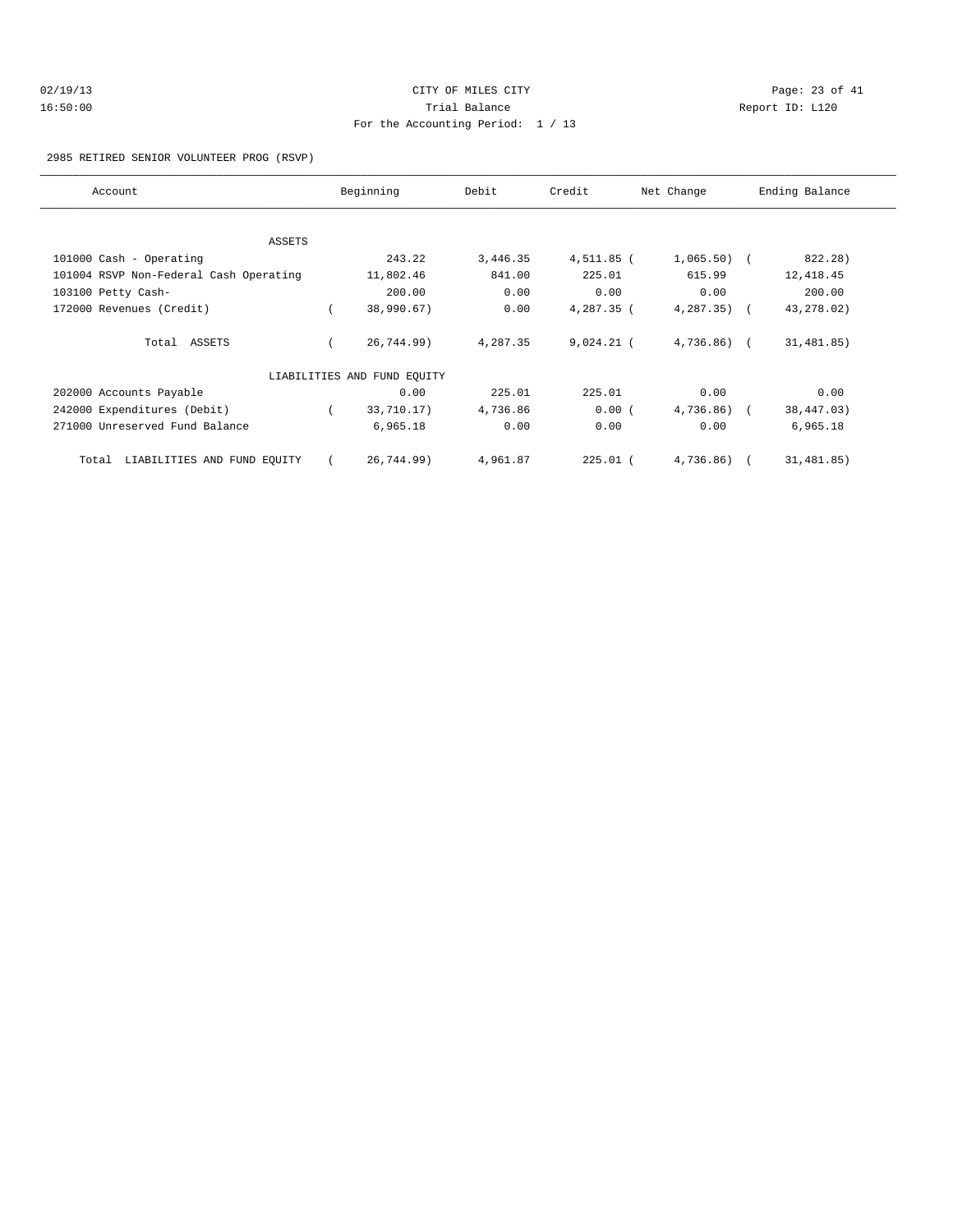# 02/19/13 Page: 24 of 41 16:50:00 Trial Balance Report ID: L120 For the Accounting Period: 1 / 13

#### 3300 Judgement & Losses-Power Settlement

| Account                                     | Beginning                   | Debit | Credit | Net Change | Ending Balance |
|---------------------------------------------|-----------------------------|-------|--------|------------|----------------|
|                                             |                             |       |        |            |                |
| <b>ASSETS</b>                               |                             |       |        |            |                |
| 101000 Cash - Operating                     | 221.05)                     | 0.00  | 0.00   | 0.00       | 221.05)        |
| 113207 Taxes Receivable - Real 2007         | 79.06                       | 0.00  | 0.00   | 0.00       | 79.06          |
| 113208 taxes Receivable - Real 2008         | 0.36                        | 0.00  | 0.00   | 0.00       | 0.36           |
| 115207 Taxes Receivable - Personal 2007     | 1.31)                       | 0.00  | 0.00   | 0.00       | 1.31)          |
| 115208 Taxes Receivable - Personal 2008     | 0.52                        | 0.00  | 0.00   | 0.00       | 0.52           |
| 115209 Taxes Receivable Personal 2009       | 0.01)                       | 0.00  | 0.00   | 0.00       | 0.01)          |
| 172000 Revenues (Credit)                    | 16.78)                      | 0.00  | 0.00   | 0.00       | 16.78)         |
| Total ASSETS                                | 159.21)                     | 0.00  | 0.00   | 0.00       | 159.21)        |
|                                             | LIABILITIES AND FUND EQUITY |       |        |            |                |
| 223100 Deferred Revenue - Real Prop Taxes   | 79.42                       | 0.00  | 0.00   | 0.00       | 79.42          |
| 223200 Deferred Revenue - Pers Prop Taxes ( | 0.80)                       | 0.00  | 0.00   | 0.00       | 0.80)          |
| 271000 Unreserved Fund Balance              | 237.83                      | 0.00  | 0.00   | 0.00       | 237.83         |
| LIABILITIES AND FUND EQUITY<br>Total        | 159.21)                     | 0.00  | 0.00   | 0.00       | 159.21)        |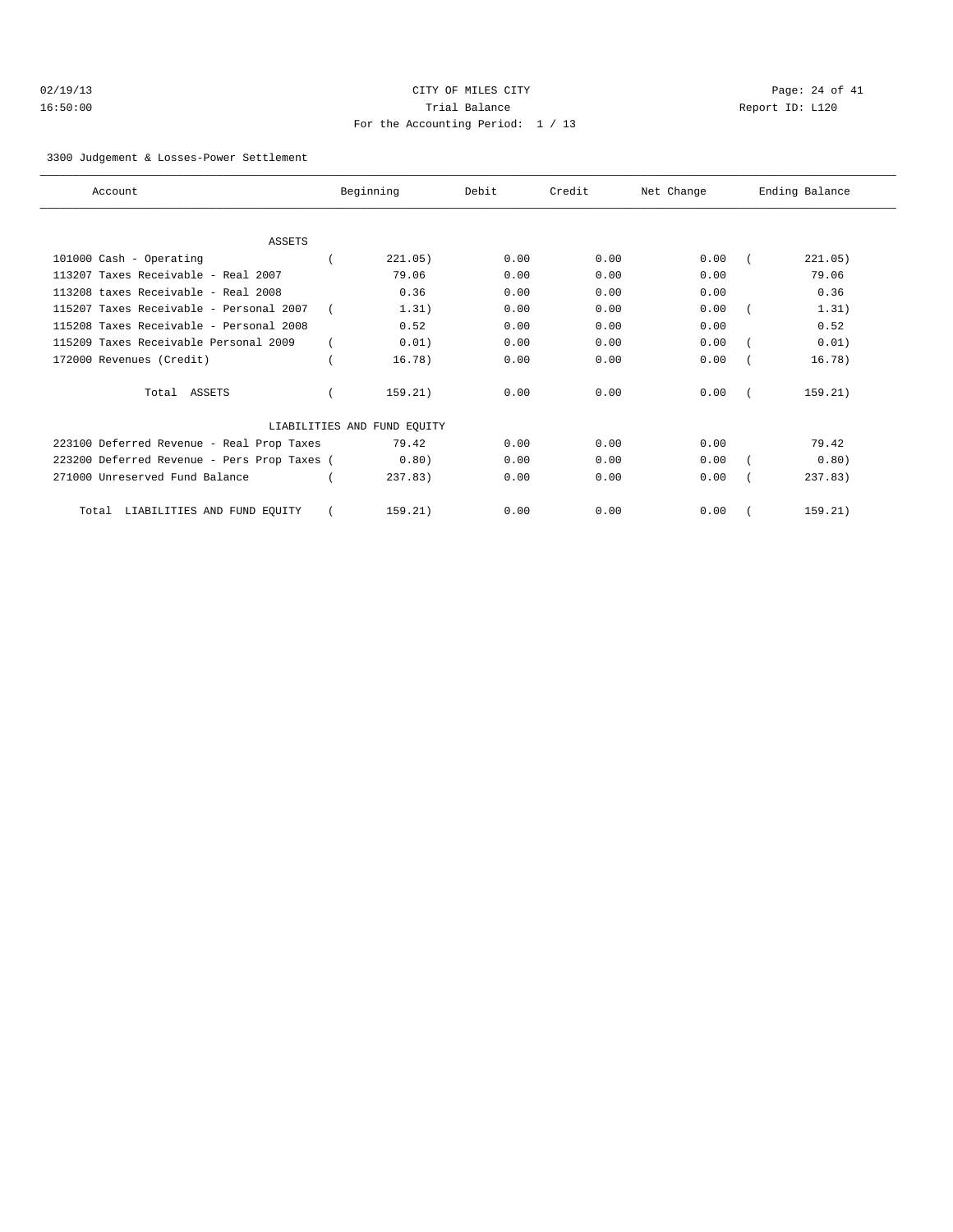# $O2/19/13$  Page: 25 of 41 16:50:00 Trial Balance Report ID: L120 For the Accounting Period: 1 / 13

4000 General Fund Capitol Improvement Fund

| Account                              | Beginning                   | Debit                   | Credit      | Net Change | Ending Balance |
|--------------------------------------|-----------------------------|-------------------------|-------------|------------|----------------|
|                                      |                             |                         |             |            |                |
|                                      | ASSETS                      |                         |             |            |                |
| 101000 Cash - Operating              |                             | 250, 265.58<br>29.06    | 14,600.00 ( | 14,570.94) | 235,694.64     |
| 172000 Revenues (Credit)             |                             | 265.58)<br>0.00         | $29.06$ (   | $29.06)$ ( | 294.64)        |
| Total ASSETS                         |                             | 250,000.00<br>29.06     | 14,629.06 ( | 14,600.00) | 235,400.00     |
|                                      | LIABILITIES AND FUND EQUITY |                         |             |            |                |
| 202000 Accounts Payable              |                             | 0.00<br>14,600.00       | 14,600.00   | 0.00       | 0.00           |
| 242000 Expenditures (Debit)          |                             | 14,600.00<br>0.00       | 0.00(       | 14,600.00) | 14,600.00)     |
| 271000 Unreserved Fund Balance       |                             | 0.00<br>250,000.00      | 0.00        | 0.00       | 250,000.00     |
| LIABILITIES AND FUND EQUITY<br>Total |                             | 250,000.00<br>29,200.00 | 14,600.00 ( | 14,600.00) | 235,400.00     |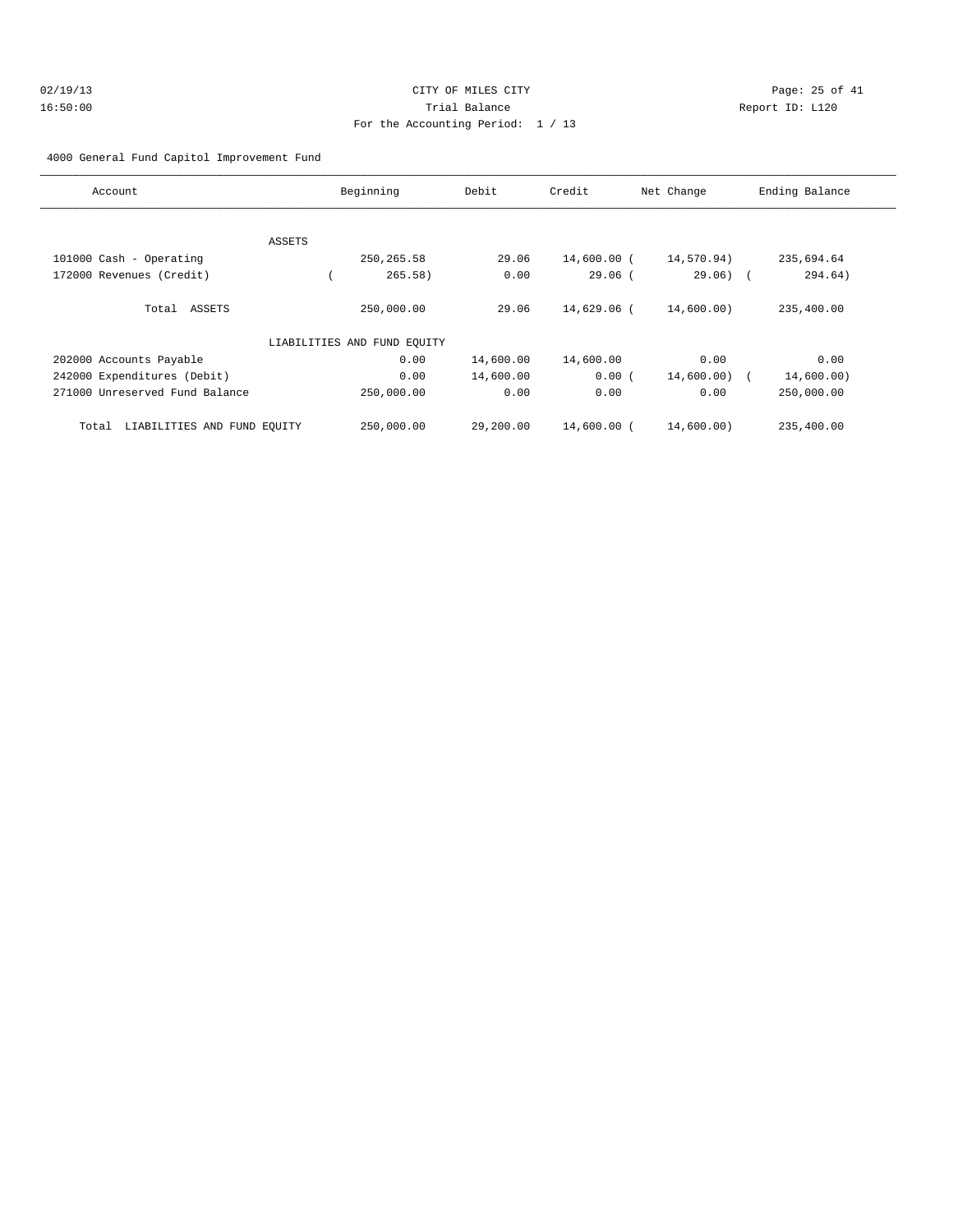| 02/19/13 | CITY OF MILES CITY                | Page: 26 of 41  |
|----------|-----------------------------------|-----------------|
| 16:50:00 | Trial Balance                     | Report ID: L120 |
|          | For the Accounting Period: 1 / 13 |                 |

4060 CAPITAL IMPROV-PUBLIC WORKS

| Account                              |        | Beginning                   | Debit     | Credit        | Net Change   | Ending Balance |
|--------------------------------------|--------|-----------------------------|-----------|---------------|--------------|----------------|
|                                      |        |                             |           |               |              |                |
|                                      | ASSETS |                             |           |               |              |                |
| 101000 Cash - Operating              |        | 81,767.51                   | 20,009.49 | 0.00          | 20,009.49    | 101,777.00     |
| 172000 Revenues (Credit)             |        | 6, 202.59)                  | 0.00      | $20,009.49$ ( | 20,009.49) ( | 26, 212, 08)   |
| Total ASSETS                         |        | 75,564.92                   | 20,009.49 | 20,009.49     | 0.00         | 75,564.92      |
|                                      |        | LIABILITIES AND FUND EQUITY |           |               |              |                |
| 271000 Unreserved Fund Balance       |        | 75,564.92                   | 0.00      | 0.00          | 0.00         | 75,564.92      |
| LIABILITIES AND FUND EQUITY<br>Total |        | 75,564.92                   | 0.00      | 0.00          | 0.00         | 75,564.92      |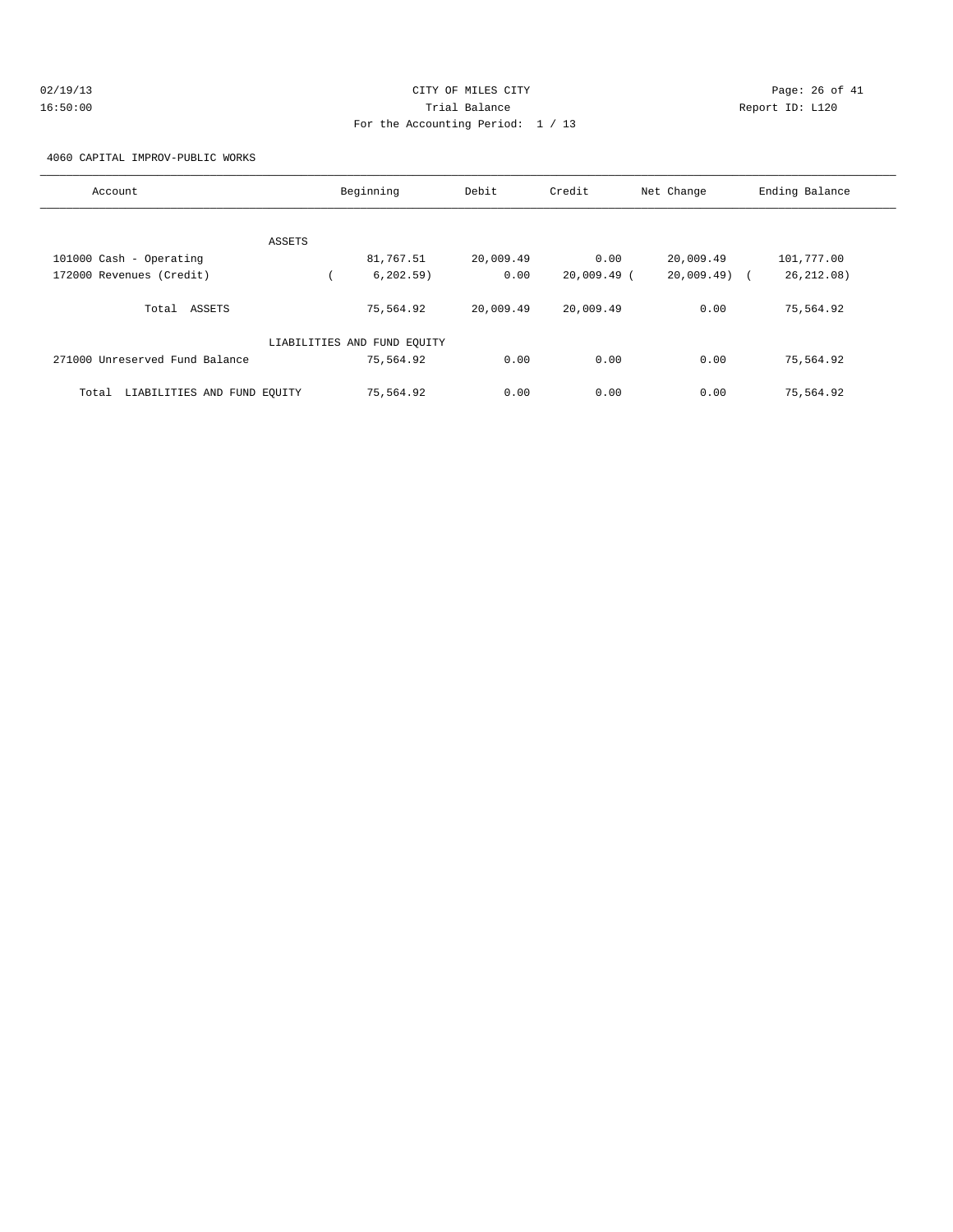#### $CITY$   $CITY$   $CITY$   $CITY$   $PAGE: 27$  of 41 16:50:00 Trial Balance Report ID: L120 For the Accounting Period: 1 / 13

#### 5210 WATER UTILITY

| Account                                                   | Beginning                   | Debit       | Credit        | Net Change    | Ending Balance          |
|-----------------------------------------------------------|-----------------------------|-------------|---------------|---------------|-------------------------|
|                                                           |                             |             |               |               |                         |
| ASSETS                                                    |                             |             |               |               |                         |
| 101000 Cash - Operating                                   | 2,064,306.18                | 162,394.00  | 115, 357.92   | 47,036.08     | 2, 111, 342.26          |
| 101010 Deposit Cash                                       | 27,150.00                   | 450.00      | $650.00$ (    | 200.00)       | 26,950.00               |
| 102113 Cash - NE Water Line Proj                          | 3,581.49                    | 0.00        | 161, 214.31 ( | 161, 214. 31) | 157,632.82)             |
| 102240 Cash - Replacement & Depreciation                  | 1,497,460.39                | 0.00        | 0.00          | 0.00          | 1,497,460.39            |
| 102250 Cash - System Devlopment Fees                      | 229,658.25                  | 0.00        | 0.00          | 0.00          | 229,658.25              |
| 102270 Cash - Curb Stop Replacement Fee                   | 152,938.94                  | 4,010.16    | 1,814.32      | 2,195.84      | 155, 134.78             |
| 102312 RevBnd/CurYearDebt-DNRC/CarbonTank                 | 5,181.34                    | 12,745.52   | 0.00          | 12,745.52     | 17,926.86               |
| 102313 RevBnd/CurYearDebt-DNRC/NE WtrLine                 | 224.37                      | 12,745.52   | 0.00          | 12,745.52     | 12,969.89               |
| 102315 RevBnd/CurYearDebt-ARRA/NE Water Li(               | 14.99)                      | 1,513.96    | 0.00          | 1,513.96      | 1,498.97                |
| 102322 RevBnd/Reserve-DNRC/CarbonTank                     | 153,009.00                  | 0.00        | 0.00          | 0.00          | 153,009.00              |
| 102323 RevBnd/Reserve-DNRC/NE WtrLine                     | 153,808.00                  | 0.00        | 0.00          | 0.00          | 153,808.00              |
| 102325 RevBnd/Reserve-ARRA B-NE Waterline                 | 18,245.00                   | 0.00        | 0.00          | 0.00          | 18,245.00               |
| 103000 Petty Cash                                         | 330.00                      | 0.00        | 0.00          | 0.00          | 330.00                  |
| 122000 Accounts Receivable                                | 180,829.05                  | 136,596.32  | 163, 312.64 ( | 26,716.32)    | 154, 112.73             |
| 122020 Accounts Receivable-\$2.00 State Ass               | 42.00                       | 7,028.00    | 943.91        | 6,084.09      | 6,126.09                |
| 132000 Due From Government (Short Term)                   | 189,246.03                  | 0.00        | 0.00          | 0.00          | 189,246.03              |
| 145000 Deferred Charges                                   | 24,815.35                   | 0.00        | 0.00          | 0.00          | 24,815.35               |
| 172000 Revenues (Credit)<br>- 1                           | 1,411,665.39)               | 4,343.21    | 144,637.48 (  | 140,294.27)   | 1,551,959.66)           |
| 176000 UNAMORTIZED CHARGES-REFUNDING BONDS                | 8,500.00                    | 0.00        | 0.00          | 0.00          | 8,500.00                |
| 181000 Land                                               | 41,844.00                   | 0.00        | 0.00          | 0.00          | 41,844.00               |
| 182000 Buildings                                          | 22,997.00                   | 0.00        | 0.00          | 0.00          | 22,997.00               |
| 182100 Allowance for Depr - Buildings (Cre(               | 22,997.00)                  | 0.00        | 0.00          | 0.00          | 22,997.00)<br>$\left($  |
| 186000 Machinery and Equipment                            | 356,327.90                  | 0.00        | 0.00          | 0.00          | 356, 327.90             |
| 186100 Allowance for Depr - Machinery & Eq(               | 216, 133.00)                | 0.00        | 0.00          | 0.00          | 216, 133.00)            |
| 188000 Const. Work in Progress-NE Wtr Line                | 224,576.73                  | 0.00        | 0.00          | 0.00          | 224,576.73              |
| 189100 Source of Supply                                   | 3,600,885.49                | 0.00        | 0.00          | 0.00          | 3,600,885.49            |
| 189110 Allowance for Depreciation - Source(               | 360,210.00)                 | 0.00        | 0.00          | 0.00          | 360,210.00)<br>$\left($ |
| 189300 Treatment Plant                                    | 3,660,621.00                | 0.00        | 0.00          | 0.00          | 3,660,621.00            |
| 189310 Allowance for Depr - Treatment Plan( 1,667,351.00) |                             | 0.00        | 0.00          | 0.00          | (1,667,351.00)          |
| 189400 Transmission & Distribution                        | 11, 279, 149.97             | 0.00        | 0.00          | 0.00          | 11, 279, 149.97         |
| 189410 Allowance for Depr - Trans & Distri( 2,873,127.00) |                             | 0.00        | 0.00          | 0.00          | 2,873,127.00)           |
| Total ASSETS                                              | 17, 344, 229.10             | 341,826.69  | 587,930.58 (  | 246,103.89)   | 17,098,125.21           |
|                                                           | LIABILITIES AND FUND EQUITY |             |               |               |                         |
| 202000 Accounts Payable                                   | 0.00                        | 188, 374.42 | 188, 374.42   | 0.00          | 0.00                    |
| 202100 Accounts Payable                                   | 172,999.50                  | 0.00        | 0.00          | 0.00          | 172,999.50              |
| 214000 Deposits Payable                                   | 27,150.00                   | 650.00      | 450.00 (      | 200.00)       | 26,950.00               |
| 231000 BONDS PAYABLE                                      | 5,291,874.00                | 0.00        | 0.00          | 0.00          | 5,291,874.00            |
| 238000 Other Post Employment Benefits                     | 13,665.00                   | 0.00        | 0.00          | 0.00          | 13,665.00               |
| 239000 Compensated Absences Payable                       | 87,594.00                   | 0.00        | 0.00          | 0.00          | 87,594.00               |
| 242000 Expenditures (Debit)                               | 755,834.59)                 | 248,426.87  | 2,522.98 (    | 245,903.89)   | 1,001,738.48)           |
| 250300 Reserve Revenue Bond - Current Debt                | 323, 303.85                 | 0.00        | 0.00          | 0.00          | 323,303.85              |
| 250500 Reserve - System Dev Fees                          | 171,098.25                  | 0.00        | 0.00          | 0.00          | 171,098.25              |
| 250600 Reserve for Replacement & Depreciat                | 1,351,889.30                | 0.00        | 0.00          | 0.00          | 1,351,889.30            |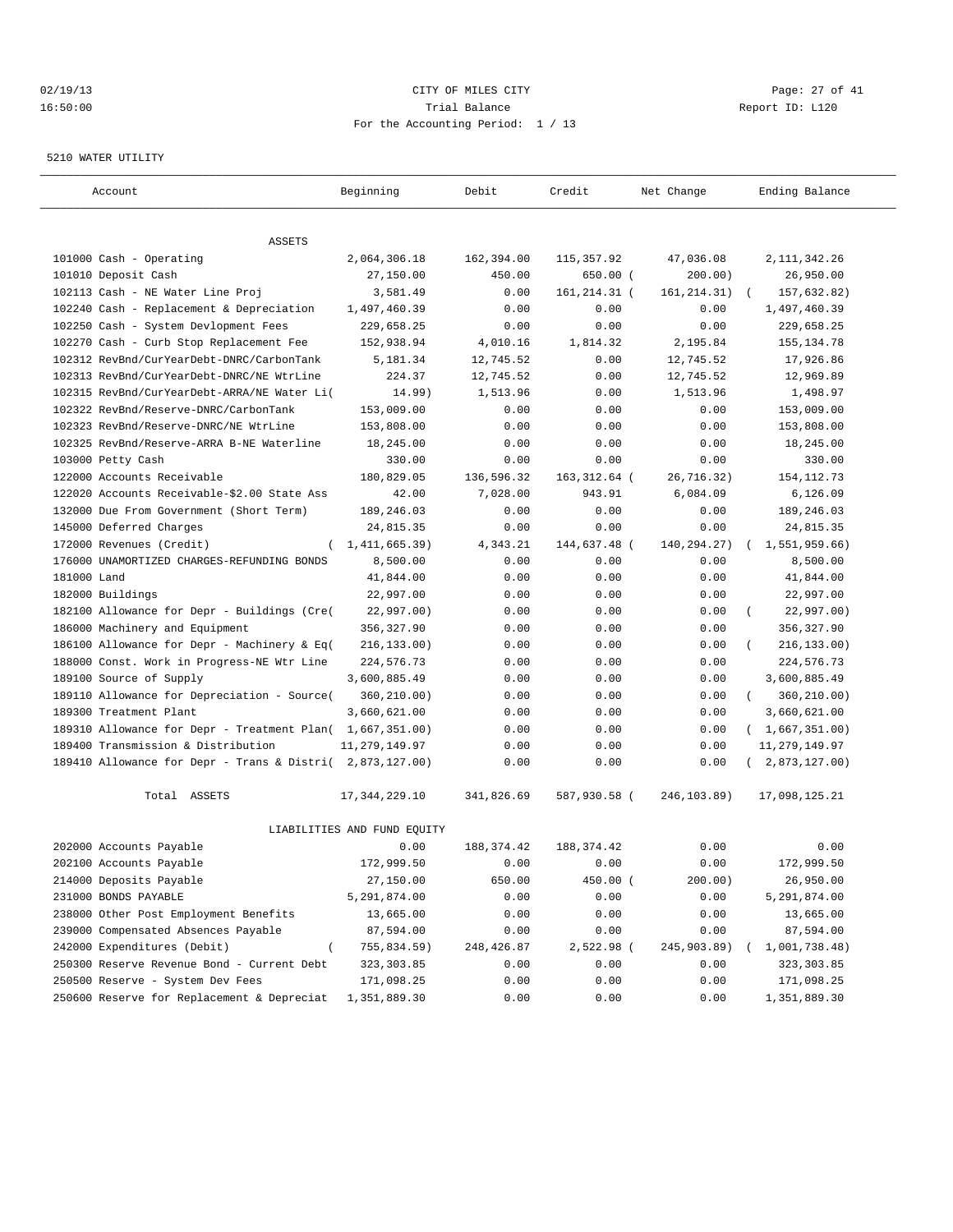| 02/19/13 |  |
|----------|--|
| 16:50:00 |  |

# CITY OF MILES CITY CONTROL CONTROL CONTROL CONTROL CONTROL PAGE: 28 of 41 16:50:00 Trial Balance Report ID: L120 For the Accounting Period: 1 / 13

#### 5210 WATER UTILITY

| Account                              | Beginning       | Debit        | Credit     | Net Change   | Ending Balance |
|--------------------------------------|-----------------|--------------|------------|--------------|----------------|
| 271000 Unreserved Fund Balance       | 3,954,118.28    | 0.00         | 0.00       | 0.00         | 3,954,118.28   |
| 272000 Unreserved Retained Earnings  | 6,706,371.51    | 0.00         | 0.00       | 0.00         | 6,706,371.51   |
| LIABILITIES AND FUND EQUITY<br>Total | 17, 344, 229.10 | 437, 451, 29 | 191,347.40 | 246, 103, 89 | 17,098,125.21  |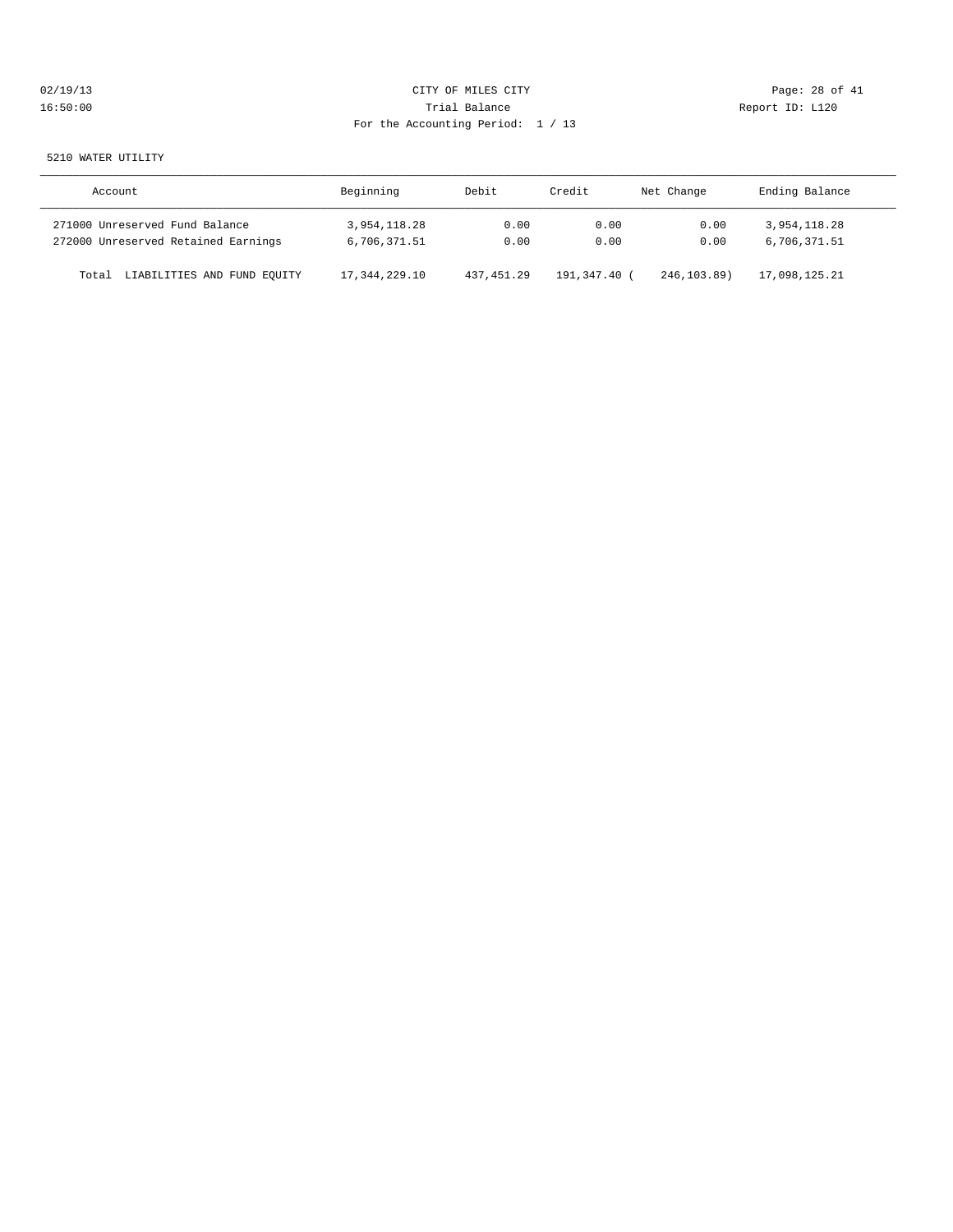# $O(2/19/13$  Page: 29 of 41 16:50:00 Trial Balance Report ID: L120 For the Accounting Period: 1 / 13

#### 5310 SEWER UTILITY

| Account                                     | Beginning                   | Debit      | Credit          | Net Change    | Ending Balance   |
|---------------------------------------------|-----------------------------|------------|-----------------|---------------|------------------|
|                                             |                             |            |                 |               |                  |
| ASSETS                                      |                             |            |                 |               |                  |
| 101000 Cash - Operating                     | 989,233.06                  | 104,132.10 | 71,614.79       | 32,517.31     | 1,021,750.37     |
| 102240 Cash - Replacement & Depreciation    | 1,383,291.84                | 0.00       | 404,210.75 (    | 404, 210. 75) | 979,081.09       |
| 102250 Cash - System Devlopment Fees        | 117,890.91                  | 0.00       | 0.00            | 0.00          | 117,890.91       |
| 102280 WWtr Treatment Plant-Phase I Constr  | 13,650.00                   | 0.00       | 13,650.00 (     | 13,650.00)    | 0.00             |
| 102316 RevBnd/CurYearDebt-Phase 1 Haynes L  | 18,703.48                   | 7,850.90   | 0.00            | 7,850.90      | 26,554.38        |
| 102390 REV BOND/RESERVE-Sewer Phase 1       | 0.00                        | 13,650.00  | 0.00            | 13,650.00     | 13,650.00        |
| 122000 Accounts Receivable                  | 112,658.05                  | 89,940.72  | $101, 260.00$ ( | 11, 319.28)   | 101,338.77       |
| 172000 Revenues (Credit)<br>$\left($        | 724, 177. 33)               | 1,596.94   | 94,409.76 (     | 92,812.82)    | 816,990.15)      |
| 181000 Land                                 | 2.00                        | 0.00       | 0.00            | 0.00          | 2.00             |
| 186000 Machinery and Equipment              | 602, 378.38                 | 0.00       | 0.00            | 0.00          | 602,378.38       |
| 186100 Allowance for Depr - Machinery & Eq( | 316, 142.00)                | 0.00       | 0.00            | 0.00          | 316, 142.00)     |
| 188000 Const. Work in Progress-NE Wtr Line  | 192,623.55                  | 0.00       | 0.00            | 0.00          | 192,623.55       |
| 189300 Treatment Plant                      | 2,595,500.05                | 0.00       | 0.00            | 0.00          | 2,595,500.05     |
| 189310 Allowance for Depr - Treatment Plan( | 1,156,785.00)               | 0.00       | 0.00            | 0.00          | (1, 156, 785.00) |
| 189400 Transmission & Distribution          | 2,505,127.65                | 0.00       | 0.00            | 0.00          | 2,505,127.65     |
| 189410 Allowance for Depr - Trans & Distri( | 1,050,830.00)               | 0.00       | 0.00            | 0.00          | 1,050,830.00     |
| Total ASSETS                                | 5, 283, 124.64              | 217,170.66 | 685,145.30 (    | 467,974.64)   | 4,815,150.00     |
|                                             | LIABILITIES AND FUND EQUITY |            |                 |               |                  |
| 202000 Accounts Payable                     | 0.00                        | 419,885.96 | 419,885.96      | 0.00          | 0.00             |
| 238000 Other Post Employment Benefits       | 10,075.00                   | 0.00       | 0.00            | 0.00          | 10,075.00        |
| 239000 Compensated Absences Payable         | 56,770.00                   | 0.00       | 0.00            | 0.00          | 56,770.00        |
| 242000 Expenditures (Debit)                 | 855, 175.04)                | 467,993.22 | $18.58$ (       | 467, 974.64)  | 1,323,149.68)    |
| 250500 Reserve - System Dev Fees            | 82,925.91                   | 0.00       | 0.00            | 0.00          | 82,925.91        |
| 250600 Reserve for Replacement & Depreciat  | 1,666,491.83                | 0.00       | 0.00            | 0.00          | 1,666,491.83     |
| 271000 Unreserved Fund Balance              | 1,121,110.25                | 0.00       | 0.00            | 0.00          | 1, 121, 110. 25  |
| 272000 Unreserved Retained Earnings         | 3,200,926.69                | 0.00       | 0.00            | 0.00          | 3,200,926.69     |
| LIABILITIES AND FUND EQUITY<br>Total        | 5, 283, 124.64              | 887,879.18 | 419,904.54 (    | 467, 974. 64) | 4,815,150.00     |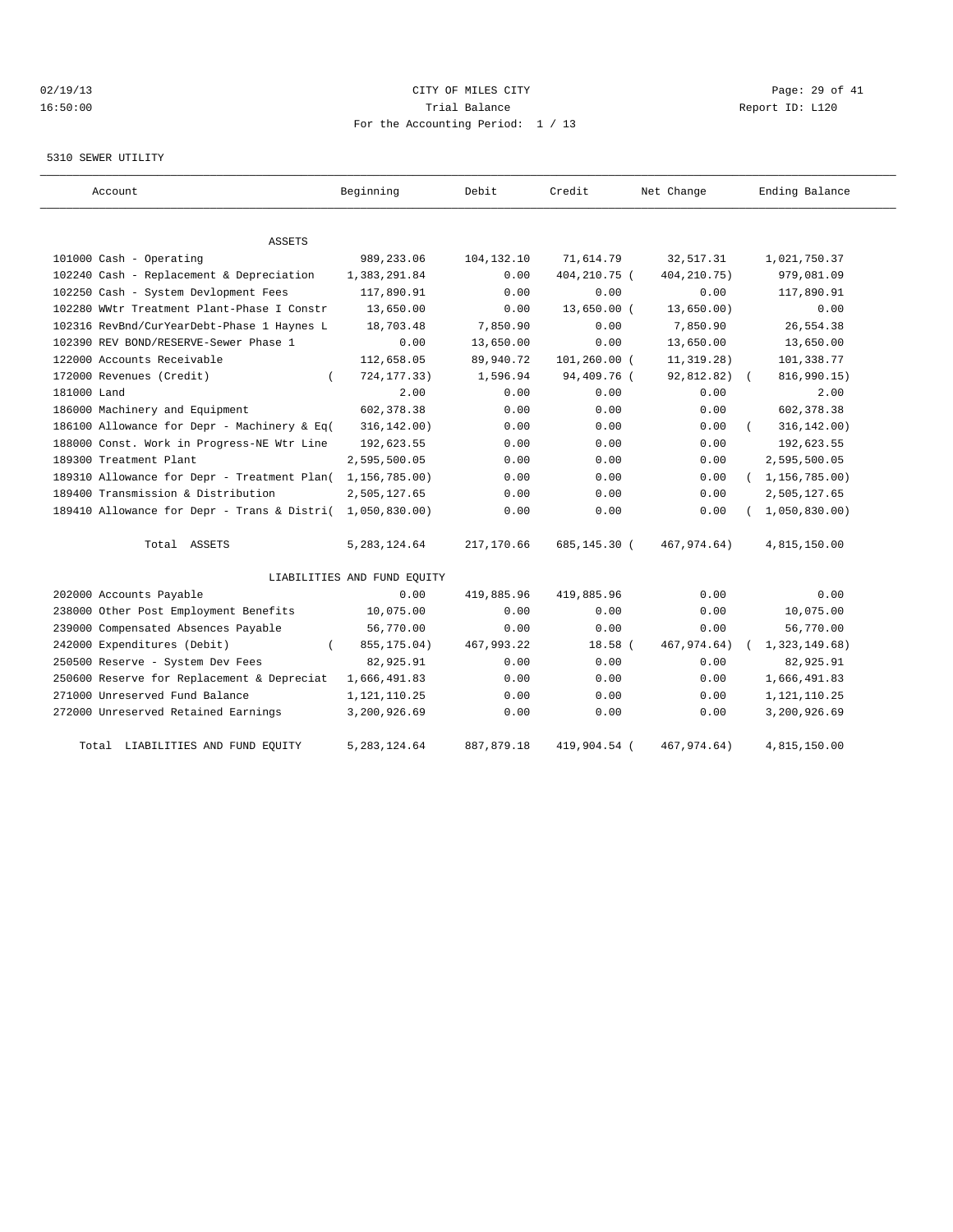# 02/19/13 Page: 30 of 41 16:50:00 Trial Balance Report ID: L120 For the Accounting Period: 1 / 13

5510 AMBULANCE FUND

| Account                                     |                | Beginning                   | Debit        | Credit       | Net Change  |            | Ending Balance |
|---------------------------------------------|----------------|-----------------------------|--------------|--------------|-------------|------------|----------------|
| ASSETS                                      |                |                             |              |              |             |            |                |
| 101000 Cash - Operating                     |                | 228, 139. 38)               | 53,745.05    | 70,759.80 (  | 17,014.75)  |            | 245, 154. 13)  |
| 113206 Taxes Receivable - Real 2006         |                | 27.41)                      | 0.00         | 0.00         | 0.00        |            | 27.41)         |
| 113207 Taxes Receivable - Real 2007         |                | 18.01                       | 0.00         | 0.00         | 0.00        |            | 18.01          |
| 113208 taxes Receivable - Real 2008         |                | 0.09                        | 0.00         | 0.00         | 0.00        |            | 0.09           |
| 113209 Taxes Receivable - Real 2009         |                | 18.51                       | 0.00         | 0.00         | 0.00        |            | 18.51          |
| 113210 Taxes Receivable - Real 2010         |                | 34.11                       | 0.00         | 0.00         | 0.00        |            | 34.11          |
| 113211 Taxes Receivable - Real 2011         |                | 55.27                       | 0.00         | $1.01$ (     | 1.01)       |            | 54.26          |
| 113212 Taxes Receivable- Real 2012          |                | 3,008.60                    | 0.00         | 34.76 (      | 34.76)      |            | 2,973.84       |
| 115207 Taxes Receivable - Personal 2007     | $\overline{ }$ | 0.80)                       | 0.00         | 0.00         | 0.00        |            | 0.80)          |
| 115208 Taxes Receivable - Personal 2008     |                | 0.12                        | 0.00         | 0.00         | 0.00        |            | 0.12           |
| 115209 Taxes Receivable Personal 2009       |                | 0.01)                       | 0.00         | 0.00         | 0.00        |            | 0.01)          |
| 115211 Taxes Receivable Personal 2011       |                | 0.17)                       | 0.00         | 0.00         | 0.00        |            | 0.17)          |
| 115212 Taxes Receivable Personal 2012       |                | 9.21                        | 0.00         | $3.45$ (     | 3.45)       |            | 5.76           |
| 116000 Protested Taxes Receivable - Reals ( |                | 5.97)                       | 0.00         | 0.00         | 0.00        |            | 5.97)          |
| 122000 Accounts Receivable                  |                | 345,170.27                  | 62,542.47    | 88,928.44 (  | 26,385.97)  |            | 318,784.30     |
| 122100 Acct Receivable                      |                | 209,631.73)                 | 0.00         | 0.00         | 0.00        |            | 209,631.73)    |
| 172000 Revenues (Credit)                    | $\overline{ }$ | 398,655.23)                 | 0.00         | 62,582.50 (  | 62, 582.50) |            | 461, 237. 73)  |
| 186000 Machinery and Equipment              |                | 372,186.93                  | 0.00         | 0.00         | 0.00        |            | 372,186.93     |
| 186100 Allowance for Depr - Machinery & Eq( |                | 181,649.00)                 | 0.00         | 0.00         | 0.00        |            | 181,649.00)    |
| Total ASSETS                                | $\left($       | 297,608.58)                 | 116,287.52   | 222,309.96 ( | 106,022.44) | $\sqrt{2}$ | 403,631.02)    |
|                                             |                | LIABILITIES AND FUND EQUITY |              |              |             |            |                |
| 202000 Accounts Payable                     |                | 0.00                        | 16,440.30    | 16,440.30    | 0.00        |            | 0.00           |
| 223100 Deferred Revenue - Real Prop Taxes   |                | 2,885.42                    | 35.77        | 0.00(        | 35.77)      |            | 2,849.65       |
| 223200 Deferred Revenue - Pers Prop Taxes ( |                | 15.49)                      | 3.45         | 0.00(        | 3.45)       |            | 18.94)         |
| 235000 CONTRACTS/NOTES/LOANS PAYABLE        |                | 115, 463. 19                | 0.00         | 0.00         | 0.00        |            | 115, 463.19    |
| 238000 Other Post Employment Benefits       |                | 10,029.00                   | 0.00         | 0.00         | 0.00        |            | 10,029.00      |
| 239000 Compensated Absences Payable         |                | 42,159.00                   | 0.00         | 0.00         | 0.00        |            | 42,159.00      |
| 242000 Expenditures (Debit)                 |                | 440,946.17)                 | 105,983.22   | 0.00(        | 105,983.22) |            | 546,929.39)    |
| 271000 Unreserved Fund Balance              |                | 78,043.49                   | 0.00         | 0.00         | 0.00        |            | 78,043.49      |
| 272000 Unreserved Retained Earnings         | $\left($       | 105, 227.02)                | 0.00         | 0.00         | 0.00        |            | 105, 227.02)   |
| LIABILITIES AND FUND EQUITY<br>Total        |                | 297,608.58)                 | 122, 462. 74 | 16,440.30 (  | 106,022.44) |            | 403,631.02)    |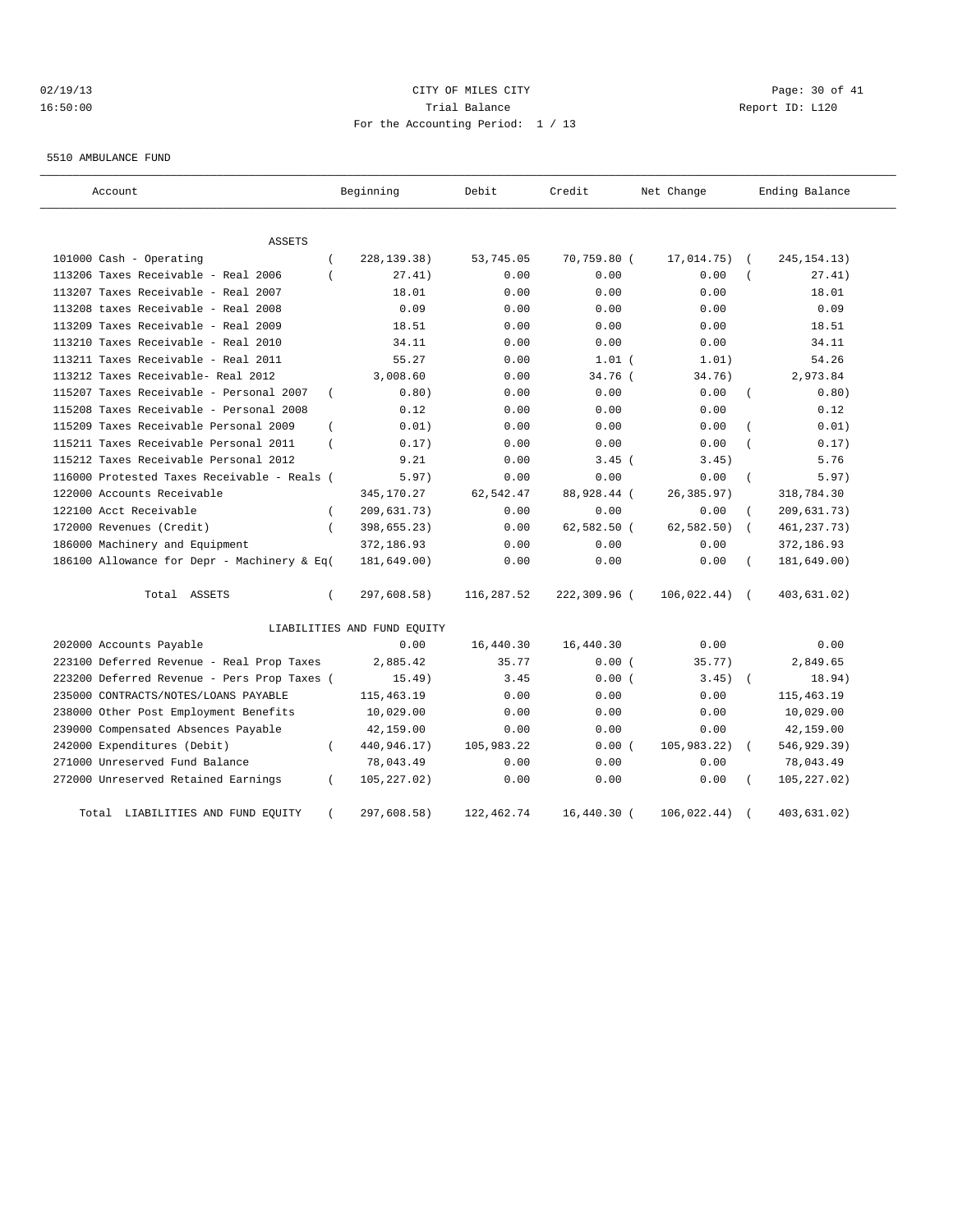# 02/19/13 Page: 31 of 41 16:50:00 Trial Balance Report ID: L120 For the Accounting Period: 1 / 13

5610 AIRPORT OPERATING

| Account                                                                    | Beginning                   | Debit        | Credit       | Net Change    | Ending Balance                 |
|----------------------------------------------------------------------------|-----------------------------|--------------|--------------|---------------|--------------------------------|
|                                                                            |                             |              |              |               |                                |
| <b>ASSETS</b>                                                              |                             |              |              |               |                                |
| 101000 Cash - Operating                                                    | 182,568.86                  | 20,917.60    | 20,021.36    | 896.24        | 183, 465.10                    |
| 101100 Cash-FAA Grant/St Loan-2008                                         | 6,673.74                    | 0.00         | 0.00         | 0.00          | 6,673.74                       |
| 102230 Cash - Surplus/Credit Card Acct                                     | 1,198.89                    | 6,341.46     | $7,440.35$ ( | 1,098.89)     | 100.00                         |
| 103000 Petty Cash                                                          | 100.00                      | 0.00         | 0.00         | 0.00          | 100.00                         |
| 113206 Taxes Receivable - Real 2006<br>$\overline{(\ }$                    | 8.15)                       | 0.00         | 0.00         | 0.00          | 8.15)                          |
| 113207 Taxes Receivable - Real 2007                                        | 29.37                       | 0.00         | 0.00         | 0.00          | 29.37                          |
| 113208 taxes Receivable - Real 2008<br>113209 Taxes Receivable - Real 2009 | 0.12<br>27.79               | 0.00<br>0.00 | 0.00<br>0.00 | 0.00<br>0.00  | 0.12<br>27.79                  |
| 113211 Taxes Receivable - Real 2011                                        | 82.89                       | 0.00         | $1.52$ (     | 1.52)         | 81.37                          |
| 113212 Taxes Receivable- Real 2012                                         | 4,512.91                    | 0.00         | 52.13(       | 52.13)        | 4,460.78                       |
| 115207 Taxes Receivable - Personal 2007                                    | 0.03                        | 0.00         | 0.00         | 0.00          | 0.03                           |
| 115208 Taxes Receivable - Personal 2008                                    | 0.19                        | 0.00         | 0.00         | 0.00          | 0.19                           |
| 115209 Taxes Receivable Personal 2009<br>$\overline{ }$                    | 0.01)                       | 0.00         | 0.00         | 0.00          | 0.01)<br>$\overline{ }$        |
| 115210 Taxes Receivable Personal 2010<br>$\left($                          | 0.01)                       | 0.00         | 0.00         | 0.00          | 0.01)                          |
| 115212 Taxes Receivable Personal 2012                                      | 13.81                       | 0.00         | 5.18(        | 5.18)         | 8.63                           |
| 116000 Protested Taxes Receivable - Reals (                                | 18.13)                      | 0.00         | 0.00         | 0.00          | $\overline{(\cdot)}$<br>18.13) |
| 132000 Due From Government (Short Term)                                    | 4,296.00                    | 0.00         | 0.00         | 0.00          | 4,296.00                       |
| 141000 Prepaid Expense                                                     | 5,278.00                    | 0.00         | 0.00         | 0.00          | 5,278.00                       |
| 172000 Revenues (Credit)<br>$\left($                                       | 708,462.49)                 | 0.00         | 19,818.71 (  | 19,818.71)    | 728, 281. 20)<br>$\sqrt{ }$    |
| 181000 Land                                                                | 19,983.00                   | 0.00         | 0.00         | 0.00          | 19,983.00                      |
| 182000 Buildings                                                           | 677,537.00                  | 0.00         | 0.00         | 0.00          | 677,537.00                     |
| 182100 Allowance for Depr - Buildings (Cre(                                | 316,649.00)                 | 0.00         | 0.00         | 0.00          | 316,649.00)                    |
| 184000 Improvements Other Than Buildings                                   | 8,543,759.48                | 0.00         | 0.00         | 0.00          | 8,543,759.48                   |
| 184100 Allowance for Depr - Imp Other Than(                                | 1,822,058.00)               | 0.00         | 0.00         | 0.00          | (1,822,058.00)                 |
| 186000 Machinery and Equipment                                             | 836, 463.59                 | 0.00         | 0.00         | 0.00          | 836, 463.59                    |
| 186100 Allowance for Depr - Machinery & Eq(                                | 241,355.00)                 | 0.00         | 0.00         | 0.00          | 241,355.00)                    |
| 188000 Const. Work in Progress-NE Wtr Line                                 | 27,005.00                   | 0.00         | 0.00         | 0.00          | 27,005.00                      |
|                                                                            |                             |              |              |               |                                |
| Total ASSETS                                                               | 7,220,979.88                | 27, 259.06   | 47,339.25 (  | 20,080.19     | 7,200,899.69                   |
|                                                                            | LIABILITIES AND FUND EQUITY |              |              |               |                                |
| 202000 Accounts Payable                                                    | 0.00                        | 11,478.38    | 11,478.38    | 0.00          | 0.00                           |
| 223100 Deferred Revenue - Real Prop Taxes                                  | 4,352.62                    | 53.65        | 0.00(        | 53.65)        | 4,298.97                       |
| 223200 Deferred Revenue - Pers Prop Taxes (                                | 23.13)                      | 5.18         | 0.00(        | 5.18)         | 28.31)                         |
| 235150 LTrm Pay/MT Aeronautics                                             | 29,526.00                   | 0.00         | 0.00         | 0.00          | 29,526.00                      |
| 238000 Other Post Employment Benefits                                      | 2,752.00                    | 0.00         | 0.00         | 0.00          | 2,752.00                       |
| 239000 Compensated Absences Payable                                        | 3,862.00                    | 0.00         | 0.00         | 0.00          | 3,862.00                       |
| 242000 Expenditures (Debit)<br>$\overline{ }$                              | 554, 425.81)                | 20,021.36    | 0.00(        | 20,021.36)    | 574, 447. 17)                  |
| 250600 Reserve for Replacement & Depreciat                                 | 18,913.67                   | 0.00         | 0.00         | 0.00          | 18,913.67                      |
| 271000 Unreserved Fund Balance                                             | 1,719.00)                   | 0.00         | 0.00         | 0.00          | 1,719.00)                      |
| 272000 Unreserved Retained Earnings                                        | 7,717,741.53                | 0.00         | 0.00         | 0.00          | 7,717,741.53                   |
| Total LIABILITIES AND FUND EQUITY                                          | 7,220,979.88                | 31,558.57    | 11,478.38 (  | $20,080.19$ ) | 7,200,899.69                   |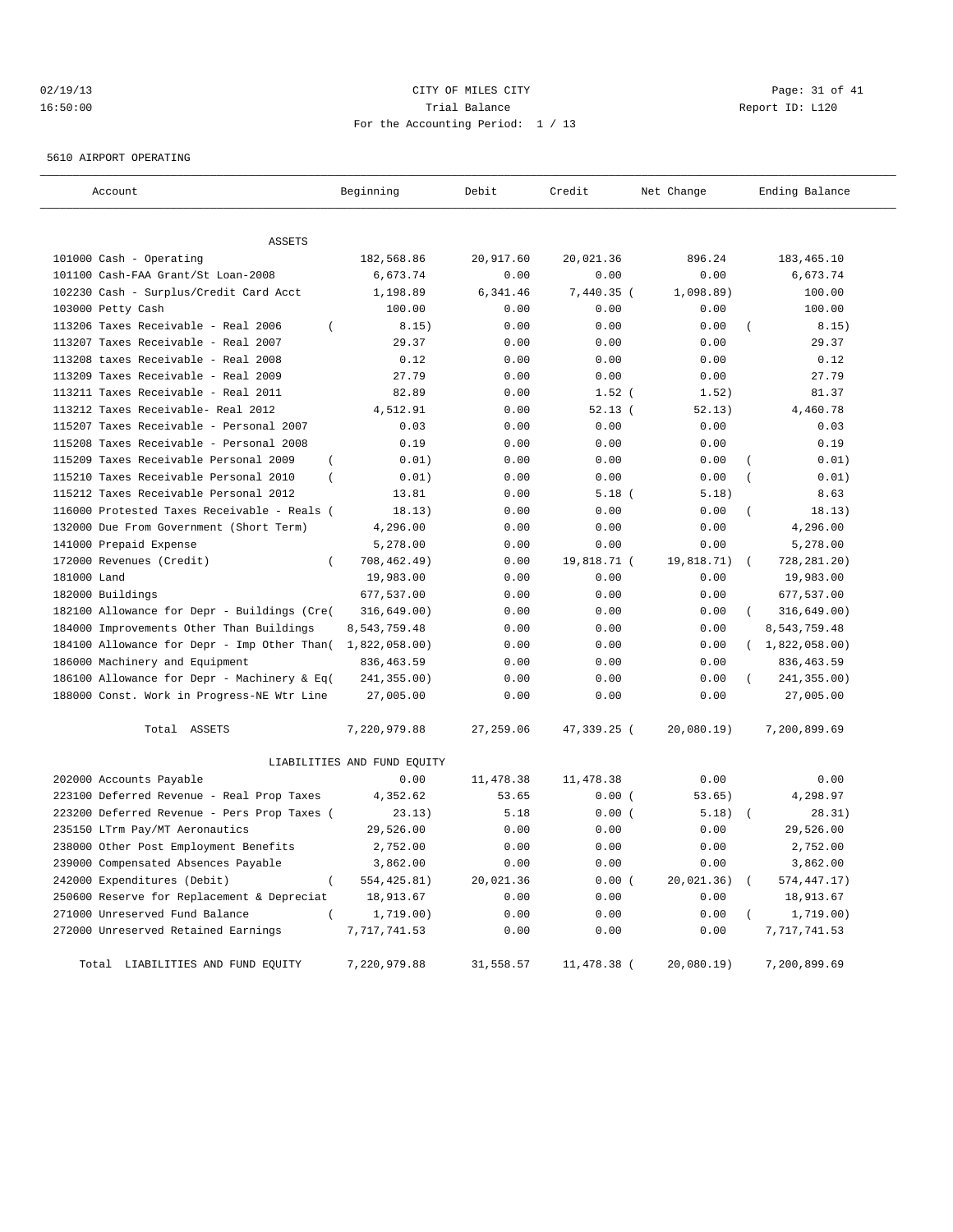# 02/19/13 Page: 32 of 41 16:50:00 Trial Balance Report ID: L120 For the Accounting Period: 1 / 13

#### 6040 PUBLIC WORKS

| Account                              |  | Beginning                   | Debit     | Credit<br>Net Change |               | Ending Balance |              |
|--------------------------------------|--|-----------------------------|-----------|----------------------|---------------|----------------|--------------|
|                                      |  |                             |           |                      |               |                |              |
| ASSETS                               |  |                             |           |                      |               |                |              |
| 101000 Cash - Operating              |  | 84,698.55                   | 0.00      | 10,637.48 (          | 10,637.48)    |                | 74,061.07    |
| 172000 Revenues (Credit)             |  | 80,796.12)                  | 0.00      | 0.00                 | 0.00          |                | 80,796.12)   |
| Total ASSETS                         |  | 3,902.43                    | 0.00      | 10,637.48 (          | $10,637.48$ ( |                | 6,735.05)    |
|                                      |  | LIABILITIES AND FUND EOUITY |           |                      |               |                |              |
| 202000 Accounts Payable              |  | 0.00                        | 952.98    | 952.98               | 0.00          |                | 0.00         |
| 239000 Compensated Absences Payable  |  | 11,932.00                   | 0.00      | 0.00                 | 0.00          |                | 11,932.00    |
| 242000 Expenditures (Debit)          |  | 74,020.48)                  | 10,637.48 | 0.00(                | 10,637.48)    |                | 84,657.96)   |
| 271000 Unreserved Fund Balance       |  | 618, 685.52)                | 0.00      | 0.00                 | 0.00          |                | 618, 685.52) |
| 272000 Unreserved Retained Earnings  |  | 684, 676.43                 | 0.00      | 0.00                 | 0.00          |                | 684, 676.43  |
| LIABILITIES AND FUND EQUITY<br>Total |  | 3,902.43                    | 11,590.46 | 952.98 (             | 10,637.48)    |                | 6,735.05)    |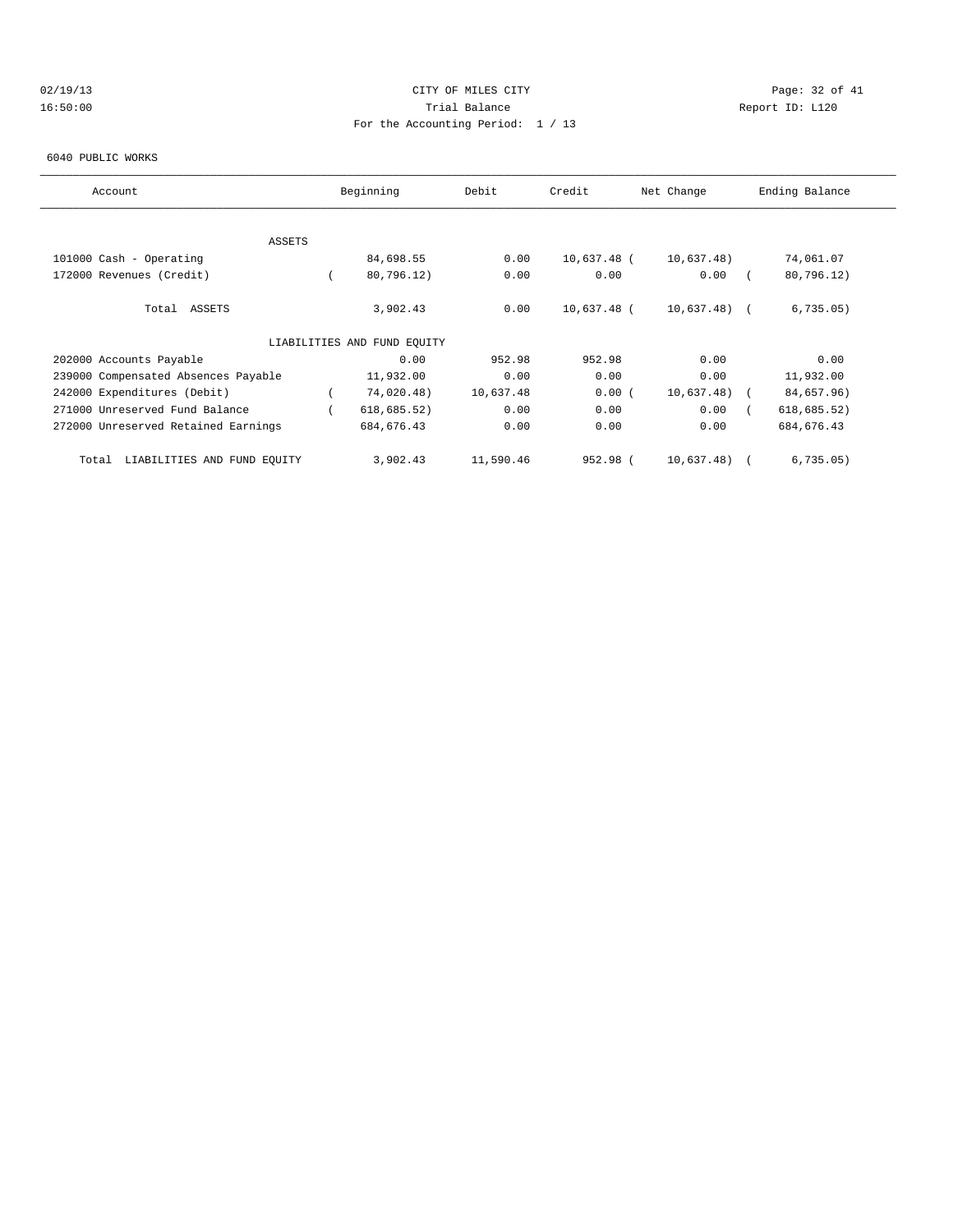| 02/19/13 |  |
|----------|--|
| 16.50:00 |  |

# CITY OF MILES CITY CONTROL CONTROL CONTROL CONTROL CONTROL PAGE: 33 of 41 16:50:00 Report ID: L120 For the Accounting Period: 1 / 13

# 7370 TBID

| Account                              | Beginning                   | Debit    | Credit   | Net Change | Ending Balance |
|--------------------------------------|-----------------------------|----------|----------|------------|----------------|
|                                      |                             |          |          |            |                |
|                                      | ASSETS                      |          |          |            |                |
| 101000 Cash - Operating              | 0.00                        | 6,710.00 | 0.00     | 6,710.00   | 6,710.00       |
| Total ASSETS                         | 0.00                        | 6,710.00 | 0.00     | 6,710.00   | 6,710.00       |
|                                      | LIABILITIES AND FUND EOUITY |          |          |            |                |
| 212500 Due to Others                 | 0.00                        | 0.00     | 6,710.00 | 6,710.00   | 6,710.00       |
| LIABILITIES AND FUND EQUITY<br>Total | 0.00                        | 0.00     | 6,710.00 | 6,710.00   | 6,710.00       |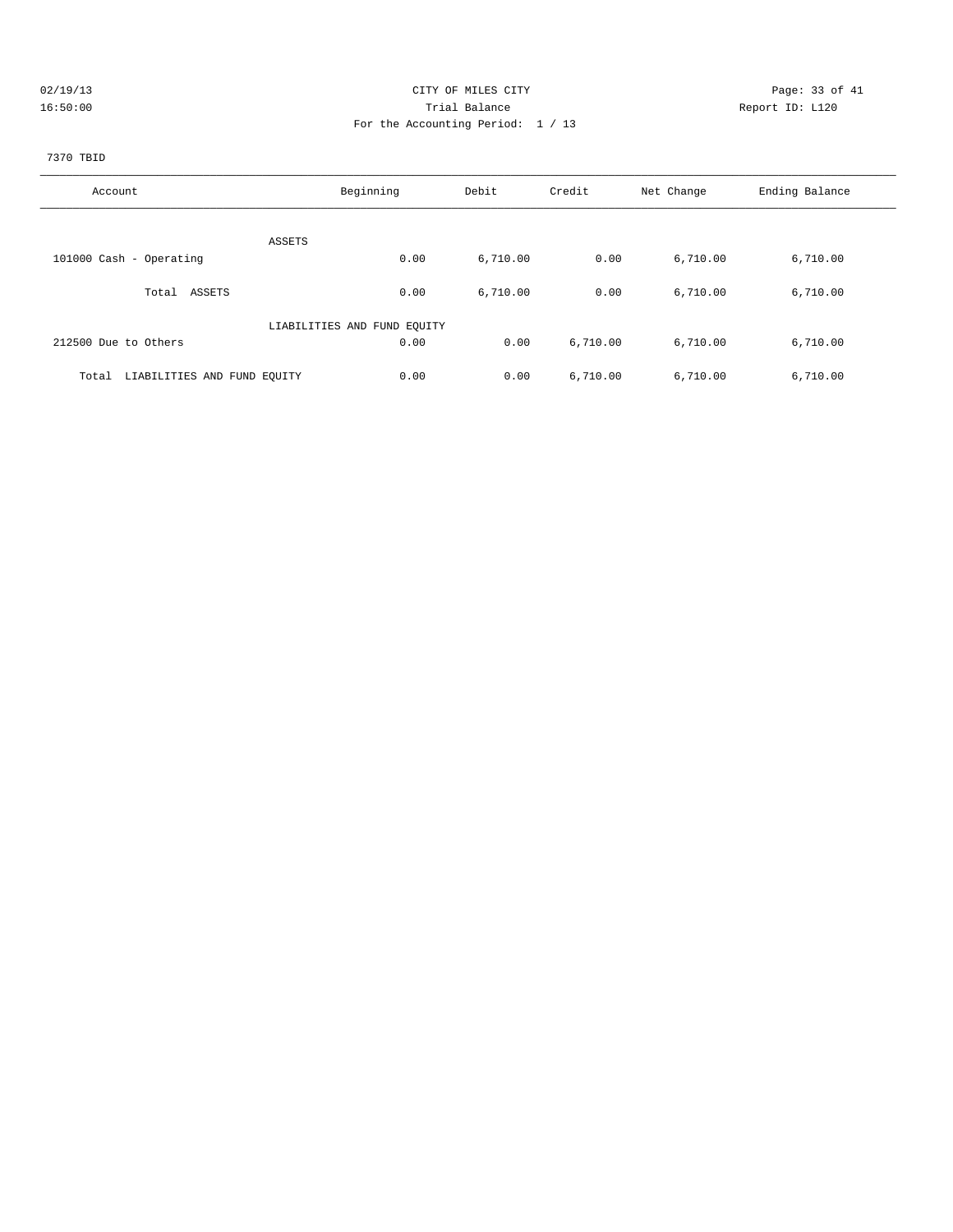| 02/19/13 | CITY OF MILES CITY                | Page: $34o$     |
|----------|-----------------------------------|-----------------|
| 16:50:00 | Trial Balance                     | Report ID: L120 |
|          | For the Accounting Period: 1 / 13 |                 |

Page: 34 of 41

7467 Law Enforcement Academy Surcharge

| Account                                   | Beginning                   | Debit  | Credit | Net Change | Ending Balance |
|-------------------------------------------|-----------------------------|--------|--------|------------|----------------|
| ASSETS                                    |                             |        |        |            |                |
| 101000 Cash - Operating                   | 0.00                        | 667.00 | 0.00   | 667.00     | 667.00         |
| ASSETS<br>Total                           | 0.00                        | 667.00 | 0.00   | 667.00     | 667.00         |
|                                           | LIABILITIES AND FUND EQUITY |        |        |            |                |
| 212200 Due to Federal, Soc Sec & Medicare | 0.00                        | 0.00   | 667.00 | 667.00     | 667.00         |
| LIABILITIES AND FUND EQUITY<br>Total      | 0.00                        | 0.00   | 667.00 | 667.00     | 667.00         |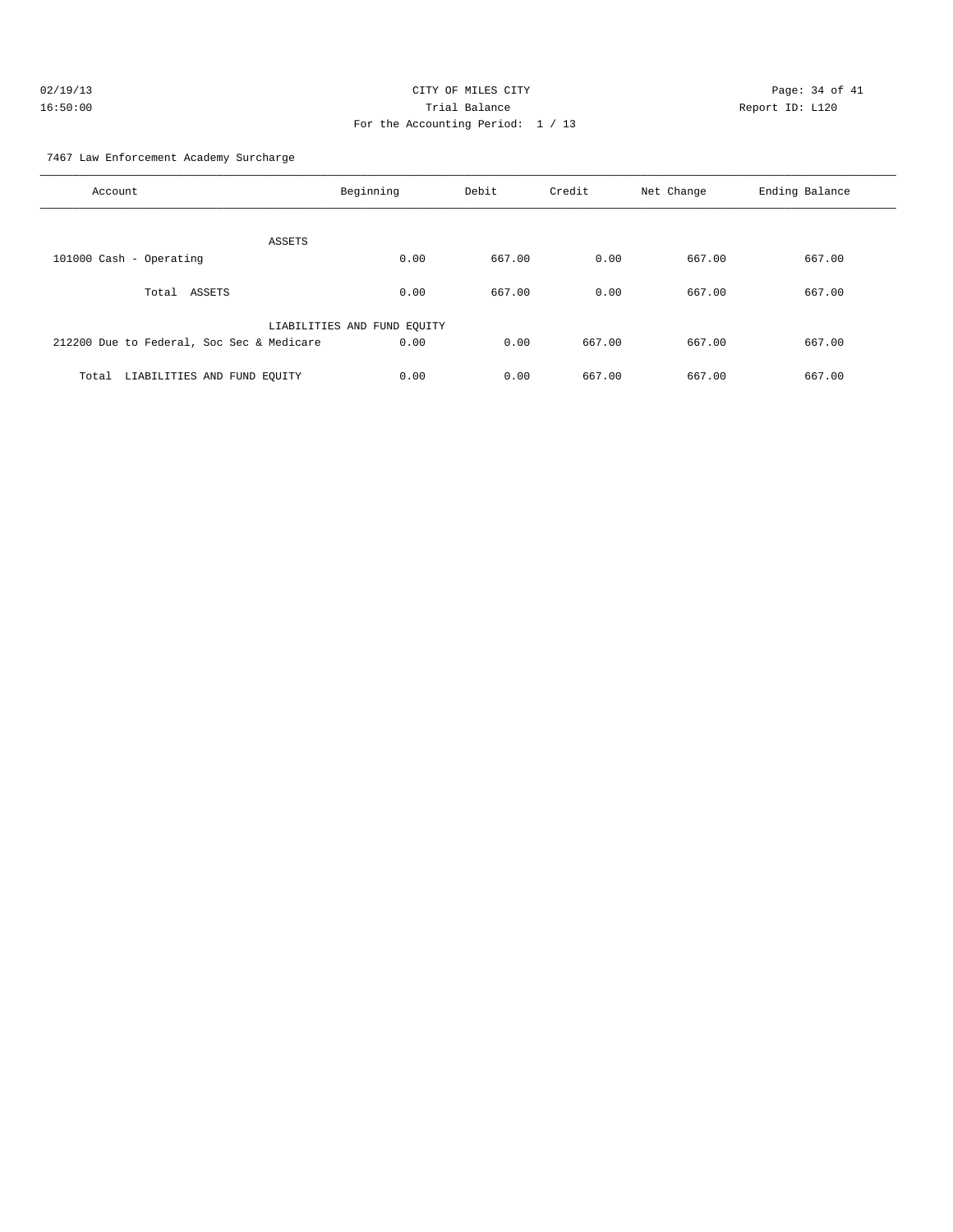| 02/19/13 | CITY OF MILES CITY                | Page: 35 of 41  |
|----------|-----------------------------------|-----------------|
| 16:50:00 | Trial Balance                     | Report ID: L120 |
|          | For the Accounting Period: 1 / 13 |                 |

7471 CIVIL LEGAL ASSIST/VICTIM DOM VIOLENCE PROG

| Account                              | Beginning                   | Debit  | Credit | Net Change | Ending Balance |
|--------------------------------------|-----------------------------|--------|--------|------------|----------------|
| <b>ASSETS</b>                        |                             |        |        |            |                |
| 101000 Cash - Operating              | 0.00                        | 703.50 | 0.00   | 703.50     | 703.50         |
| ASSETS<br>Total                      | 0.00                        | 703.50 | 0.00   | 703.50     | 703.50         |
|                                      | LIABILITIES AND FUND EQUITY |        |        |            |                |
| 212500 Due to Others                 | 0.00                        | 0.00   | 703.50 | 703.50     | 703.50         |
| LIABILITIES AND FUND EQUITY<br>Total | 0.00                        | 0.00   | 703.50 | 703.50     | 703.50         |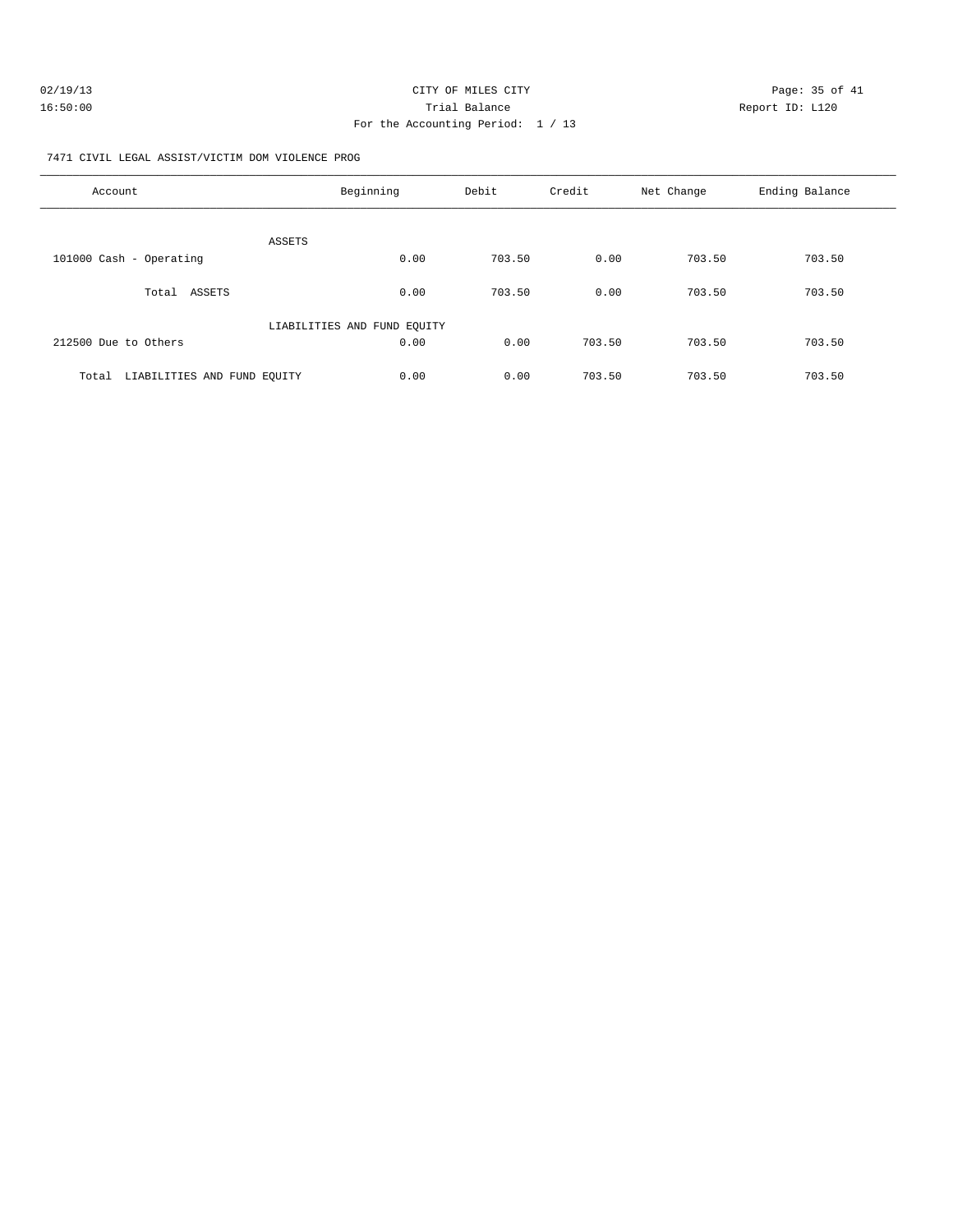# $O(19/13$  Page: 36 of 41 16:50:00 Trial Balance Report ID: L120 For the Accounting Period: 1 / 13

7910 PAYROLL FUND

| Account                                     | Beginning                   | Debit      | Credit       | Net Change | Ending Balance |  |
|---------------------------------------------|-----------------------------|------------|--------------|------------|----------------|--|
|                                             |                             |            |              |            |                |  |
| ASSETS                                      |                             |            |              |            |                |  |
| 101000 Cash - Operating                     | 110,895.02                  | 433,942.45 | 454,227.83 ( | 20,285.38) | 90,609.64      |  |
|                                             |                             |            |              |            |                |  |
| Total ASSETS                                | 110,895.02                  | 433,942.45 | 454,227.83 ( | 20,285.38) | 90,609.64      |  |
|                                             |                             |            |              |            |                |  |
|                                             | LIABILITIES AND FUND EQUITY |            |              |            |                |  |
| 201000 Warrants Payable                     | 110,907.50                  | 139,341.68 | 106,349.70 ( | 32,991.98) | 77,915.52      |  |
| 212200 Due to Federal, Soc Sec & Medicare ( | 12.48)                      | 65,950.29  | 65,962.77    | 12.48      | 0.00           |  |
| 212202 Due to State Unemployment            | 0.00                        | 0.00       | 1,125.38     | 1,125.38   | 1,125.38       |  |
| 212203 Due to Worker's Compensation         | 0.00                        | 0.00       | 11,568.74    | 11,568.74  | 11,568.74      |  |
| 212204 Due to State Income Tax              | 0.00                        | 14,238.00  | 14,238.00    | 0.00       | 0.00           |  |
| 212205 due to MPORS-GABA                    | 0.00                        | 11,694.32  | 11,694.32    | 0.00       | 0.00           |  |
| 212207 Due to AFLAC, AFLAC PRETAX           | 0.00                        | 291.12     | 291.12       | 0.00       | 0.00           |  |
| 212208 Due to Health Ins, Dental, Vision    | 0.00                        | 55,800.43  | 55,800.43    | 0.00       | 0.00           |  |
| 212209 Due to PERS Retirement               | 0.00                        | 27,579.18  | 27,579.18    | 0.00       | 0.00           |  |
| 212210 Due to FURS-GABA Retirement          | 0.00                        | 11,823.93  | 11,823.93    | 0.00       | 0.00           |  |
| Total LIABILITIES AND FUND EQUITY           | 110,895.02                  | 326,718.95 | 306,433.57 ( | 20,285.38) | 90,609.64      |  |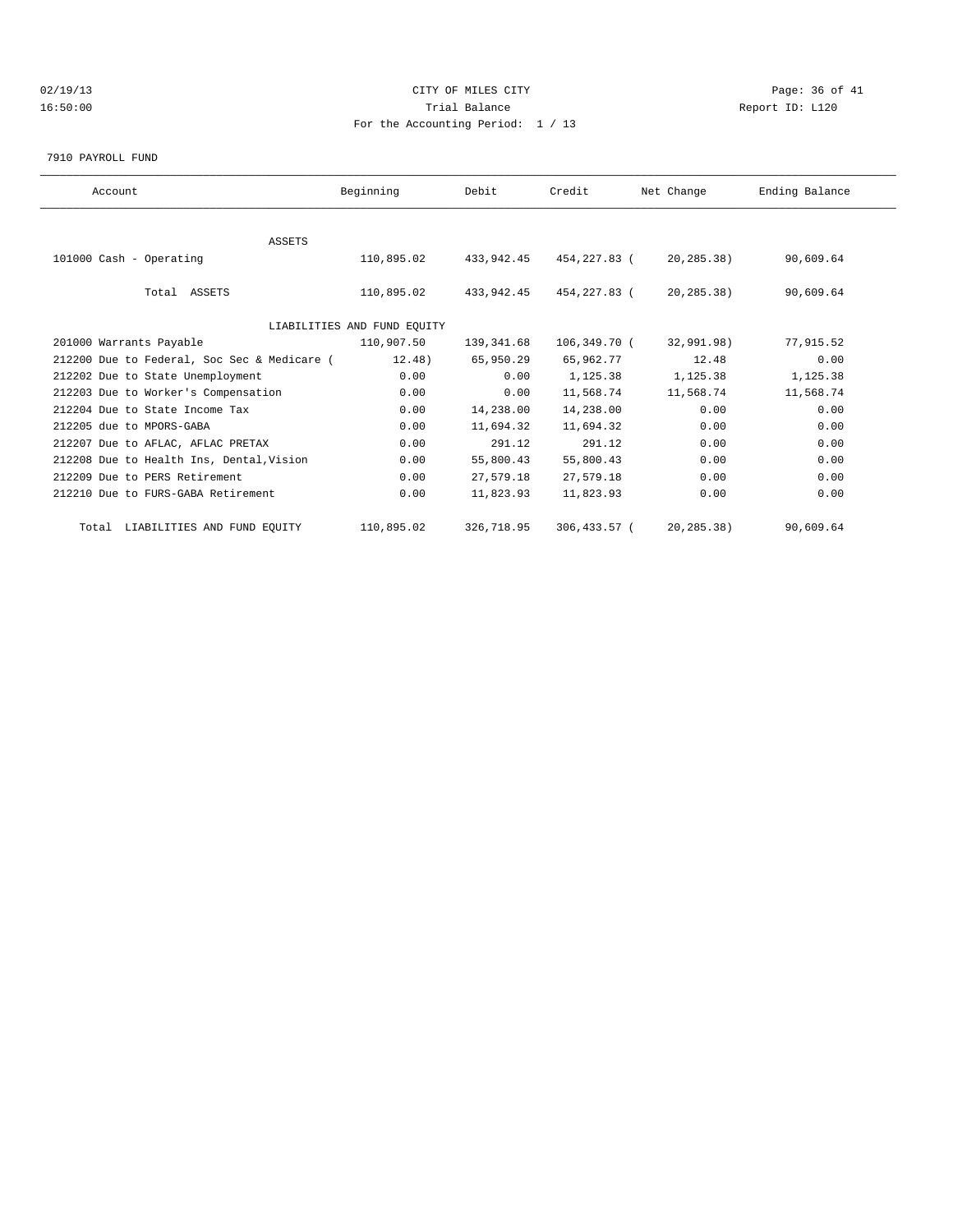|  | 2/19/13 |  |  |  |
|--|---------|--|--|--|
|  | 6:50:00 |  |  |  |

# 02/19/13 Page: 37 of 41 16:50:00 Trial Balance Report ID: L120 For the Accounting Period: 1 / 13

#### 7930 CLAIMS FUND

| Account                              | Beginning                   | Debit      | Credit     | Net Change | Ending Balance |
|--------------------------------------|-----------------------------|------------|------------|------------|----------------|
|                                      |                             |            |            |            |                |
|                                      | ASSETS                      |            |            |            |                |
| 101000 Cash - Operating              | 221,959.63                  | 779,896.83 | 681,002.50 | 98,894.33  | 320,853.96     |
| ASSETS<br>Total                      | 221,959.63                  | 779,896.83 | 681,002.50 | 98,894.33  | 320,853.96     |
|                                      | LIABILITIES AND FUND EQUITY |            |            |            |                |
| 201000 Warrants Payable              | 221,959.63                  | 681,002.50 | 779,896.83 | 98,894.33  | 320,853.96     |
|                                      |                             |            |            |            |                |
| LIABILITIES AND FUND EOUITY<br>Total | 221,959.63                  | 681,002.50 | 779,896.83 | 98,894.33  | 320,853.96     |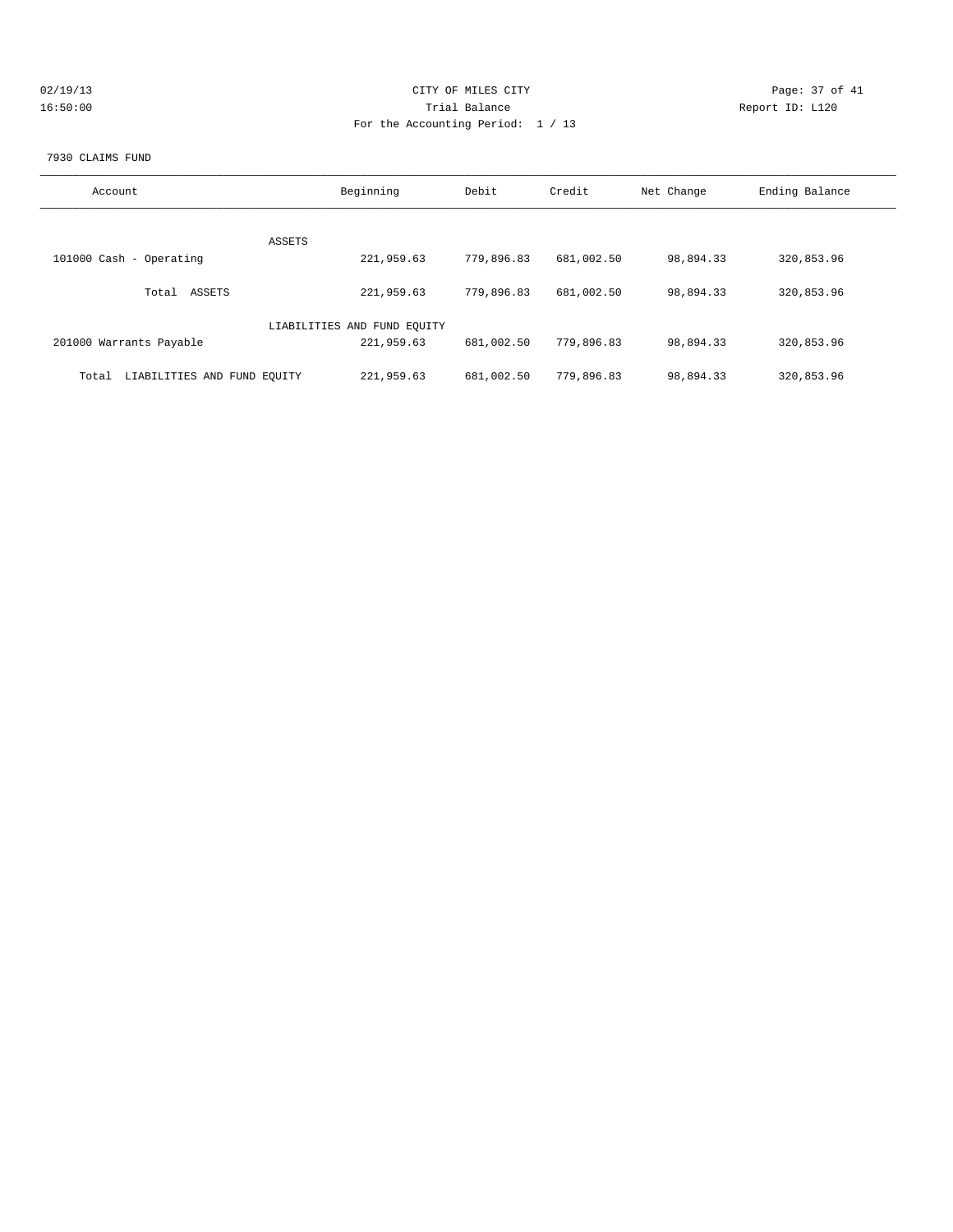# 02/19/13 Page: 38 of 41 16:50:00 Trial Balance Report ID: L120 For the Accounting Period: 1 / 13

7980 CUSTER CO WATER & SEWER DISTRICT

| Account                                 | Beginning                   | Debit     | Credit        | Net Change   | Ending Balance |
|-----------------------------------------|-----------------------------|-----------|---------------|--------------|----------------|
|                                         |                             |           |               |              |                |
|                                         | ASSETS                      |           |               |              |                |
| 101000 Cash - Operating                 | 0.00                        | 11,867.91 | 11,867.91     | 0.00         | 0.00           |
| 122000 Accounts Receivable              | 12,525.95                   | 10,864.65 | 11,867.91 (   | $1,003.26$ ) | 11,522.69      |
| Total ASSETS                            | 12,525.95                   | 22,732.56 | 23,735.82 (   | $1,003.26$ ) | 11,522.69      |
|                                         | LIABILITIES AND FUND EQUITY |           |               |              |                |
| 202000 Accounts Payable                 | 0.00                        | 11,867.91 | 11,867.91     | 0.00         | 0.00           |
| 211020 Due to Custer Water & Sewer Dist | 12,525.95                   | 11,867.91 | $10,864.65$ ( | $1,003.26$ ) | 11,522.69      |
| LIABILITIES AND FUND EQUITY<br>Total    | 12,525.95                   | 23,735.82 | 22,732.56 (   | $1,003.26$ ) | 11,522.69      |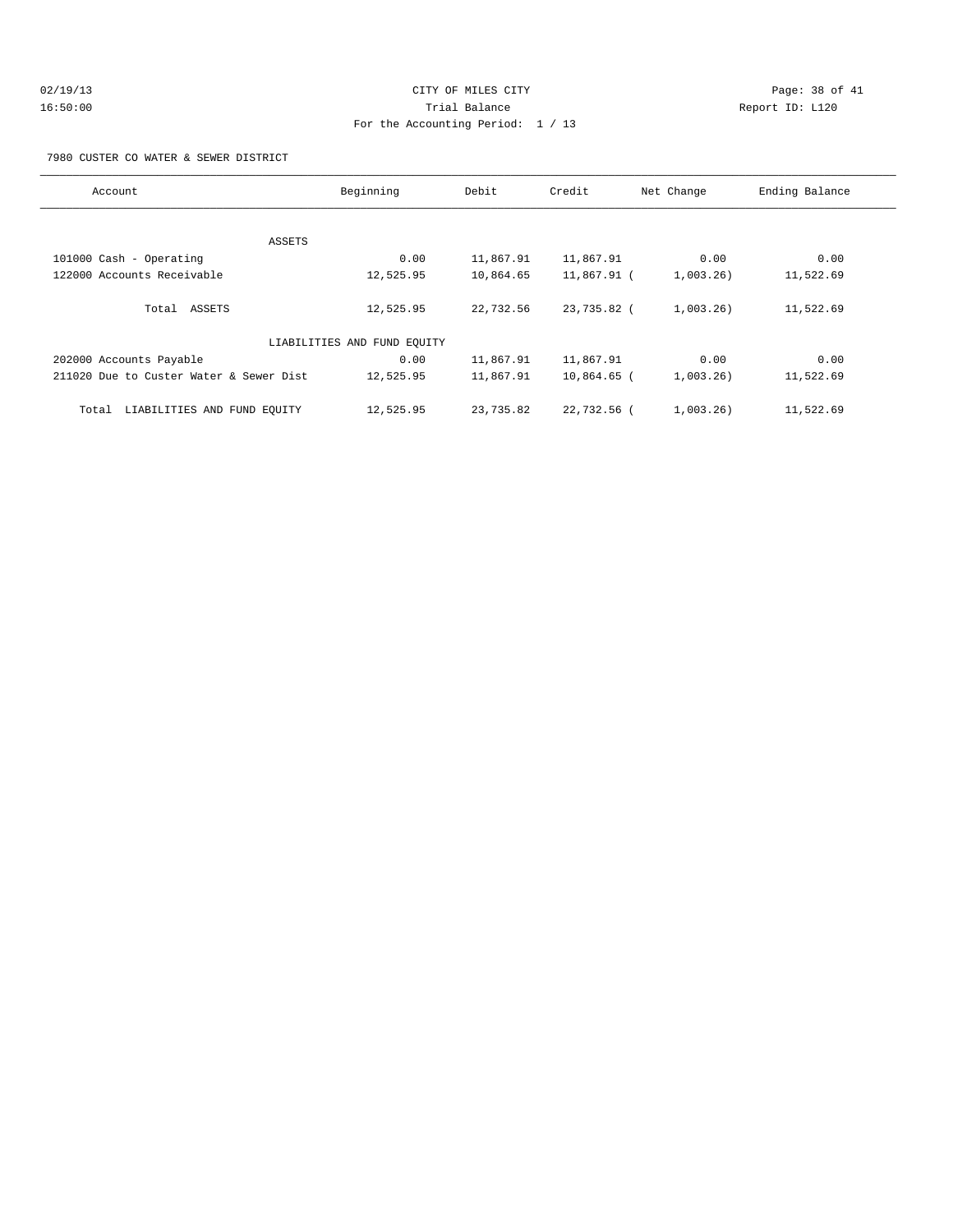| 02/19/13 | CITY OF MILES CITY                | Page: 39 of 41  |
|----------|-----------------------------------|-----------------|
| 16:50:00 | Trial Balance                     | Report ID: L120 |
|          | For the Accounting Period: 1 / 13 |                 |
|          |                                   |                 |

7981 Interest Clearing

| Account                              | Beginning | Debit    | Credit   | Net Change | Ending Balance |
|--------------------------------------|-----------|----------|----------|------------|----------------|
| ASSETS                               |           |          |          |            |                |
| 101000 Cash - Operating              | 0.00      | 1,185.98 | 1,185.98 | 0.00       | 0.00           |
| ASSETS<br>Total                      | 0.00      | 1,185.98 | 1,185.98 | 0.00       | 0.00           |
| LIABILITIES AND FUND EQUITY          |           |          |          |            |                |
| 212500 Due to Others                 | 0.00      | 1,185.98 | 1,185.98 | 0.00       | 0.00           |
| LIABILITIES AND FUND EQUITY<br>Total | 0.00      | 1,185.98 | 1,185.98 | 0.00       | 0.00           |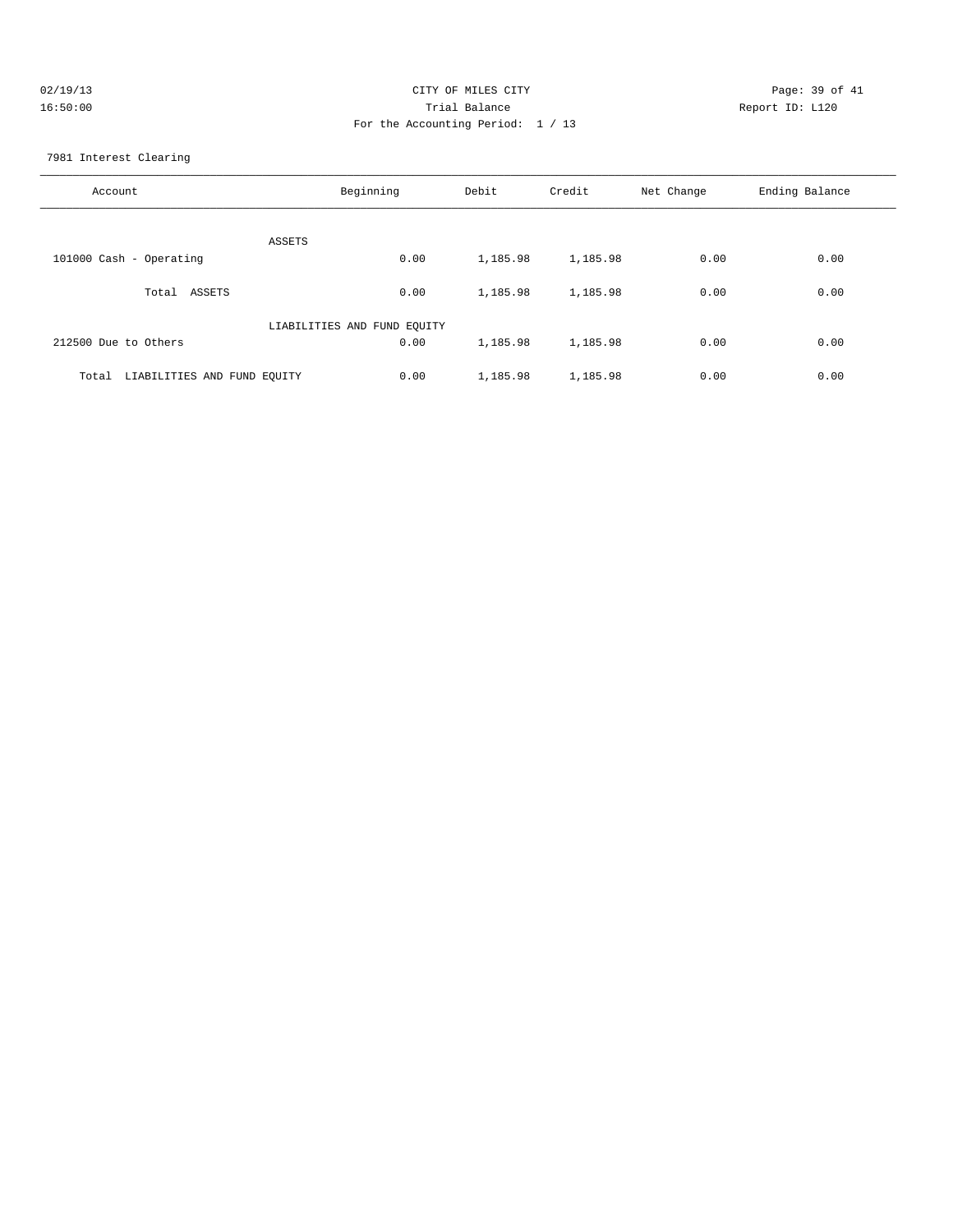# 02/19/13 Page: 40 of 41 16:50:00 Trial Balance Report ID: L120 For the Accounting Period: 1 / 13

#### 9000 GENERAL FIXED ASSETS GROUP OF ACCOUNTS FUND

| Account                                                    | Beginning                   | Debit | Credit | Net Change | Ending Balance  |
|------------------------------------------------------------|-----------------------------|-------|--------|------------|-----------------|
|                                                            |                             |       |        |            |                 |
| ASSETS                                                     |                             |       |        |            |                 |
| 181000 Land                                                | 526,599.00                  | 0.00  | 0.00   | 0.00       | 526,599.00      |
| 182000 Buildings                                           | 1,986,836.00                | 0.00  | 0.00   | 0.00       | 1,986,836.00    |
| 182100 Allowance for Depr - Buildings (Cre(                | 684,991.00)                 | 0.00  | 0.00   | 0.00       | 684,991.00)     |
| 186000 Machinery and Equipment                             | 3,038,732.00                | 0.00  | 0.00   | 0.00       | 3,038,732.00    |
| 186100 Allowance for Depr - Machinery & Eq(                | 1,463,750.00)               | 0.00  | 0.00   | 0.00       | 1,463,750.00)   |
| 187000 Infrastructure                                      | 33,670,108.00               | 0.00  | 0.00   | 0.00       | 33,670,108.00   |
| 187100 Allowance For Depreciation - Infras( 16,321,771.00) |                             | 0.00  | 0.00   | 0.00       | (16,321,771.00) |
| Total ASSETS                                               | 20, 751, 763.00             | 0.00  | 0.00   | 0.00       | 20, 751, 763.00 |
|                                                            | LIABILITIES AND FUND EQUITY |       |        |            |                 |
| 280000 INVESTMENT IN GENERAL FIXED ASSETS                  | 20,751,763.00               | 0.00  | 0.00   | 0.00       | 20, 751, 763.00 |
| LIABILITIES AND FUND EQUITY<br>Total                       | 20,751,763.00               | 0.00  | 0.00   | 0.00       | 20, 751, 763.00 |